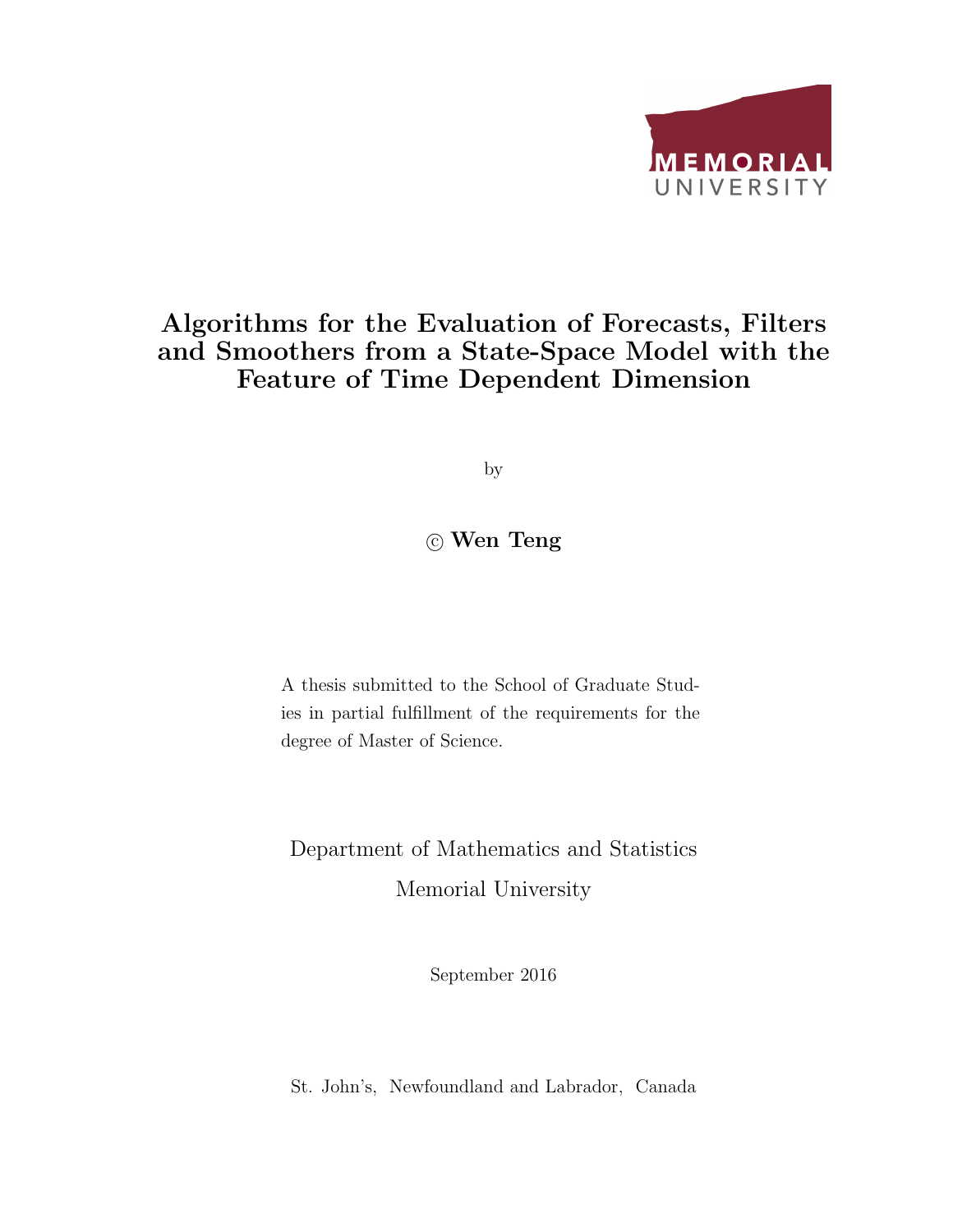# Abstract

This thesis illustrates two approaches for the evaluation of forecasting, filtering and smoothing from a flexible state-space model. Parameters of this model can be time dependent and the dimension of its state or observed vectors can vary over time. The first approach consists of establishing an algorithm based on the Kalman filter and Kalman smoother as well as properties derived from the model. Another approach is to reconstruct the model. In addition, an extension of the model is proposed.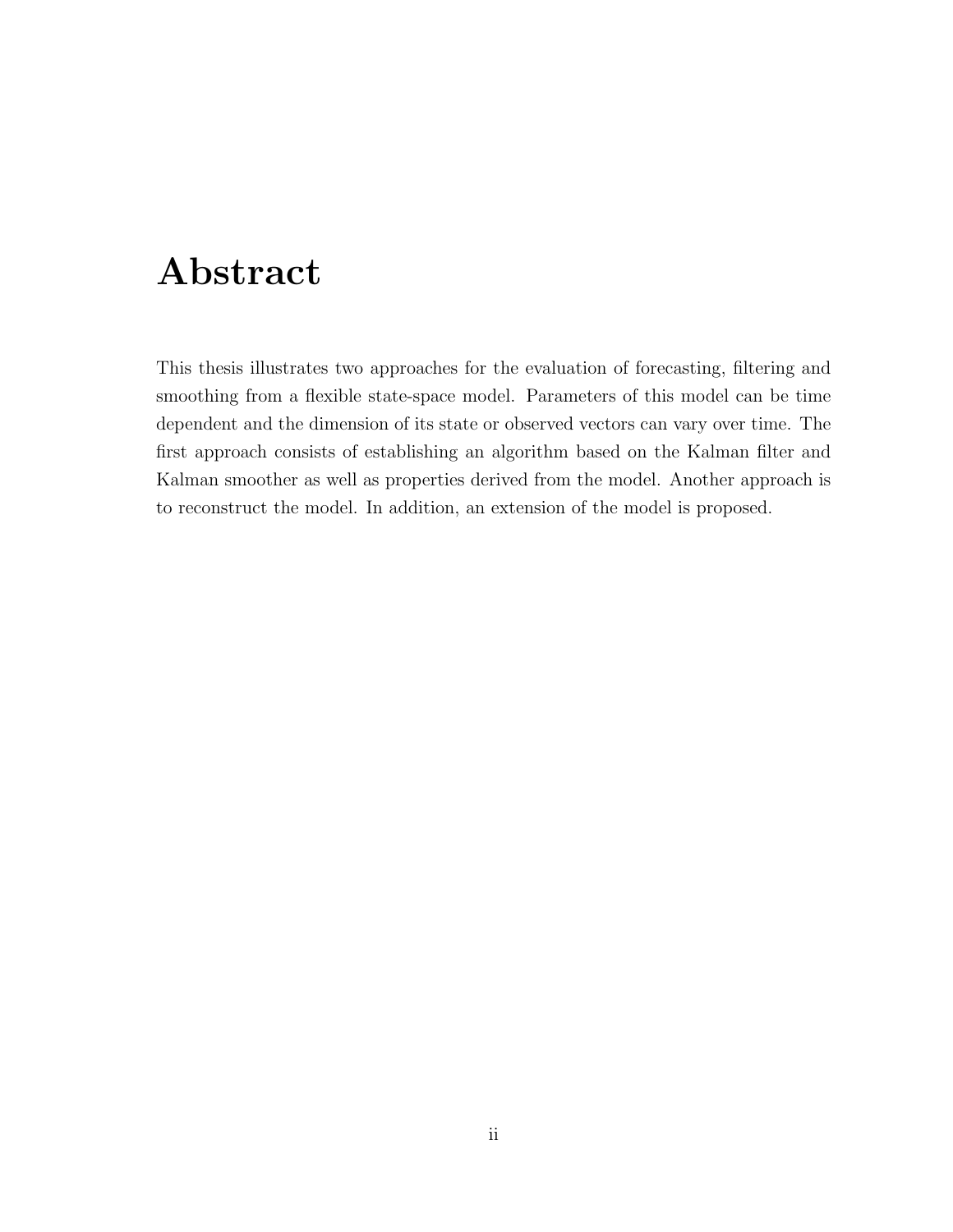# Acknowledgements

I am very grateful to have the chance of studying at Memorial University and should thank many people for their help.

At first, I would like to express my sincere gratitude to my supervisor Dr. J Concepción Loredo-Osti for his patience, motivation and continuous support during my master's study. His guidance helped a lot in writing of this thesis.

Besides my supervisor, I also would like to thank the faculty and staff at Department of Mathematics and Statistics. My deep thanks go to Dr. Zhaozhi Fan for his excellent course, help and brilliant advices regarding my study and career. Taking courses of Dr. Alwell Oyet and Dr. Hong Wang is also important for me, it leaves me a wonderful memory. Many other faculty or staff give me support and encouragement in different ways, thank you all so much.

At last, I want to thank those friends met in St. John's for participation in my life.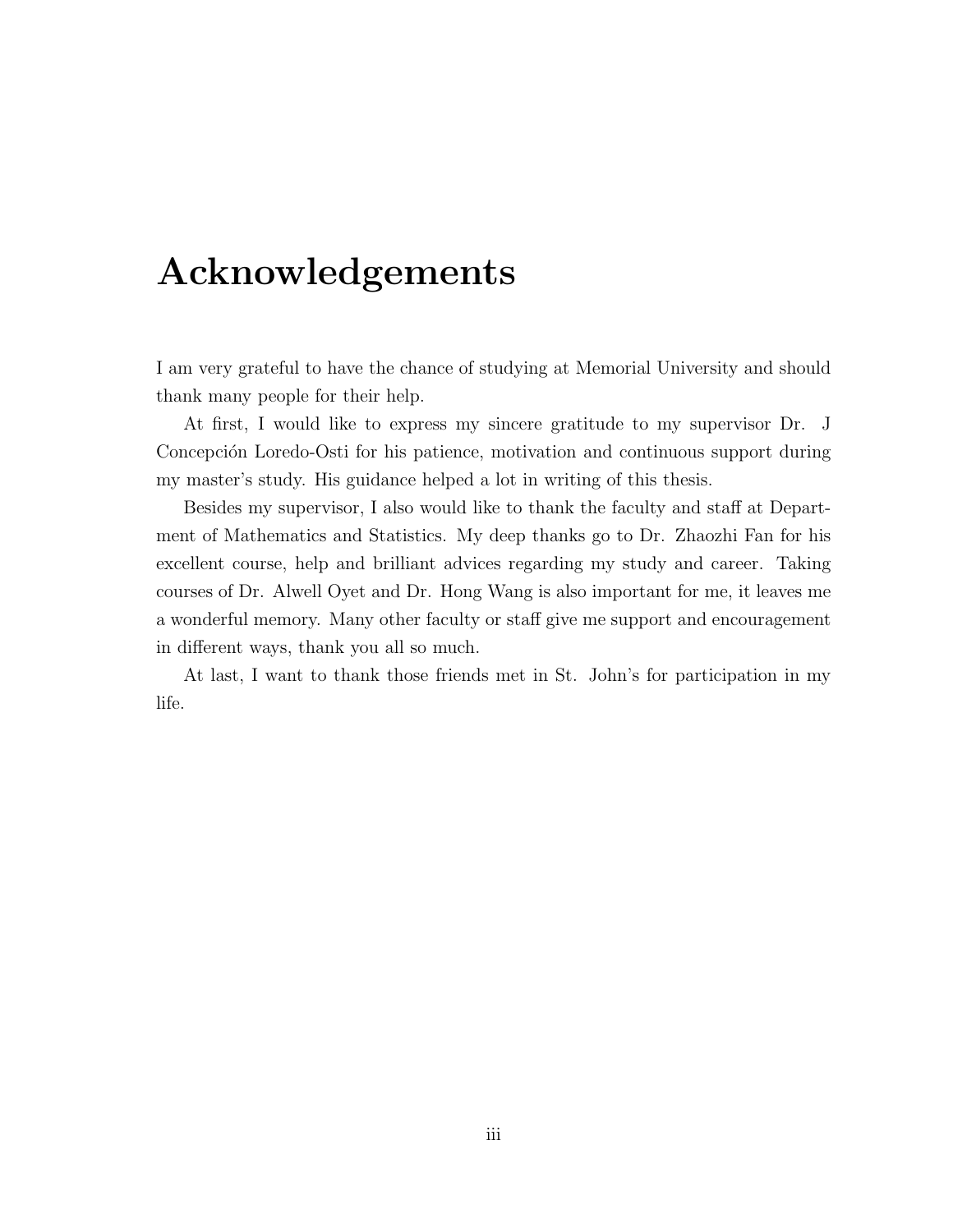# Table of contents

|              | Title page                                         |                                                                                       | $\mathbf{i}$   |  |  |
|--------------|----------------------------------------------------|---------------------------------------------------------------------------------------|----------------|--|--|
|              | Abstract                                           |                                                                                       | $\mathbf{ii}$  |  |  |
|              |                                                    | Acknowledgements                                                                      | iii            |  |  |
|              |                                                    | Table of contents                                                                     | iv             |  |  |
| 1            | Introduction                                       |                                                                                       |                |  |  |
| $\mathbf{2}$ |                                                    | Preliminary knowledge of the state-space model                                        | 3              |  |  |
|              | 2.1                                                | The state-space model and representation $\ldots \ldots \ldots \ldots \ldots$         | $\overline{4}$ |  |  |
|              | 2.2                                                |                                                                                       | 8 <sup>8</sup> |  |  |
|              |                                                    | 2.2.1                                                                                 | 10             |  |  |
|              |                                                    | 2.2.2                                                                                 | 13             |  |  |
| 3            | Discussion of the joint distribution of estimators |                                                                                       |                |  |  |
|              | 3.1                                                |                                                                                       | 17             |  |  |
|              | 3.2                                                |                                                                                       |                |  |  |
|              | 3.3                                                | Extension of the state-space model $\ldots \ldots \ldots \ldots \ldots \ldots \ldots$ | 37             |  |  |
| 4            | Summary and future work                            |                                                                                       |                |  |  |
|              | <b>Bibliography</b>                                |                                                                                       |                |  |  |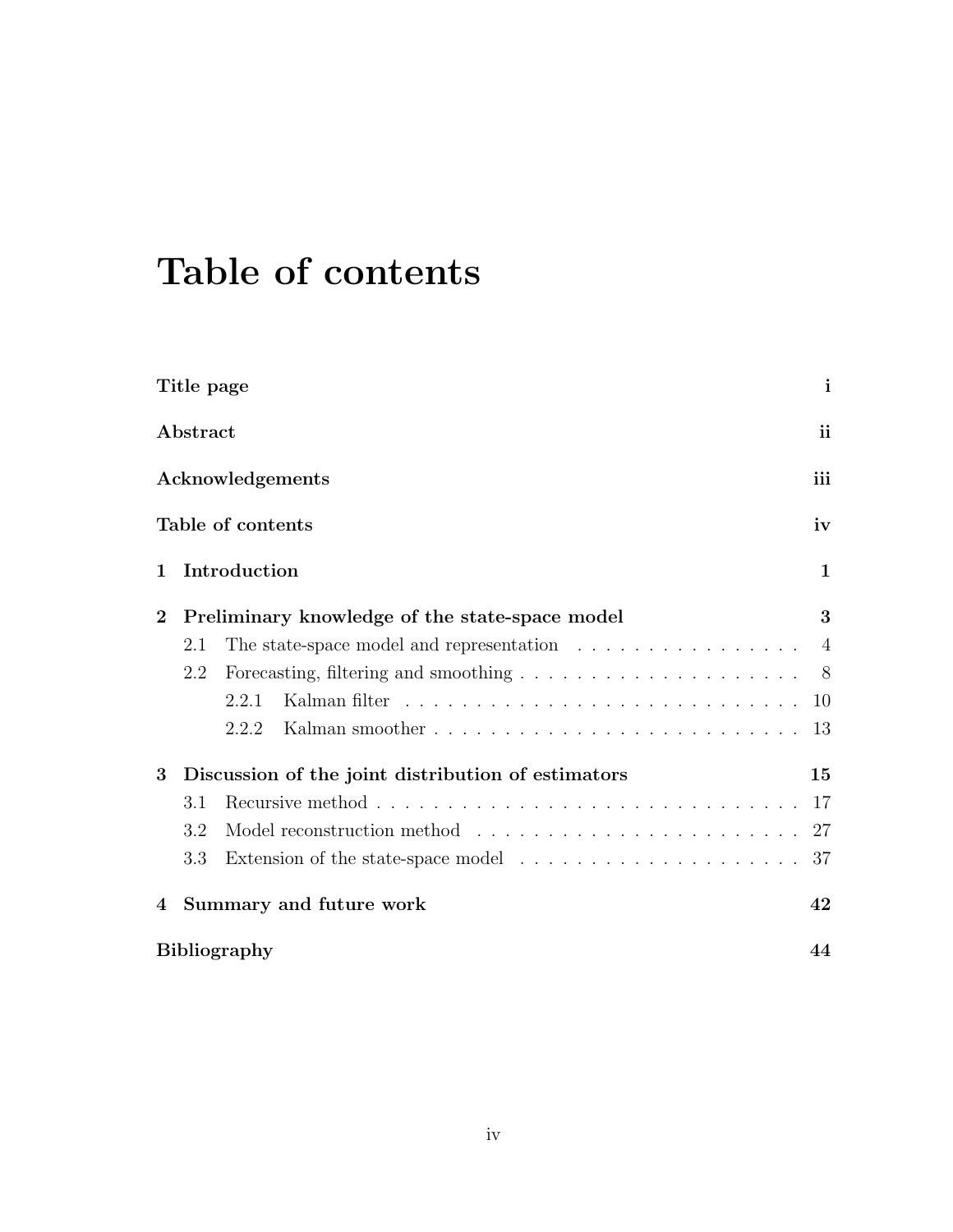## Chapter 1

# Introduction

This thesis would mainly explore the relationship among estimators like forecasts, filters and smoothers of a state-space model. We will propose a flexible state-space model, in which any subset of parameters can be time dependent. In addition, the dimension of the state and observed vectors of our model could vary over time, which is only assumed in limited literature, for instance, the article of Mclauchlan and Murray [1996]. The relationship among estimators could be well described by their joint distribution. Based on the algorithms - Kalman filter and Kalman smoother, we adopt two methods to obtain the complete information of the distribution. One method is established by researching on some properties derived from the model, the other one can be accomplished by reconstructing the model, which is a classic approach in the study of state-space model (see Anderson and Moore [2012]). Besides these, inspired by the work of Qian [2014], we extend our state-space model into a new one, and propose a procedure to calculate forecasts, filters and smoothers of the new model through the model reconstruction method.

The rest of the thesis is organized as follows. Chapter 2 provides an introduction to our state-space model and preliminary concepts associated with it as well as a brief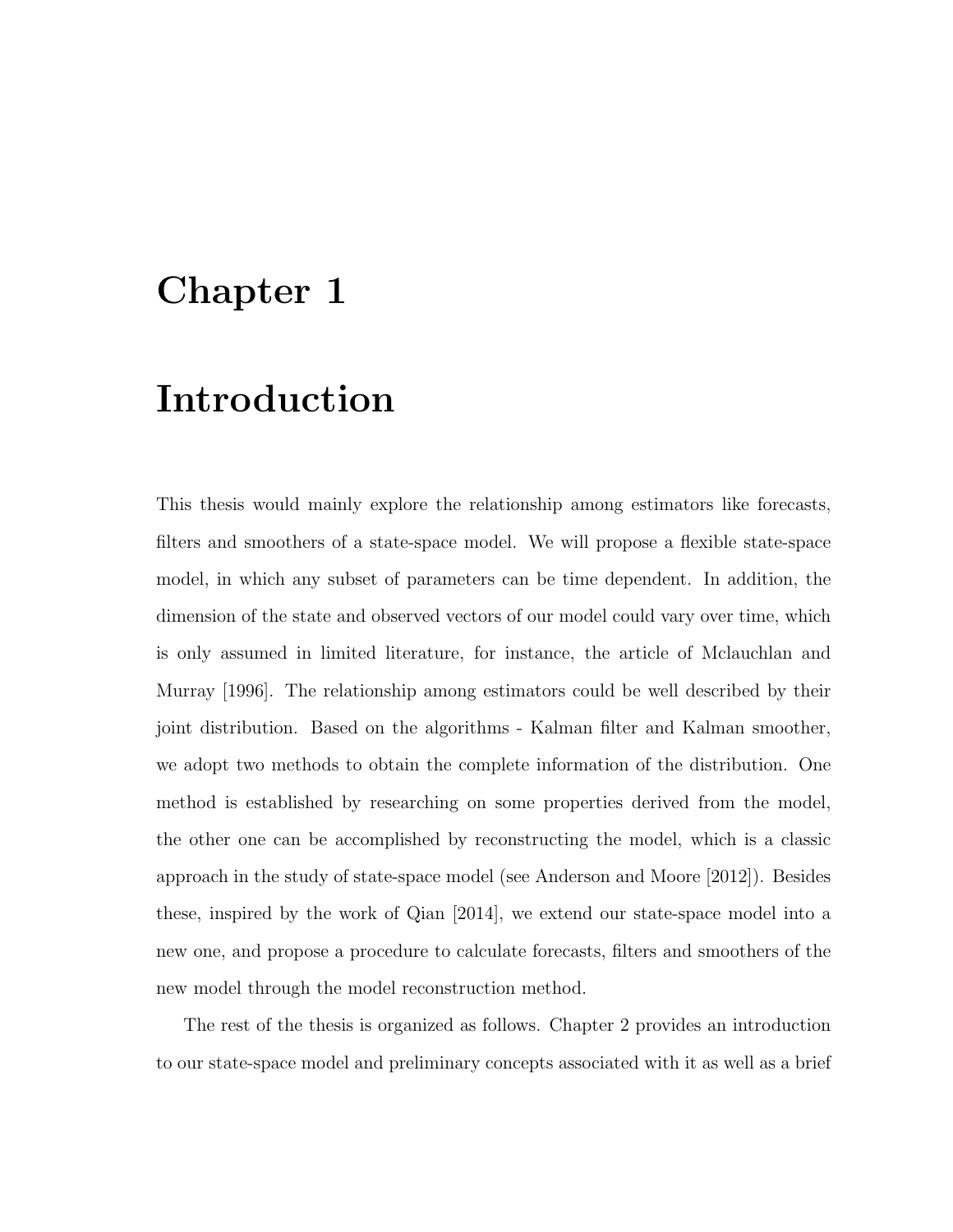introduction to Kalman filter and Kalman smoother. The organization and content of the second chapter is referred to the books of Shumway and Stoffer [2010] as well as Hamilton [1994], however we should notice that our model differs from theirs due to the time-varying dimension of the state and observed vectors. Chapter 3 illustrates the main work of this thesis. In the first section of chapter 3, an algorithm has been established to assist us in studying the joint distribution, and in the second section of it, we examine the model reconstruction method. we also extend the model in the third section. Chapter 4 gives a summary and indicate our further work.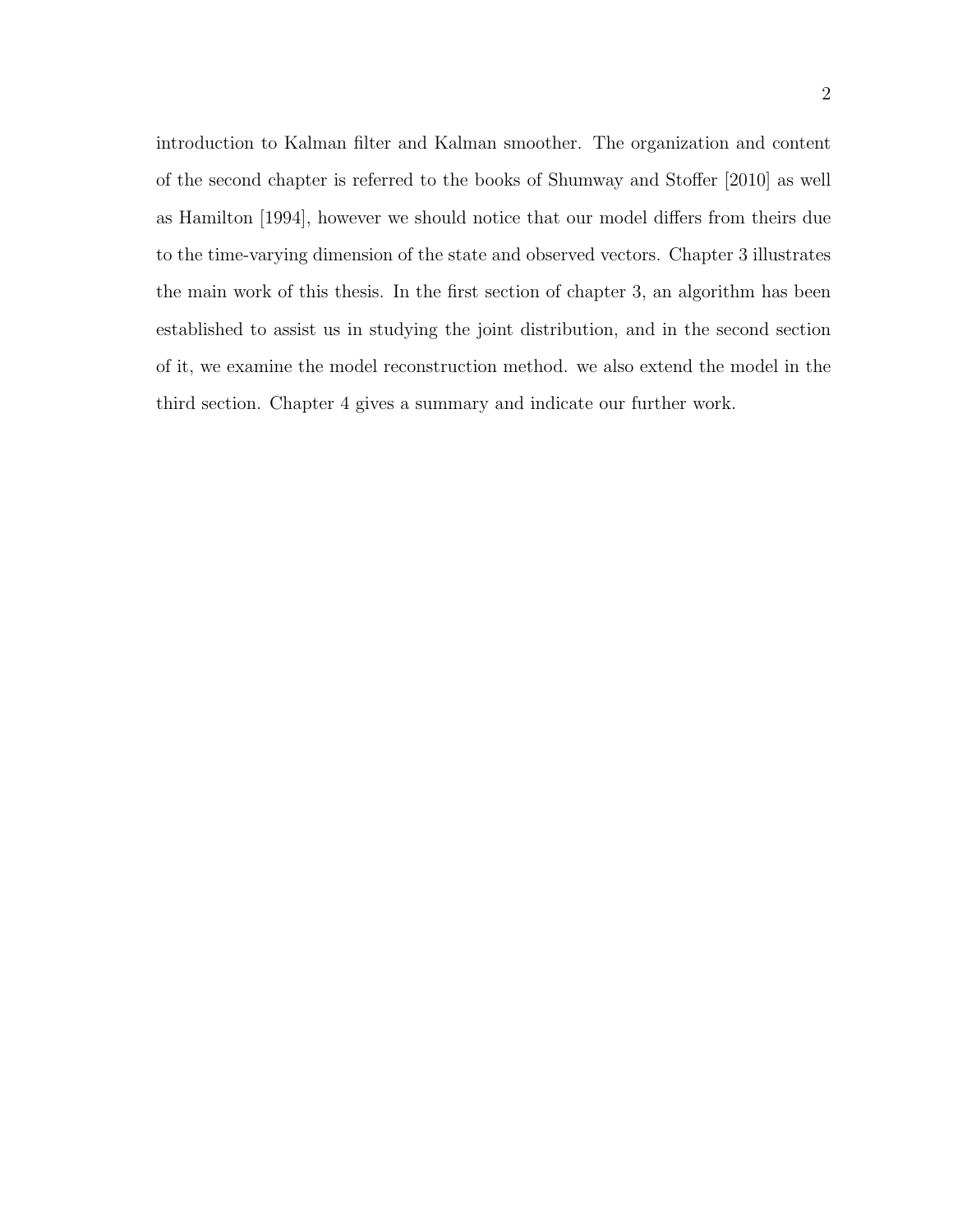## Chapter 2

# Preliminary knowledge of the state-space model

Starting with the breakthrough papers of Kalman [1960] as well as Kalman and Bucy [1961], the state-space model has been widely applied in many fields such as statistics, economics, engineering and medicine. Harvey [1990], Hamilton [1994], Tsay [2010], Durbin and Koopman [2012] and Tsay [2014] present its theory and applications in time series analysis. The article of Basdevant [2003] contains an application on macroeconomics, Mergner [2009] addresses applications in the area of finance and Jones [1984] provides an example of applications on health science. In order to solve practical problems, building a good state-space model is essential. We should know how to cast a structural model into an appropriate state-space form. The representation is not unique, for one can enlarge the state vector but describe the same process.

The primary and standard tools for analyzing a state-space model are filtering and smoothing algorithms. Filtering provides an estimate of the state vector at a given time point conditional on the information observed up to that point. Smoothing enables us to estimate the state vector at any time given all the available observations.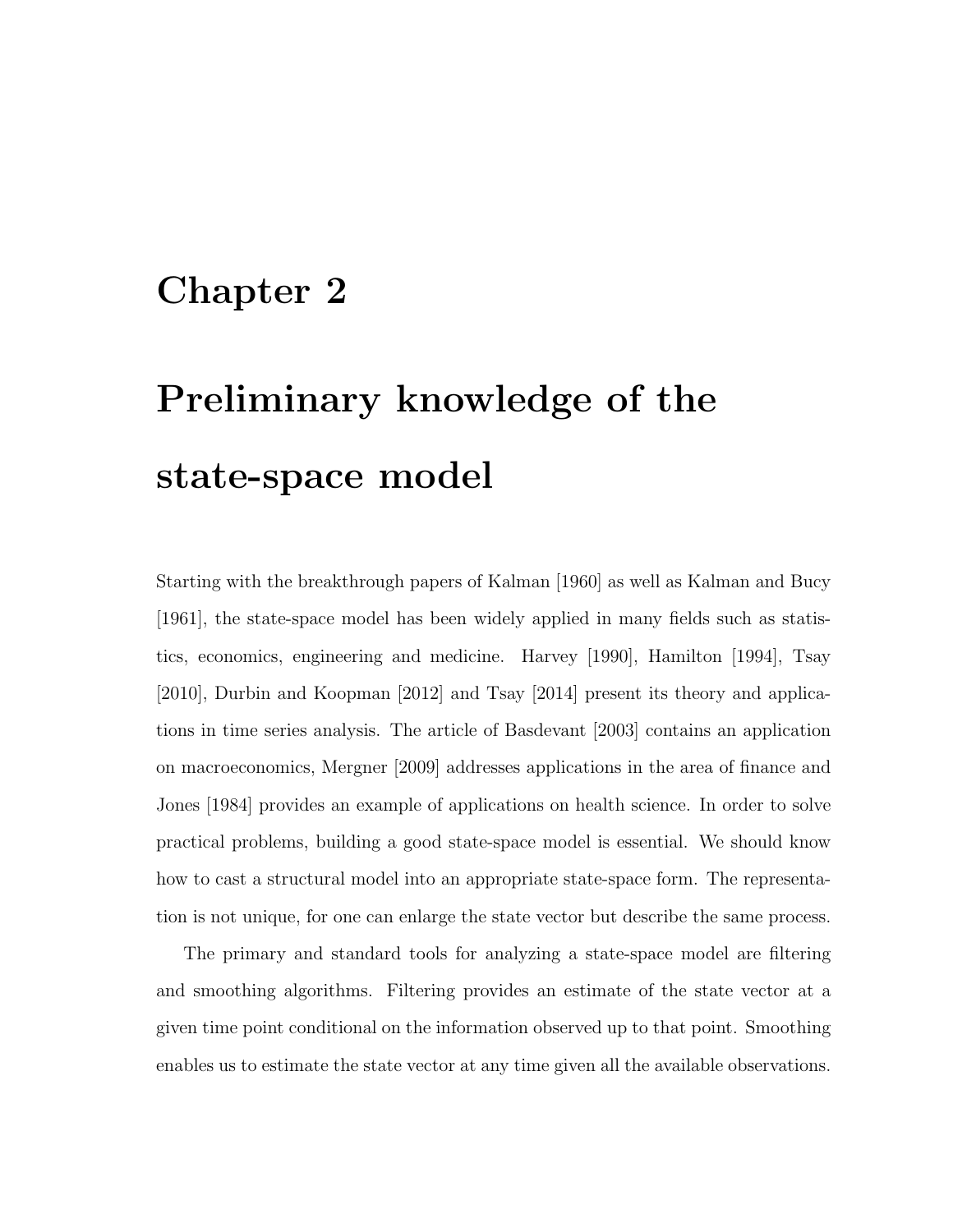The best known filtering and smoothing algorithms are Kalman filter and Kalman smoother, that could be found in a large amount of literature, for example, books of Shumway and Stoffer [2010], Anderson and Moore [2012], Brockwell and Davis [2013].

In the first section of this chapter, we describe a state-space model which is the focus of this thesis, and give an instance to illustrate the state-space representation. In the second section, we would discuss the forecasting, filtering and smoothing problems and introduce the solution - the Kalman filter and Kalman smoother algorithms.

### 2.1 The state-space model and representation

Many linear dynamic systems can be written in a state-space form. Before exploring the state-space representation, we consider a simple dynamic system: first-order autoregression

$$
z_t = \phi z_{t-1} + \varepsilon_t, \tag{2.1}
$$

where  $\varepsilon_t \sim$  i.i.d.  $N(0, \sigma^2)$ . Since the future values  $\{z_{t+1}, z_{t+2}, \cdots\}$  of this process only depend on the present value  $z_t$ , we can easily to analyze the dynamics and make forecasts for this process. For example, we solve equation (2.1) by recursive substitution:

$$
z_{t+m} = \phi z_{t+m-1} + \varepsilon_{t+m}
$$
  
=  $\phi(\phi z_{t+m-2} + \varepsilon_{t+m-1}) + \varepsilon_{t+m}$   
=  $\phi^m z_t + \phi^{m-1} \varepsilon_{t+1} + \phi^{m-2} \varepsilon_{t+2} + \dots + \phi \varepsilon_{t+m-1} + \varepsilon_{t+m}$  (2.2)

for  $m = 1, 2, \dots$ , which implies an optimal (in a mean square error sense) m-ahead forecast

$$
E(z_{t+m}|z_t,z_{t-1},\cdots)=\phi^m z_t.
$$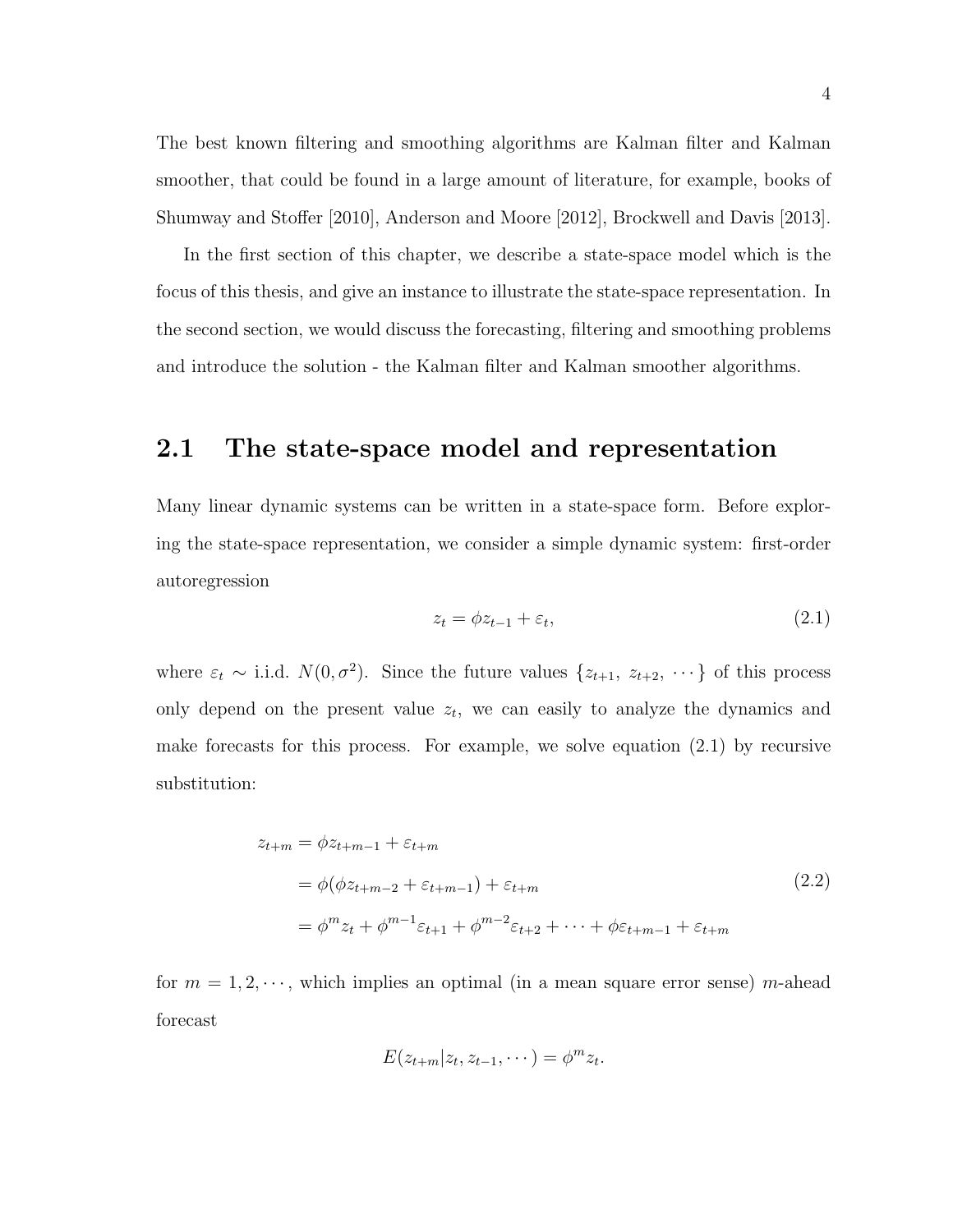In order to represent a more complicated linear dynamic system by the state-space model, we should derive the dynamics of the system from an  $(n_t \times 1)$  observation vector  $y_t$ . The system dynamics is expressed by the change of a possibly unobserved  $(r_t \times 1)$ vector  $x_t$  known as the state vector of the system. The dynamics of a linear system can be illustrated as a generalization of (2.1):

$$
x_t = g_t + F_t x_{t-1} + v_t,\tag{2.3}
$$

where  $F_t$  denotes an  $(r_t \times r_{t-1})$  matrix,  $g_t$  is an  $(r_t \times 1)$  predetermined vector, the  $(r_t \times 1)$  vector  $v_t$  is taken to be  $N(0, Q_t)$  and  $\{v_t\}_{t=1}^{\infty}$  is an independent sequence. State vector  $x_0$  is assumed to be the initial value of the state, furthermore, we assume that it is  $N(\gamma, O)$  and independent of  $\{v_t\}_{t=1}^{\infty}$ . We usually name (2.3) the state equation.

Note that 0 in the last paragraph symbolizes a zero matrix fitted its position, for instance, population mean 0 for vector  $v_t$  is an  $(r_t \times 1)$  zero matrix. In the following context, symbol 0 would be used like this way for convenience. Similarly,  $\boldsymbol{Q}_t$  and  $\boldsymbol{O}$ in the last paragraph are covariance matrices fitted their positions.

Like (2.2), we can write

$$
x_{t+m} = \tilde{F}_{t+m}^m x_t + \tilde{F}_{t+m}^{m-1} g_{t+1} + \tilde{F}_{t+m}^{m-2} g_{t+2} + \dots + \tilde{F}_{t+m}^1 g_{t+m-1} + g_{t+m} + \tilde{F}_{t+m}^{m-1} v_{t+1} + \tilde{F}_{t+m}^{m-2} v_{t+2} + \dots + \tilde{F}_{t+m}^1 v_{t+m-1} + v_{t+m}
$$
\n
$$
(2.4)
$$

for  $m = 1, 2, \dots$ , where

$$
\tilde{F}_{t+m}^n = F_{t+m} \times F_{t+m-1} \times \cdots \times F_{t+m-(n-1)}
$$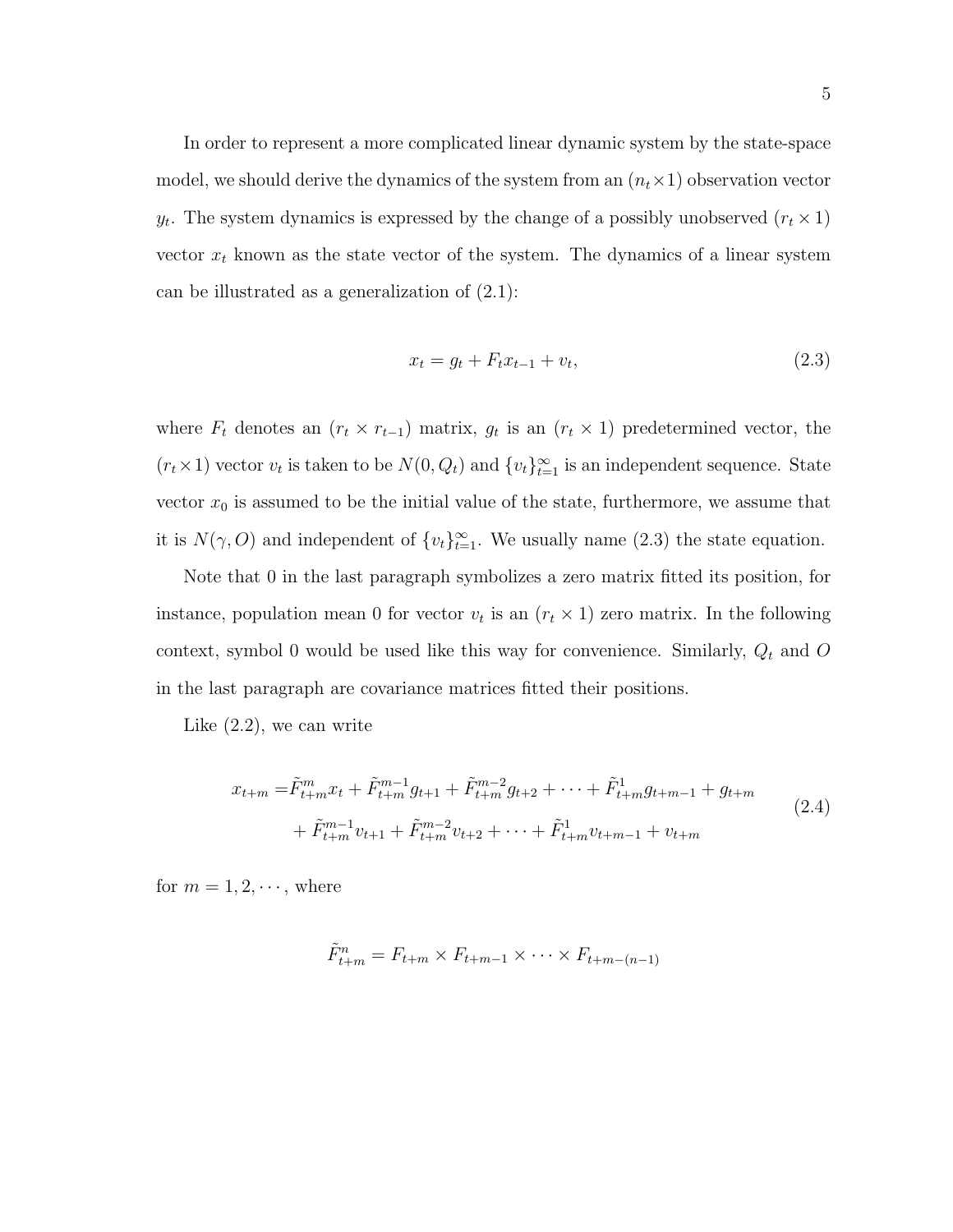for  $n = 1, 2, \dots, m$ . Thus, the optimal m-ahead forecast can be written as

$$
E(x_{t+m}|x_t, x_{t-1}, \cdots)
$$
  
=  $\tilde{F}_{t+m}^m x_t + \tilde{F}_{t+m}^{m-1} g_{t+1} + \tilde{F}_{t+m}^{m-2} g_{t+2} + \cdots + \tilde{F}_{t+m}^1 g_{t+m-1} + g_{t+m}.$  (2.5)

Assume that the observation vectors are related to the state vectors through the equation

$$
y_t = a_t + H_t x_t + w_t,\tag{2.6}
$$

where  $y_t$  is an  $(n_t \times 1)$  vector representing the observation of the system at time t,  $H_t$  is an  $(n_t \times r_t)$  matrix of coefficients, and  $w_t$  is an  $(n_t \times 1)$  vector which could be thought as measurement error;  $w_t$  is presumed to be  $N(0, R_t)$   $(R_t$  is covariance matrix fitted its position),  ${w_t}_{t=1}^{\infty}$  is an independent sequence and also independent of  ${v_t}_{t=1}^{\infty}$  as well as the initial value of state  $x_0$ . Equation (2.6) also includes  $a_t$ , an  $(n_t \times 1)$  observed or predetermined vector. For example,  $a_t$  could include the information of lagged values of y. We usually call  $(2.6)$  the observation equation of the system.

The state equation  $(2.3)$  and observation equation  $(2.6)$  constitute a state-space representation for the dynamic system of y. In this paper, we would focus on the system described by  $(2.3)$  and  $(2.6)$ .

Note that the dimension of both state and observed vectors of this model can change over time. The time-varying dimension of observed vectors has been well understood and practiced. For instance, if some elements of an observation have missed, then its size is accordingly reduced. If the observation itself has missed, the updating step of the Kalman filter would be skipped (see Jones [1980], Harvey and Pierse [1984]). However the time-varying dimension of state vectors had not been enough appreciated until recently. Jungbacker et al. [2011] put common factors and idiosyncratic disturbances corresponding to missing data in the state vector when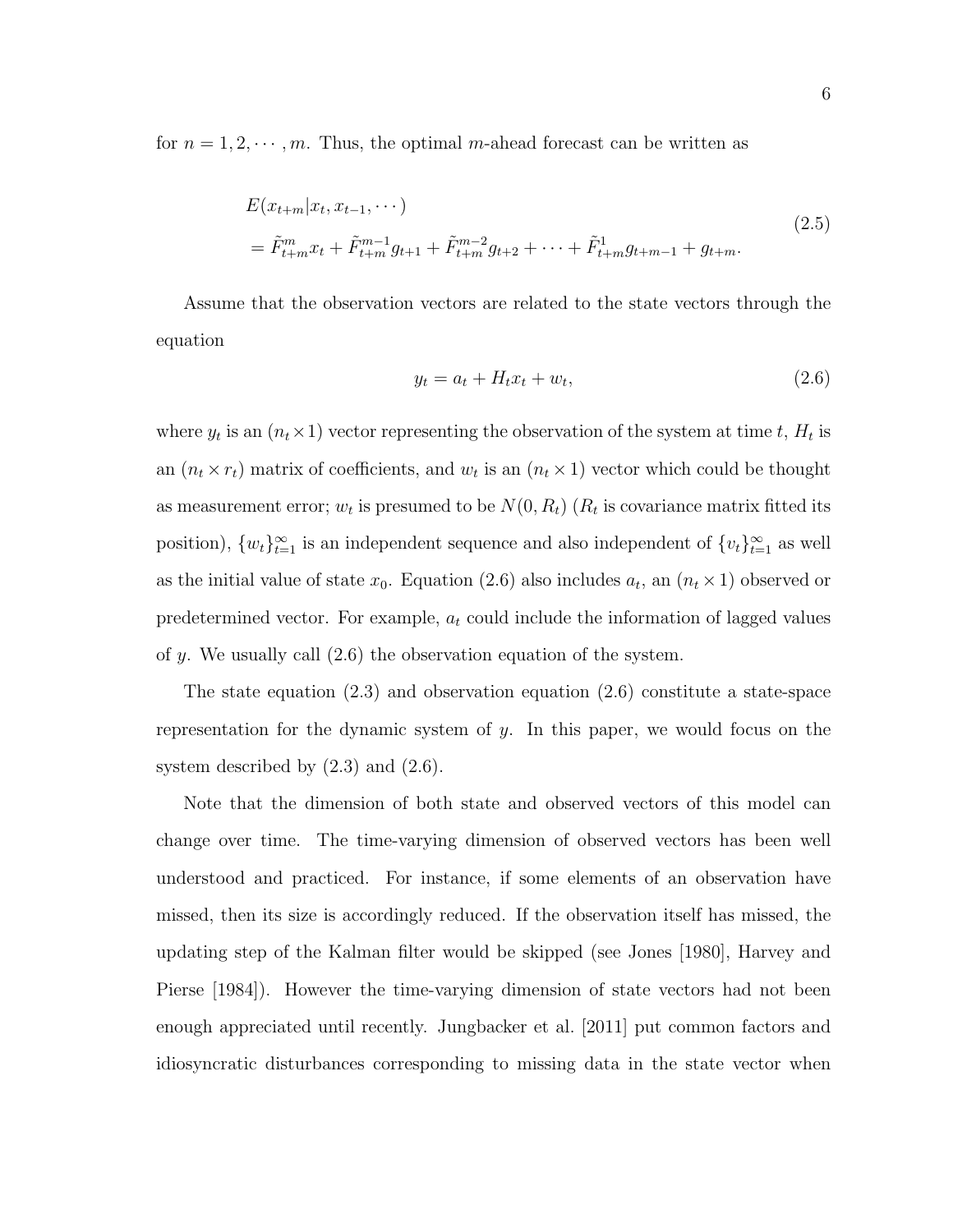consider a factor model with missing data, then the state vector varies in dimension over time due to the variation in the amount of missing data. In our model, the dimension of state vectors is allowed to vary over time, not only for the generality of the model but also for the convenience to introduce the model reconstruction method in next chapter.

Because  $a_t$  is deterministic, the state vector  $x_t$  and measurement error  $w_t$  contain everything in the past which is relevant for the future values of y,

$$
E(y_{t+m}|x_t, x_{t-1}, \cdots, y_t, y_{t-1}, \cdots)
$$
  
=  $E(a_{t+m} + H_t x_{t+m} + w_{t+m}|x_t, x_{t-1}, \cdots, y_t, y_{t-1}, \cdots)$   
=  $a_{t+m} + H_t E(x_{t+m}|x_t, x_{t-1}, \cdots, y_t, y_{t-1}, \cdots)$   
=  $a_{t+m} + H_t E(x^{t+m}|x_t, x_{t-1}, \cdots),$  (2.7)

where  $E(x^{t+m}|x_t, x_{t-1}, \dots)$  can be obtained from  $(2.5)$ 

We take a pth order autoregression as a simple example of a system which can be written in state-space form,

$$
y_t - \mu = \phi_1(y_{t-1} - \mu) + \phi_2(y_{t-2} - \mu) + \dots + \phi_p(y_{t-p} - \mu) + \varepsilon_t.
$$
 (2.8)

Then we write (2.8) as

$$
\begin{bmatrix}\ny_t - \mu \\
y_{t-1} - \mu \\
\vdots \\
y_{t-p+1} - \mu\n\end{bmatrix} = \begin{bmatrix}\n\phi_1 & \phi_2 & \cdots & \phi_{p-1} & \phi_p \\
1 & 0 & \cdots & 0 & 0 \\
0 & 1 & \cdots & 0 & 0 \\
\vdots & \vdots & \cdots & \vdots & \vdots \\
0 & 0 & \cdots & 1 & 0\n\end{bmatrix} \begin{bmatrix}\ny_{t-1} - \mu \\
y_{t-2} - \mu \\
\vdots \\
y_{t-p} - \mu\n\end{bmatrix} + \begin{bmatrix}\n\varepsilon_t \\
0 \\
\vdots \\
0\n\end{bmatrix}.
$$
\n(2.9)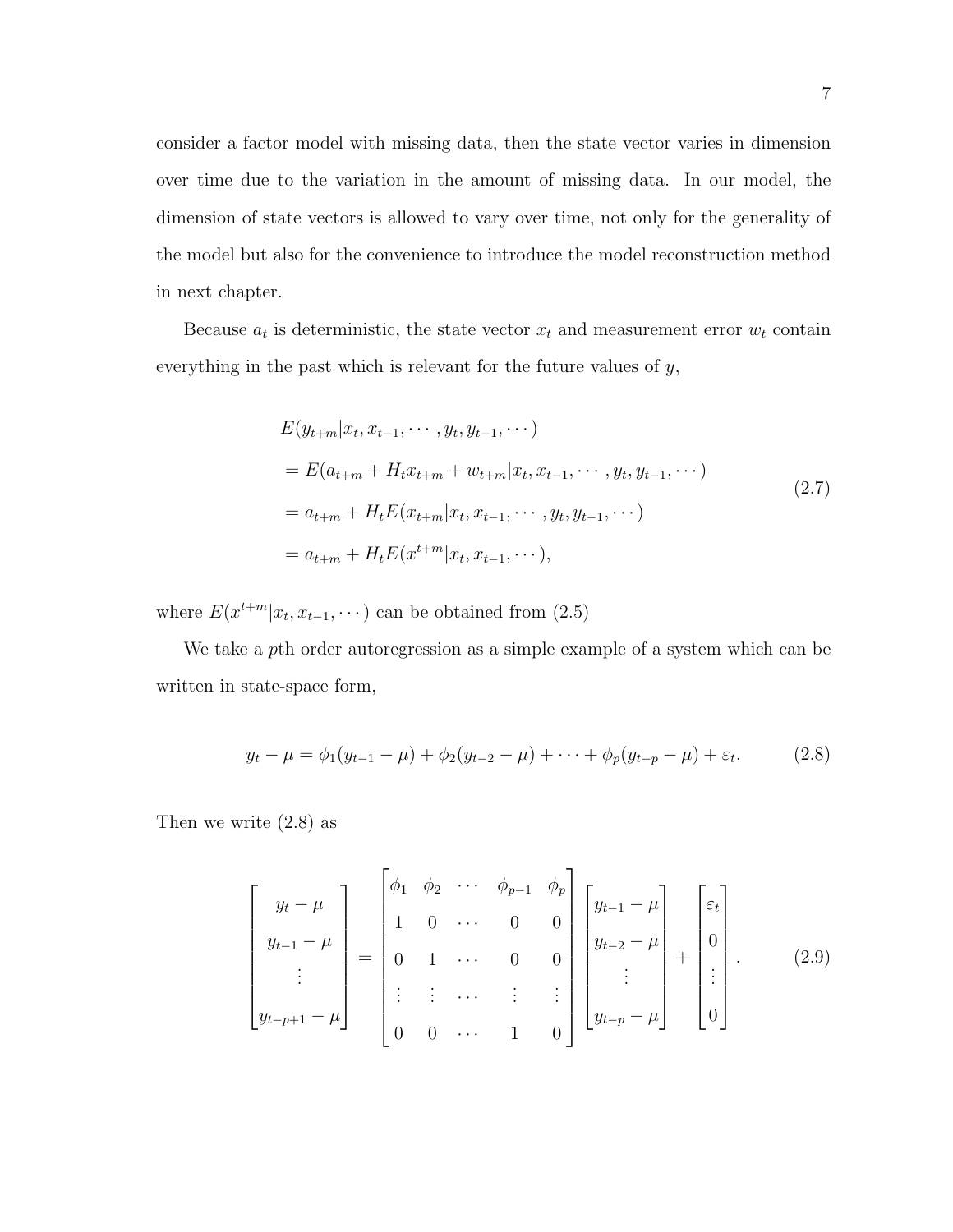The first row of (2.9) indicates (2.8) and other rows simply state the identity. We use the following notations:

$$
x_{t} \stackrel{\text{def}}{=} (y_{t} - \mu, y_{t-1} - \mu, \cdots, y_{t-p+1} - \mu)',
$$
  
\n
$$
v_{t} \stackrel{\text{def}}{=} (\varepsilon_{t}, 0, \cdots, 0)',
$$
  
\n
$$
F \stackrel{\text{def}}{=} \begin{bmatrix} \phi_{1} & \phi_{2} & \cdots & \phi_{p-1} & \phi_{p} \\ 1 & 0 & \cdots & 0 & 0 \\ 0 & 1 & \cdots & 0 & 0 \\ \vdots & \vdots & \cdots & \vdots & \vdots \\ 0 & 0 & \cdots & 1 & 0 \end{bmatrix},
$$
  
\n
$$
H \stackrel{\text{def}}{=} (1, 0, \cdots, 0)'
$$

Hence equation (2.9) can be written as

$$
x_t = F x_{t-1} + v_t,
$$

which is the state equation. The observation equation is

$$
y_t = \mu + H x_t.
$$

### 2.2 Forecasting, filtering and smoothing

The relevant state-space model is taken as previously mentioned: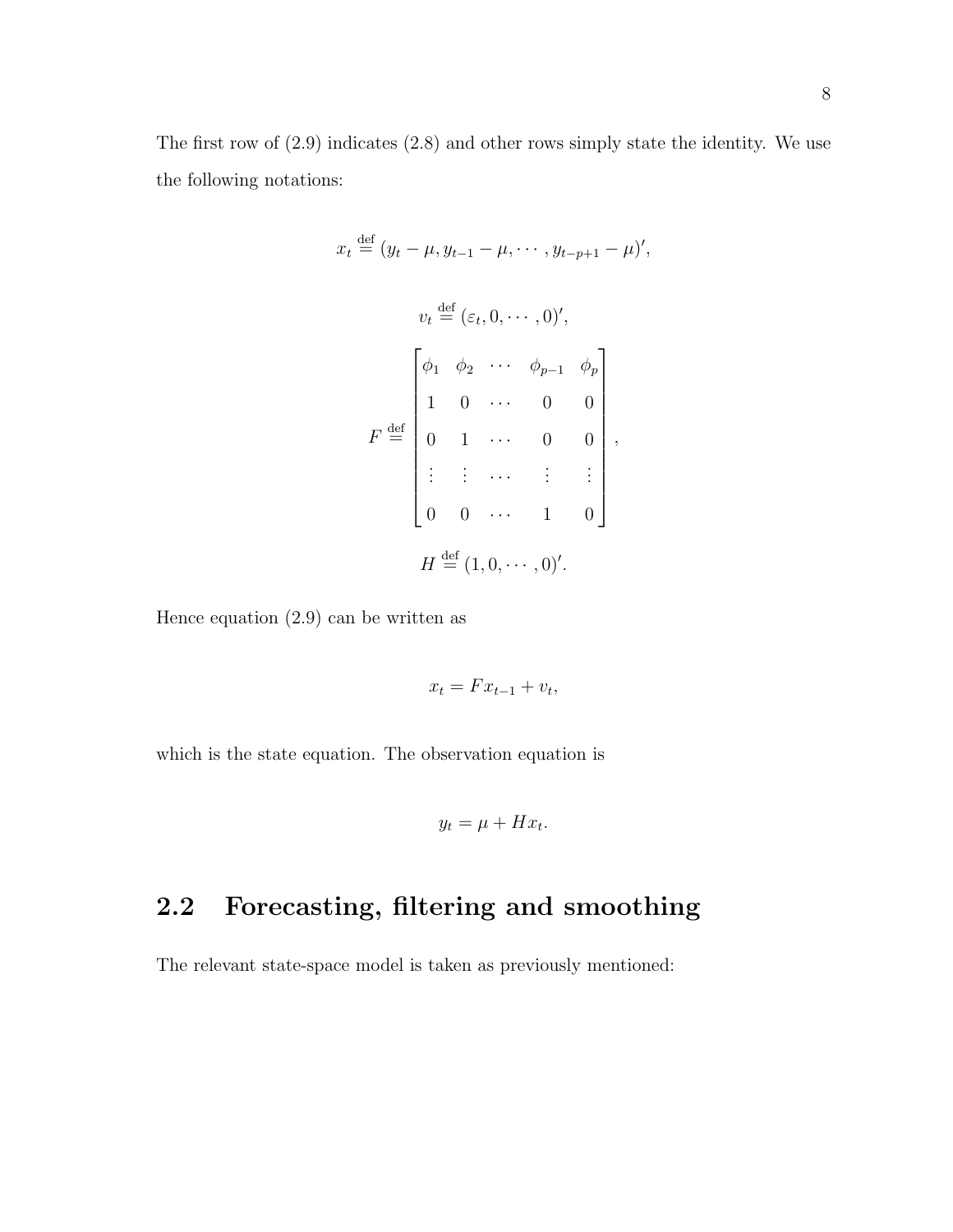• state equation

$$
x_t = g_t + F_t x_{t-1} + v_t
$$
  
\n
$$
x_0 \sim N(\gamma, O)
$$
  
\n
$$
v_t \sim N(0, Q_t),
$$
\n(2.10)

• observation equation

$$
y_t = a_t + H_t x_t + w_t
$$
  
\n
$$
w_t \sim N(0, R_t),
$$
\n(2.11)

for  $t = 1, 2, \cdots$ . Note that all the elements of  $g_t$ ,  $a_t$ ,  $F_t$ ,  $H_t$ ,  $\gamma$ ,  $O$ ,  $Q_t$  and  $R_t$  are known with certainty, and  $\{v_t\}$ ,  $\{w_t\}$  as well as  $x_0$  are mutually independent.

In practice, the main aim for the analysis of a state-space model is to provide estimators for the underlying unobserved state  $x_t$  on the basis of observations  $Y_s =$  $\{y_s, y_{s-1}, \dots, y_1\}$ . When  $s < t$ , the problem is called forecasting; when  $s = t$ , it is called filtering; when  $s > t$ , it is called smoothing. Besides the estimators, we also want to measure their precision. The solution to these problems can be accomplished by Kalman filter and Kalman smoother.

For convenience, we will use the following notations:

$$
x_t^s \stackrel{\text{def}}{=} E(x_t|Y_s),
$$

$$
P_{t_1,t_2}^{s_1,s_2} \stackrel{\text{def}}{=} E\{(x_{t_1} - x_{t_1}^{s_1})(x_{t_2} - x_{t_2}^{s_2})'\}
$$

and

$$
P_{t_1,t_2}^s \stackrel{\text{def}}{=} P_{t_1,t_2}^{s,s}, \quad P_t^{s_1,s_2} \stackrel{\text{def}}{=} P_{t,t}^{s_1,s_2}, \quad P_t^s \stackrel{\text{def}}{=} P_{t,t}^{s,s}.
$$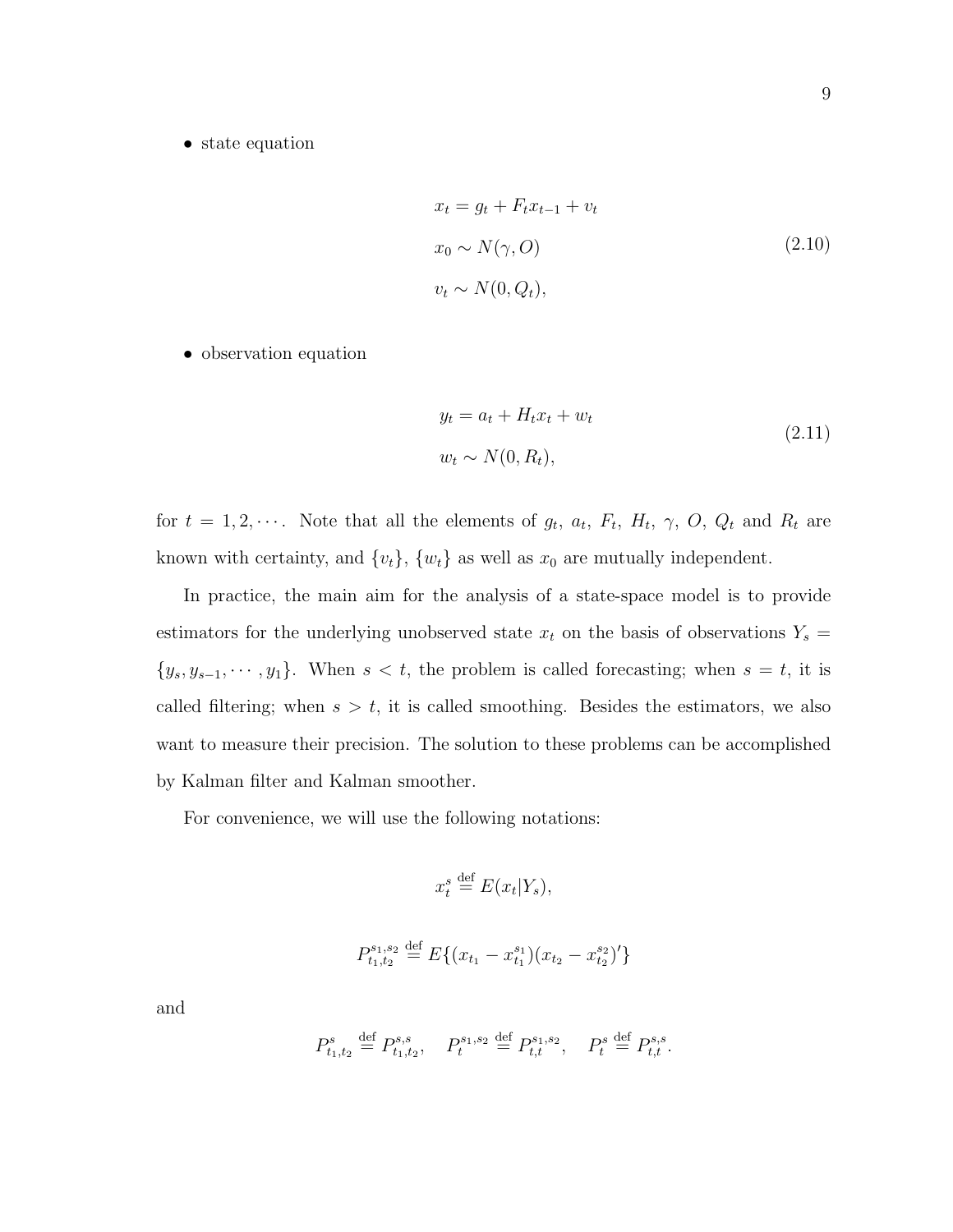Because  $x_t - x_t^s$  and any vector from  $Y_s$  are uncorrelated, by the assumption of normality,  $x_t - x_t^s$  is independent from  $Y_s$ , which implies

$$
E\{(x_{t_1}-x_{t_1}^s)(x_{t_2}-x_{t_2}^s)'|Y_s\}=E\{(x_{t_1}-x_{t_1}^s)(x_{t_2}-x_{t_2}^s)'\}=P_{t_1,t_2}^s.
$$

Before introducing Kalman filter and Kalman smoother, we should notice that, for our model, the dimension of state vectors is time-varying, which is different from the usual models normally with fixed size of state vectors. However this feature of our model does not affect the proof of following algorithms at all. Therefore Kalman filter and smoother do work as expected for the model.

#### 2.2.1 Kalman filter

First, we present the Kalman filter. Kalman filter can be described as a recursive algorithm for calculating the one-ahead forecast and the filter of  $x_t$  through the information observed. The advantage of Kalman filter is that it specifies how to update the filter from  $x_{t-1}^{t-1}$  to  $x_t^t$  via the observation  $y_t$ , without having to reprocess the entire observations  $\{y_t, \dots, y_1\}.$ 

Now we begin to present Kalman filter. The algorithm is started by setting the initial condition:

$$
x_0^0 = \gamma, \quad P_0^0 = O,
$$

where  $\gamma$  and O are the mean and variance of the distribution of  $x_0$  respectively. Then next step is to calculate the forecast of  $x_t$  conditional on  $Y_{t-1}$ . We have

$$
x_t^{t-1} = g_t + F_t x_{t-1}^{t-1},\tag{2.12}
$$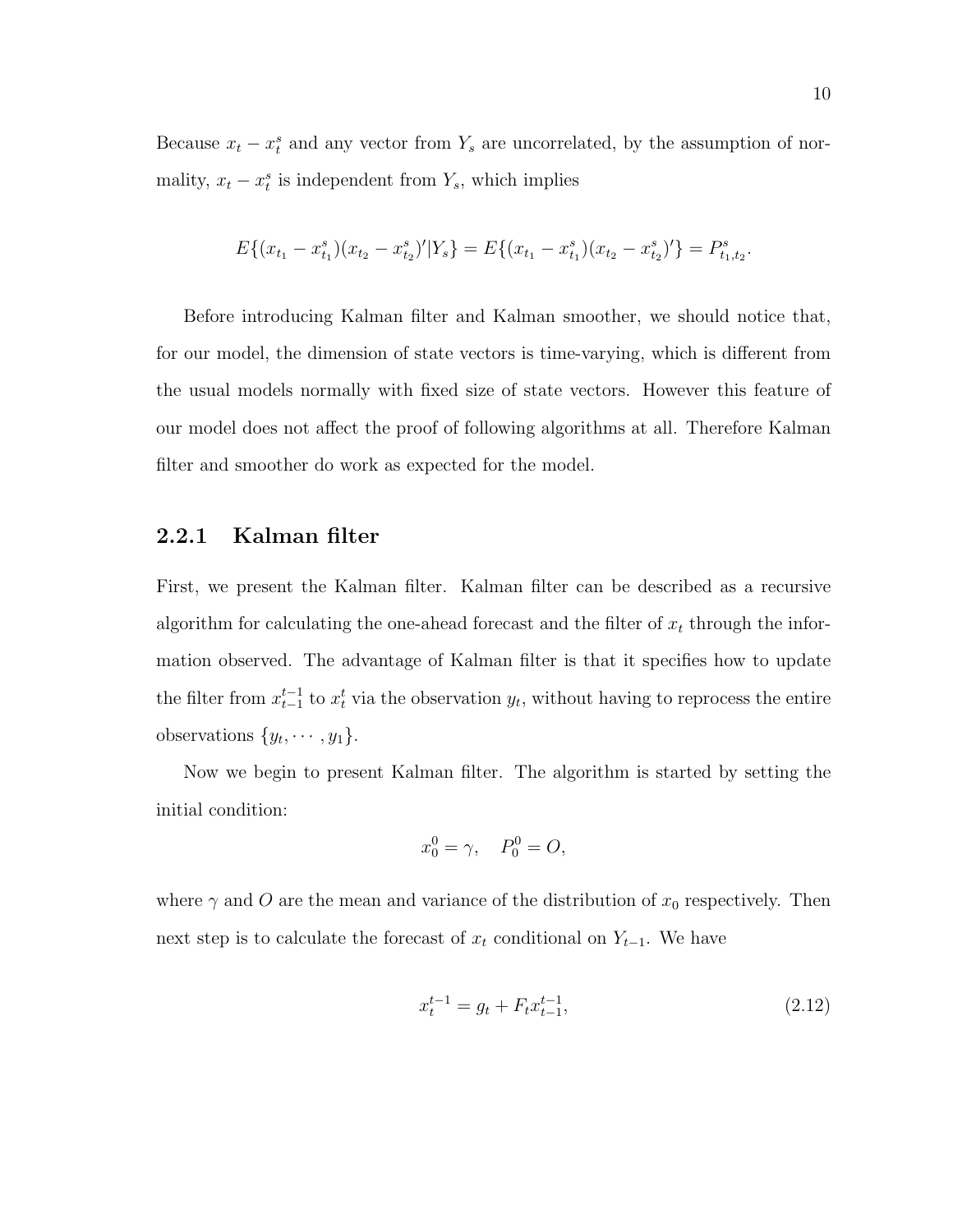and

$$
P_t^{t-1} = F_t P_{t-1}^{t-1} F_t' + Q_t.
$$
\n
$$
(2.13)
$$

Therefore  $x_t^{t-1}$ ,  $P_t^{t-1}$  could be obtained from  $x_{t-1}^{t-1}$ ,  $P_{t-1}^{t-1}$  via (2.12) and (2.13). The final step is to get the filter of  $x_t$  conditional on  $Y_t$ . We have

$$
x_t^t = x_t^{t-1} + K_t(y_t - a_t - H_t x_t^{t-1}),
$$
\n(2.14)

where the Kalman gain,  $K_t$ , is defined as

$$
K_t \stackrel{\text{def}}{=} P_t^{t-1} H'_t (H_t P_t^{t-1} H'_t + R_t)^{-1}.
$$

 $P_t^t$  can be obtained as

$$
P_t^t = (I_{r_t} - K_t H_t) P_t^{t-1},\tag{2.15}
$$

where  $I_{r_t}$  represents an  $(r_t \times r_t)$  identity matrix. Therefore we obtain  $x_t^t$ ,  $P_t^t$  from  $x_t^{t-1}$ ,  $P_t^{t-1}$  through (2.14) and (2.15).

To summarize, the Kalman filter is an recursive algorithm that could be stated as

• Initial condition:

$$
x_0^0 = \gamma, \quad P_0^0 = O.
$$

• Forecast equation:

$$
x_t^{t-1} = g_t + F_t x_{t-1}^{t-1},
$$
  

$$
P_t^{t-1} = F_t P_{t-1}^{t-1} F_t' + Q_t.
$$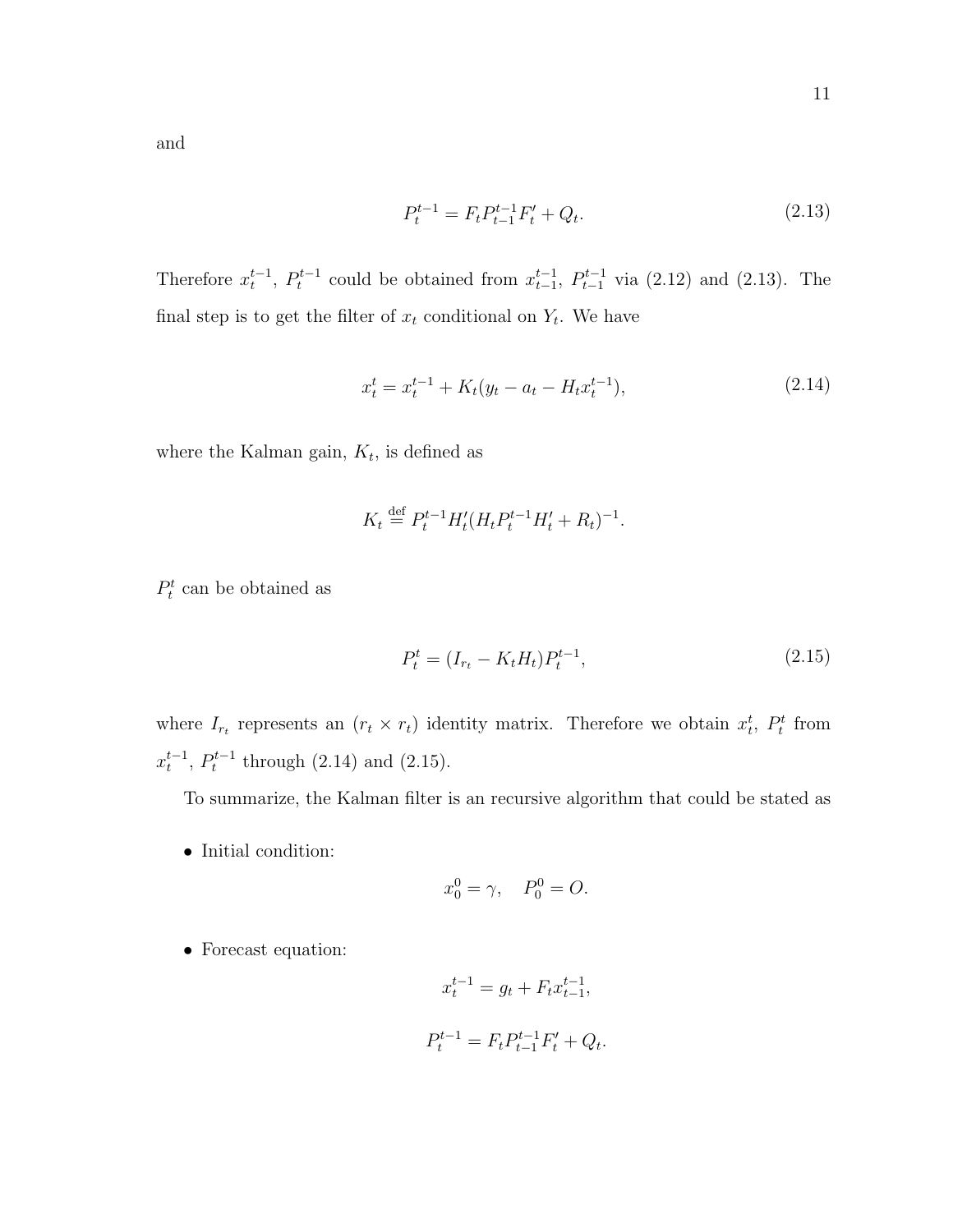• Filter equation:

$$
x_t^t = x_t^{t-1} + K_t(y_t - a_t - H_t x_t^{t-1}),
$$
  
\n
$$
P_t^t = (I_{r_t} - K_t H_t) P_t^{t-1}.
$$
  
\n
$$
(K_t = P_t^{t-1} H_t' (H_t P_t^{t-1} H_t' + R_t)^{-1})
$$

We should notice that some or all parameters of the model could vary with time and the state or observation dimension could change with time as well. The variance  $P_t^{t-1}$  and  $P_t^t$  are not functions of the data and could be evaluated without calculating the forecast  $x_t^{t-1}$  and filter  $x_t^t$ .

We have had the one-ahead forecast from forecast equation of Kalman filter, an m-ahead forecast can be calculated by  $(2.4)$ :

$$
x_{t+m}^t = E(x_{t+m}|Y_t)
$$
  
=  $\tilde{F}_{t+m}^m x_t^t + \tilde{F}_{t+m}^{m-1} g_{t+1} + \tilde{F}_{t+m}^{m-2} g_{t+2} + \dots + \tilde{F}_{t+m}^1 g_{t+m-1} + g_{t+m}.$  (2.16)

Thus the error of this forecast can be obtained from (2.4) and (2.16),

$$
x_{t+m} - x_{t+m}^t = \tilde{F}_{t+m}^m(x_t - x_t^t) + \tilde{F}_{t+m}^{m-1}v_{t+1} + \tilde{F}_{t+m}^{m-2}v_{t+2} + \dots + \tilde{F}_{t+m}^1v_{t+m-1} + v_{t+m},
$$

where it follows that the mean squared error of the forecast,  $P_{t+m}^t$ , is

$$
P_{t+m}^{t} = E\{(x_{t+m} - x_{t+m}^{t})(x_{t+m} - x_{t+m}^{t})'\}
$$
  
=  $\tilde{F}_{t+m}^{m} P_{t}^{t} (\tilde{F}_{t+m}^{m})' + \tilde{F}_{t+m}^{m-1} Q_{t+1} (\tilde{F}_{t+m}^{m-1})' + \cdots + \tilde{F}_{t+m}^{1} Q_{t+m-1} (\tilde{F}_{t+m}^{1})' + Q_{t+m}. \tag{2.17}$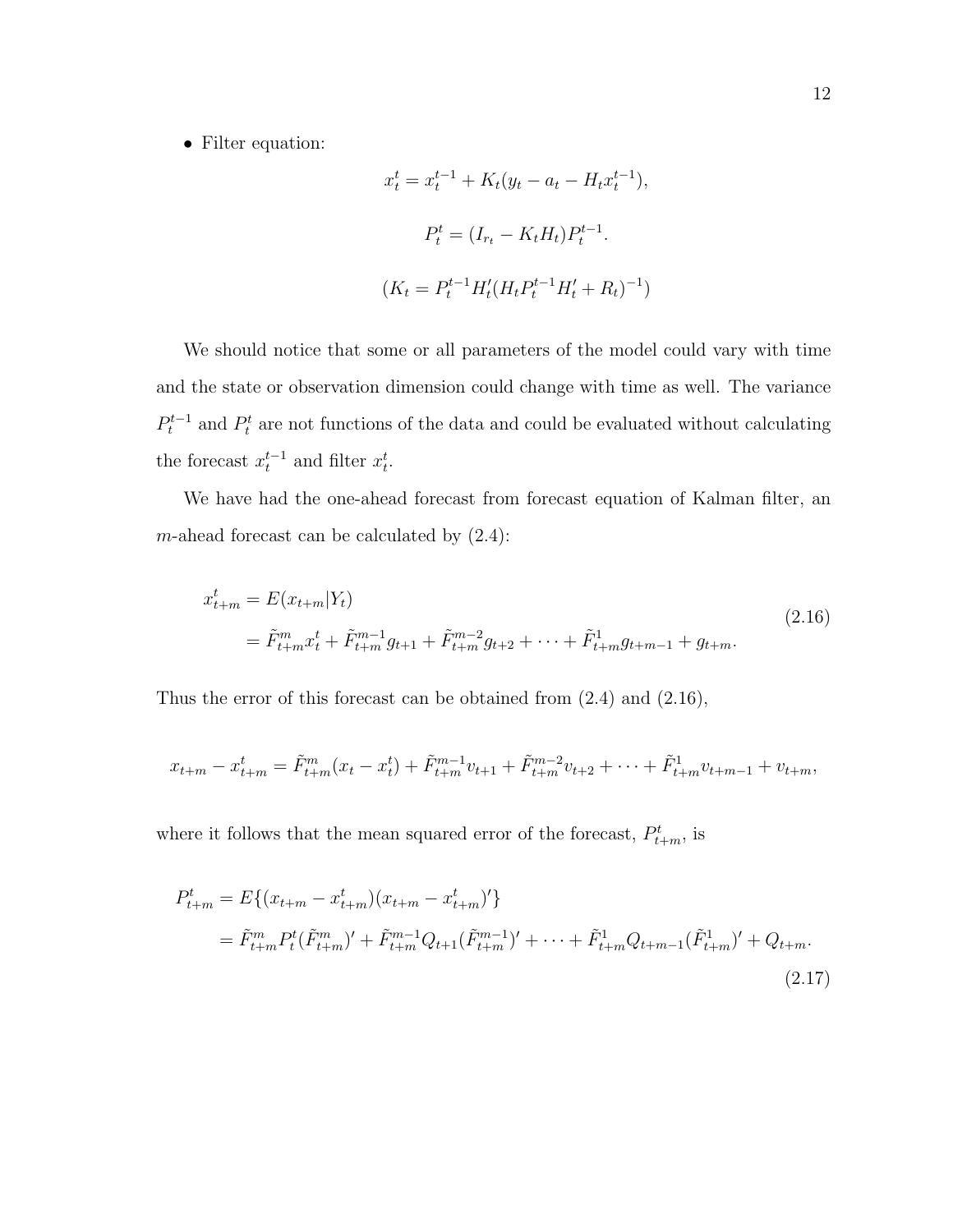#### 2.2.2 Kalman smoother

Up to this point we have been concerned with the forecast and filter of the state vector, however in some applications the value of the state is of interest in its own right. It is desirable to use the information through the end of the sample to conduct the inference about the past values of the state. Such an inference is known as a smoothed estimate, the estimator is  $x_t^T$  for  $t = 1, 2, \cdots, T-1$ , and the corresponding mean squared error is  $P_t^T$ , where T denote the time for the last observation.

The smoothed estimates can be calculated by Kalman smoother, which is a recursive algorithm for obtaining the smoother  $x_t^T$  and its mean squared error  $P_t^T$ . Now we present the Kalman smoother as follows. First, we run the observed data through Kalman filter to obtain  $\{P_t^{t-1}\}_{t=1}^T$ ,  $\{P_t^t\}_{t=1}^T$  from  $(2.13)$ ,  $(2.15)$  respectively, and accordingly obtain  $\{x_t^{t-1}\}_{t=1}^T$ ,  $\{x_t^t\}_{t=1}^T$  from (2.12), (2.14). We set  $x_T^T$ ,  $P_T^T$  as the initial value of this algorithm, therefore the sequence of smoothed estimates  $\{x_t^T\}_{t=1}^T$  can be calculated in reverse order by iterating on

$$
x_{t-1}^T = x_{t-1}^{t-1} + J_{t-1}(x_t^T - x_t^{t-1}),
$$
\n(2.18)

where

$$
J_{t-1} \stackrel{\text{def}}{=} P_{t-1}^{t-1} F'(P_t^{t-1})^{-1},
$$

for  $t = T-1, T-2, \dots, 1$ . The corresponding mean squared errors are similarly found by iterating on

$$
P_{t-1}^T = P_{t-1}^{t-1} + J_{t-1}(P_t^T - P_t^{t-1})J'_{t-1},
$$
\n(2.19)

in reverse order for  $t = T - 1, T - 2, \dots, 1$ .

To summarize, the Kalman smoother is a recursive algorithm which could be stated as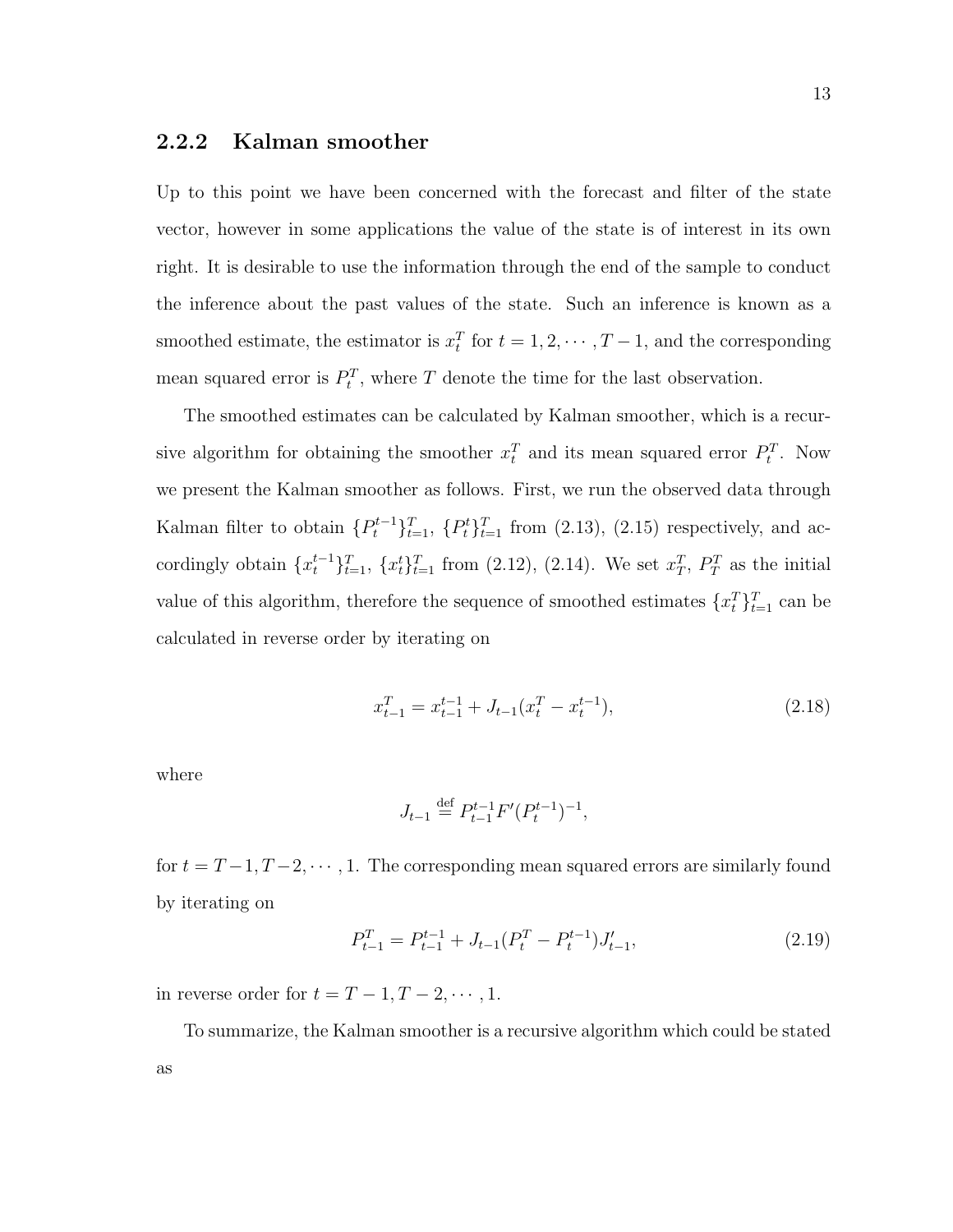$\bullet\,$  Initial conditions:

run Kalman filter to obtain

$$
\{P_t^{t-1}\}_{t=1}^T, \quad \{P_t^t\}_{t=1}^T, \quad \{x_t^{t-1}\}_{t=1}^T, \quad \{x_t^t\}_{t=1}^T.
$$

 $\bullet\,$  Smoother equation:

run equations below in reverse order

$$
x_{t-1}^T = x_{t-1}^{t-1} + J_{t-1}(x_t^T - x_t^{t-1}),
$$
  
\n
$$
P_{t-1}^T = P_{t-1}^{t-1} + J_{t-1}(P_t^T - P_t^{t-1})J'_{t-1}.
$$
  
\n
$$
(J_{t-1} = P_{t-1}^{t-1}F'(P_t^{t-1})^{-1})
$$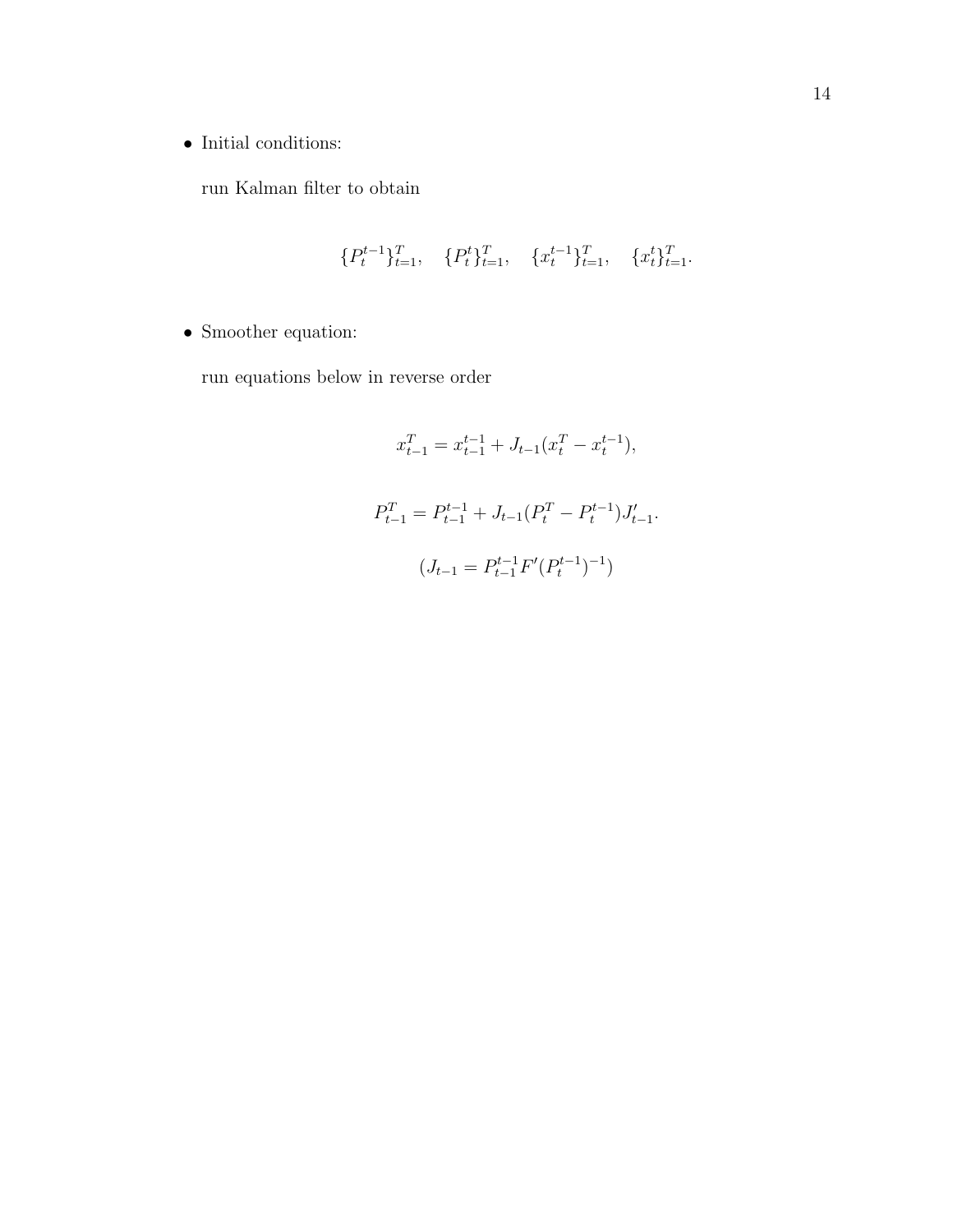## Chapter 3

# Discussion of the joint distribution of estimators

As we discussed in the last chapter, from the algorithm named Kalman filter, we can obtain the filter  $x_t^t$ , m-ahead forecast  $x_{t+m}^t$  (by (2.16)) and corresponding mean squared errors  $P_t^t$ ,  $P_{t+m}^t$  (by (2.17)). Furthermore, we could also obtain the smoother  $x_{t-m}^t$  (m = 1, 2,  $\dots$ , t − 1) and the corresponding mean squared error  $P_{t-m}^t$  from the algorithm called Kalman smoother. Up to this point, we have a procedure to compute these estimators and their mean squared errors, then naturally the next aim is to obtain the joint distribution of these estimators based on the given data or observations  $Y_T$ , which provides an evaluation of these estimators.

Based on the model which consists of (2.10) and (2.11), It is easy to notice that vectors  $\{x_{T+m}, \dots, x_1, y_T, \dots, y_1\}$  have a joint normal distribution, which means that the joint conditional distribution of  $\{x_{T+m}, \dots, x_1\}$  given  $Y_T$  is normal. We can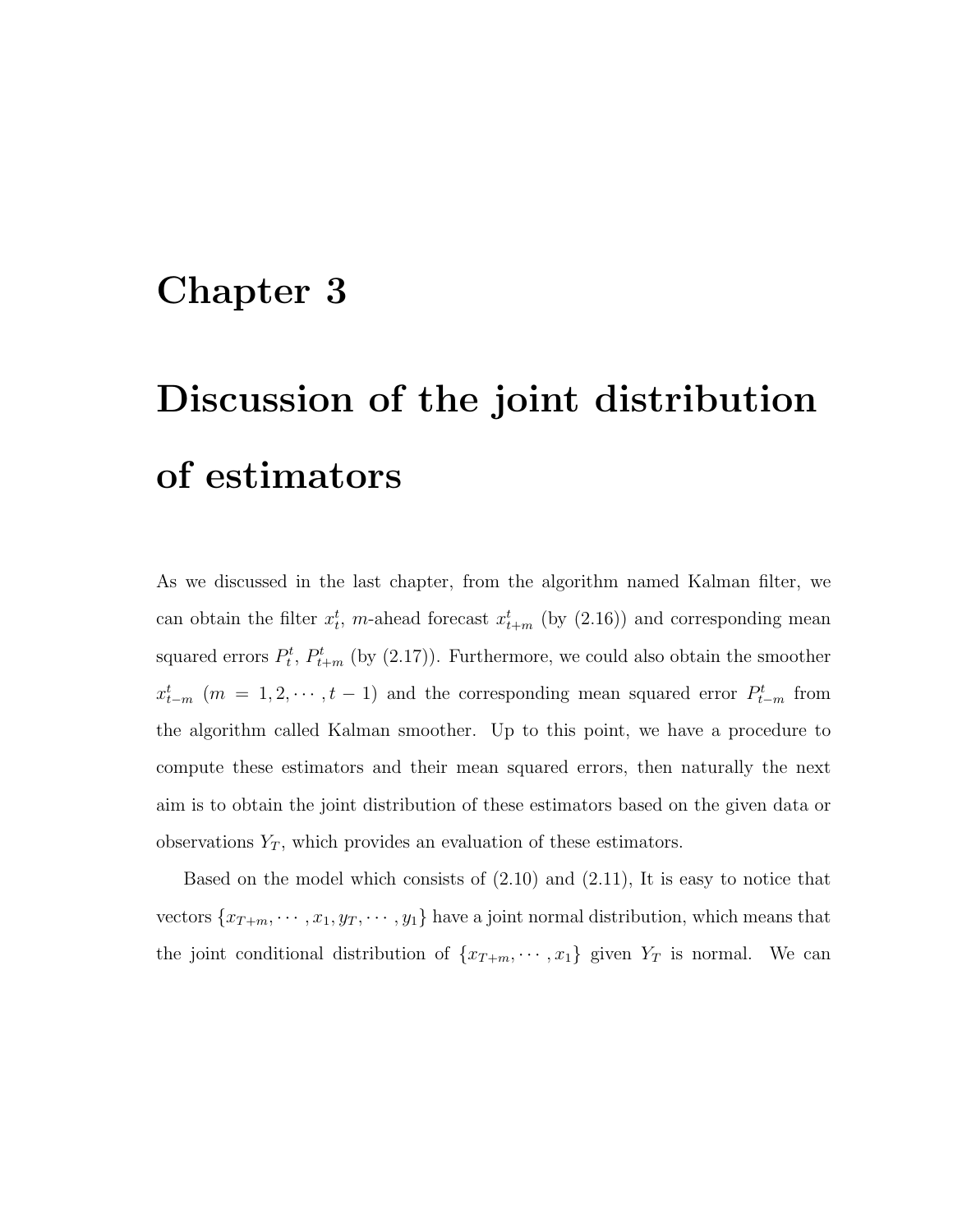illustrate the result as:

$$
\begin{bmatrix} x_{T+m} \\ \vdots \\ x_T \\ \vdots \\ x_1 \end{bmatrix} |Y_T \sim N(\begin{bmatrix} x_{T+m}^T \\ \vdots \\ x_T^T \\ \vdots \\ x_1^T \end{bmatrix}, \begin{bmatrix} P_{T+m}^T & \cdots & P_{T+m,1}^T \\ \vdots & \cdots & \vdots & \cdots & \vdots \\ P_{T,T+m}^T & \cdots & P_T^T & \cdots & P_{T,1}^T \\ \vdots & \cdots & \vdots & \cdots & \vdots \\ P_{1,T+m}^T & \cdots & P_{1,T}^T & \cdots & P_1^T \end{bmatrix} ).
$$

We already know the method to obtain  $x_{T+m}^T, \dots, x_T^T, \dots, x_1^T$  and  $P_{T+m}^T, \dots, P_T^T, \dots, P_1^T$ , thus next step is to develop an approach to obtain the conditional covariances  $P_{s,t}^T$  for  $s, t \in \{1, 2, \dots, T + m\}$  and  $s \neq t$ . We could work out this problem by focusing on matrix

$$
\begin{bmatrix}\nP_{T+m}^T & \cdots & P_{T+m,T}^T & \cdots & P_{T+m,1}^T \\
\vdots & \cdots & \vdots & \cdots & \vdots \\
P_{T,T+m}^T & \cdots & P_T^T & \cdots & P_{T,1}^T \\
\vdots & \cdots & \vdots & \cdots & \vdots \\
P_{1,T+m}^T & \cdots & P_{1,T}^T & \cdots & P_1^T\n\end{bmatrix}.
$$
\n(3.1)

We consider two approaches to address this problem. In the first section of this chapter, we propose an algorithm to calculate the related conditional covariances. Since this algorithm is recursive, we call it recursive method. On the other hand, in the second section, we will reconstruct the state-space model to propose another way to solve the problem. We call it model reconstruction method, which could be found in the book of Anderson and Moore [2012] (chapter 7). Besides giving a solution to this problem, by the model reconstruction method, we would also extend our statespace model into a relatively more general one and try to develop the corresponding method to do filtering, forecasting, smoothing of the new model. This extension would be introduced in the third section.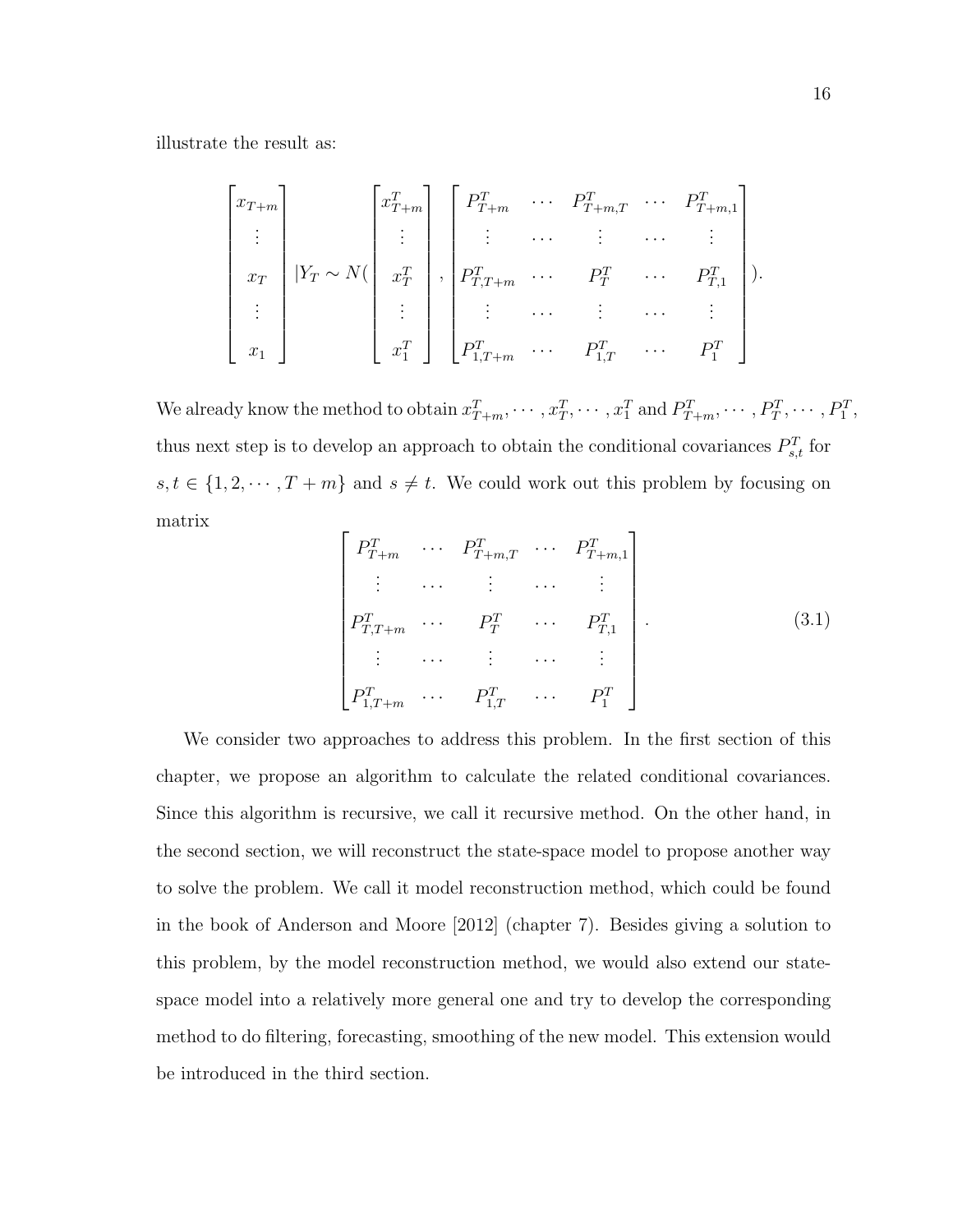### 3.1 Recursive method

Based on the original model  $((2.10)$  and  $(2.11)$ , we develop an algorithm to obtain the conditional covariance

$$
P_{a,b}^{s,t} = E\{(x_a - x_a^s)(x_b - x_b^t)'\}.
$$

Before deriving the algorithm, we should introduce a lemma.

**Lemma.** For the model consisting of  $(2.10)$  and  $(2.11)$ , the following equations hold:

- 1.  $(P_{a,b}^{s,t})' = P_{b,a}^{t,s}.$ 2.  $P_{a,b}^{s,t} = P_{a,b}^{t} = P_{a,b}^{t,s}, \text{ if } s \leq t.$ 3.  $P_{a,b}^t = F_a P_{a-1,b}^t$ , if  $a > \max(b,t)$ . 4.  $P_b^t = F_b P_{b-1}^t F_b' + Q_b$ , if  $b > t$ . 5.  $P_{t,b}^t = (I_{r_t} - K_t H_t) P_{t,b}^{t-1}, \text{ if } t > b.$ 6.  $P_{a,b}^t = P_{a,b}^a + J_a(P_{a+1,b}^b - P_{a+1,b}^a) + J_a(P_{a+1,b+1}^t - P_{a+1,b+1}^b)J_b', \text{ if } t > a > b.$ Proof.
- 1. Based on the definition of  $P_{a,b}^{s,t}$ , we have

$$
(P_{a,b}^{s,t})' = E\{(x_a - x_a^s)(x_b - x_b^t)'\}' = E\{(x_b - x_b^t)(x_a - x_a^s)'\} = P_{b,a}^{t,s}.
$$

2. Denote  $\mathcal{G} \stackrel{\text{def}}{=} \sigma(Y_t)$ , the  $\sigma$ -algebra generated by  $\{y_t, y_{t-1}, \dots, y_1\}$ . If vector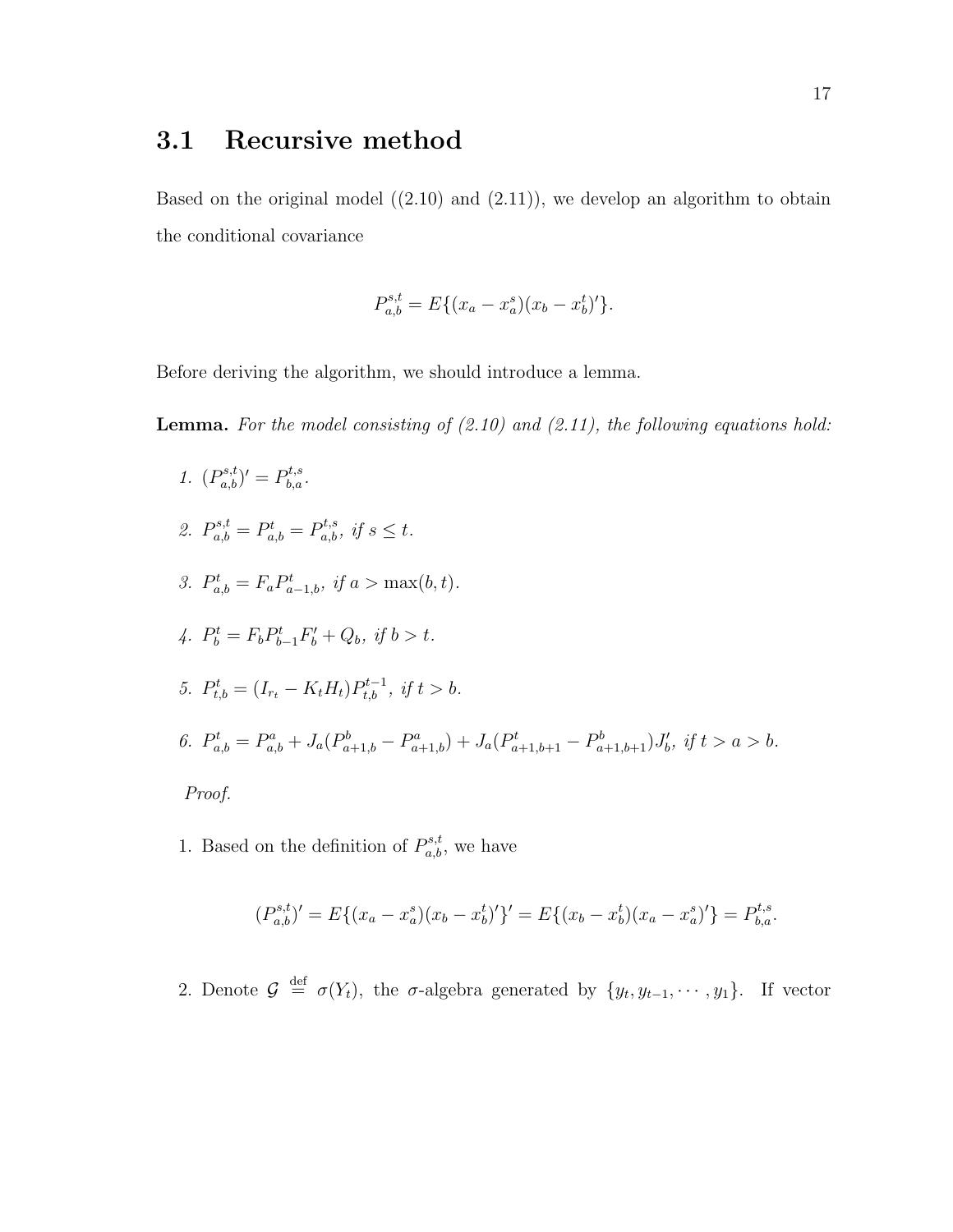function  $g$  is  $\mathcal{G}$ -measurable, thus

$$
E\{(x_a - x_a^t)g'\} = E(x_ag') - E(x_a^tg')
$$

$$
= E\{E(x_ag'|Y_t)\} - E(x_a^tg')
$$

$$
= E(x_a^tg') - E(x_a^tg')
$$

$$
= 0.
$$

Note that  $x_b^t$  and  $x_b^s$  ( $s \leq t$ ) are  $\mathcal{G}$ -measurable, thus we have

$$
E\{(x_a - x_a^t)(x_b^t)'\} = 0
$$
 and 
$$
E\{(x_a - x_a^t)(x_b^s)'\} = 0,
$$

then

$$
P_{a,b}^{t} = E\{(x_a - x_a^t)(x_b - x_b^t)'\}
$$
  
=  $E\{(x_a - x_a^t)x_b'\}$   
=  $E\{(x_a - x_a^t)(x_b - x_b^s)'\}$   
=  $P_{a,b}^{t,s}$ .

By the property 1 of this lemma, we have

$$
P_{b,a}^{t,s}=P_{b,a}^t \ \Rightarrow \ P_{a,b}^{s,t}=P_{a,b}^t.
$$

Therefore when  $s \leq t$ ,  $P_{a,b}^{s,t} = P_{a,b}^{t} = P_{a,b}^{t,s}$  holds.

3. Since  $a > t$ , by  $(2.10)$ , we have

$$
x_a^t = g_a + F_a x_{a-1}^t,
$$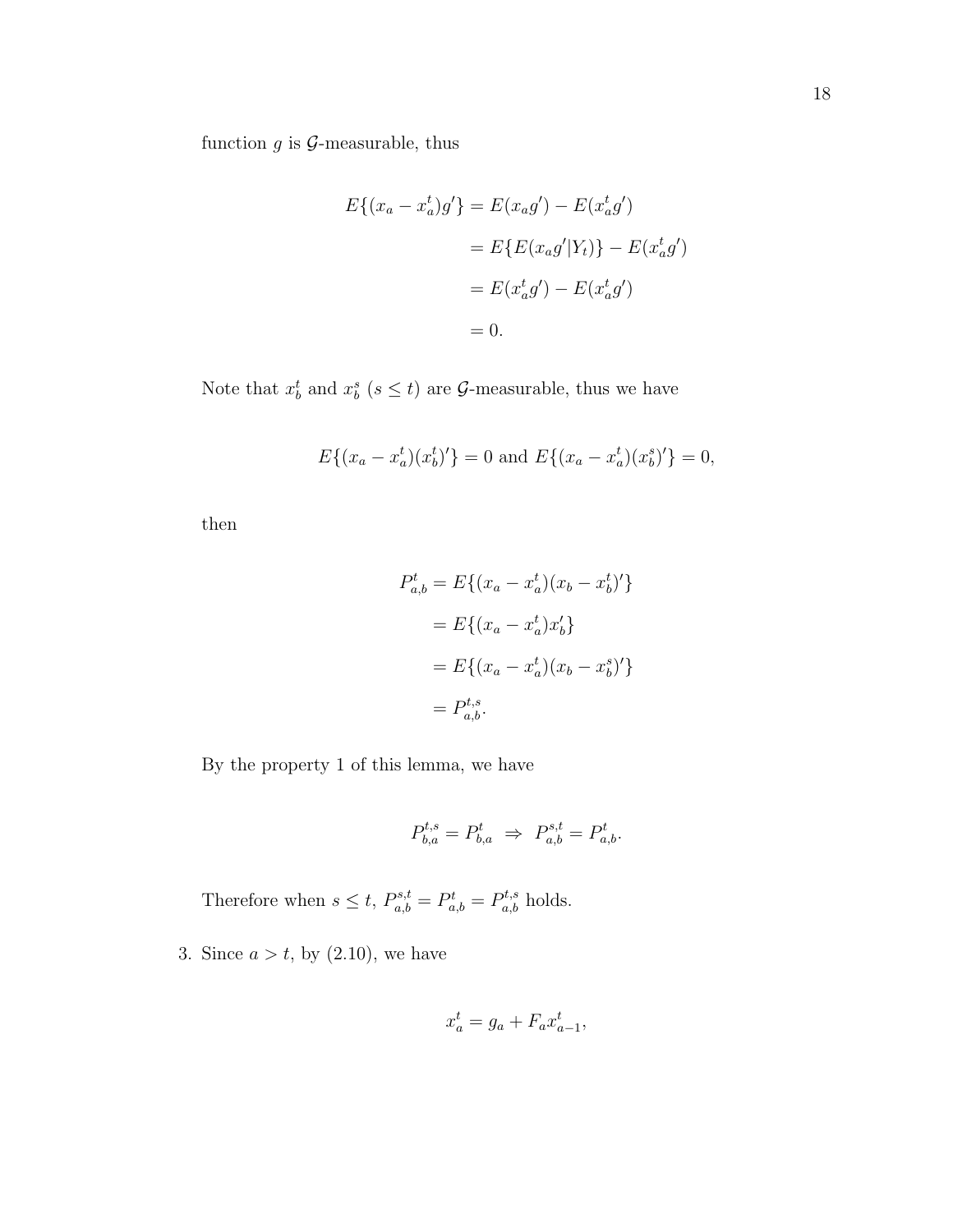hence

$$
x_a - x_a^t = g_a + F_a x_{a-1} + v_a - (g_a + F_a x_{a-1}^t)
$$
  
=  $F_a (x_{a-1} - x_{a-1}^t) + v_a$ .

Therefore

$$
P_{a,b}^{t} = E\{(x_a - x_a^t)(x_b - x_b^t)'\}
$$
  
=  $E\{[F_a(x_{a-1} - x_{a-1}^t) + v_a](x_b - x_b^t)'\}$   
=  $F_a E\{(x_{a-1} - x_{a-1}^t)(x_b - x_b^t)'\}$   
=  $F_a P_{a-1,b}^t$ ,

where the third equation holds as  $E\{(v_a)(x_b - x_b^t)'\}=0$  when  $a > \max(b, t)$ .

4. We already know that

$$
x_b - x_b^t = F_b(x_{b-1} - x_{b-1}^t) + v_b,
$$

thus

$$
P_b^t = E\{(x_b - x_b^t)(x_b - x_b^t)'\}
$$
  
=  $E\{[F_b(x_{b-1} - x_{b-1}^t) + v_b][F_b(x_{b-1} - x_{b-1}^t) + v_b]'\}$   
=  $E\{[F_b(x_{b-1} - x_{b-1}^t)(x_{b-1} - x_{b-1}^t)'F_b']\} + E(v_b v_b')$   
=  $F_b P_{b-1}^t F_b' + Q_b$ ,

where the third equation holds since

$$
E\{[F_b(x_{b-1} - x_{b-1}^t)]v_b'\} = 0
$$
 and 
$$
E\{v_b[F_b(x_{b-1} - x_{b-1}^t)]'\} = 0
$$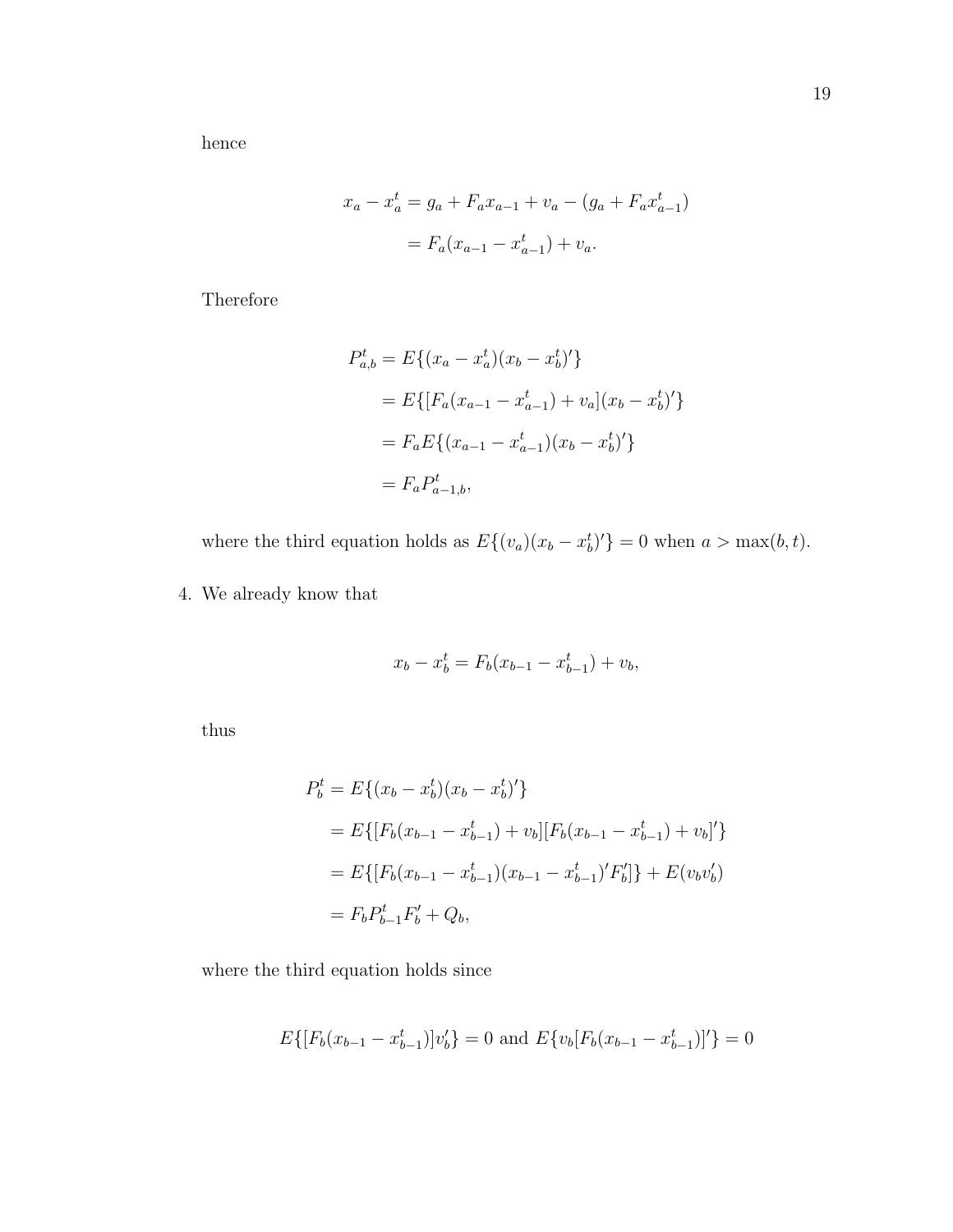when  $b > t$ .

5. From the filter equation (2.14) of Kalman filter, we obtain

$$
x_t^t = x_t^{t-1} + K_t(y_t - a_t - H_t x_t^{t-1})
$$
  
=  $x_t^{t-1} + K_t[(a_t + H_t x_t + w_t) - a_t - H_t x_t^{t-1}]$   
=  $x_t^{t-1} + K_t[H_t(x_t - x_t^{t-1}) + w_t]$   
=  $x_t^{t-1} + K_t H_t(x_t - x_t^{t-1}) + K_t w_t.$ 

Thus we have

$$
P_{t,b}^{t} = P_{t,b}^{t,b}
$$
  
=  $E\{(x_t - x_t^t)(x_b - x_b^b)'\}$   
=  $E\{(x_t - x_t^{t-1} - K_t H_t(x_t - x_t^{t-1}) - K_t w_t)(x_b - x_b^b)'\}$   
=  $E\{[(I_{r_t} - K_t H_t)(x_t - x_t^{t-1}) - K_t w_t](x_b - x_b^b)'\}$   
=  $(I_{r_t} - K_t H_t)E\{(x_t - x_t^{t-1})(x_b - x_b^b)'\}$   
=  $(I_{r_t} - K_t H_t)P_{t,b}^{t-1,b}$   
=  $(I_{r_t} - K_t H_t)P_{t,b}^{t-1},$ 

where the first and last equations hold because of property 2 and the fact  $t > b$ , and the fifth equation holds because

$$
K_t E\{w_t(x_b - x_b^b)'\} = 0,
$$

when  $t > b$ .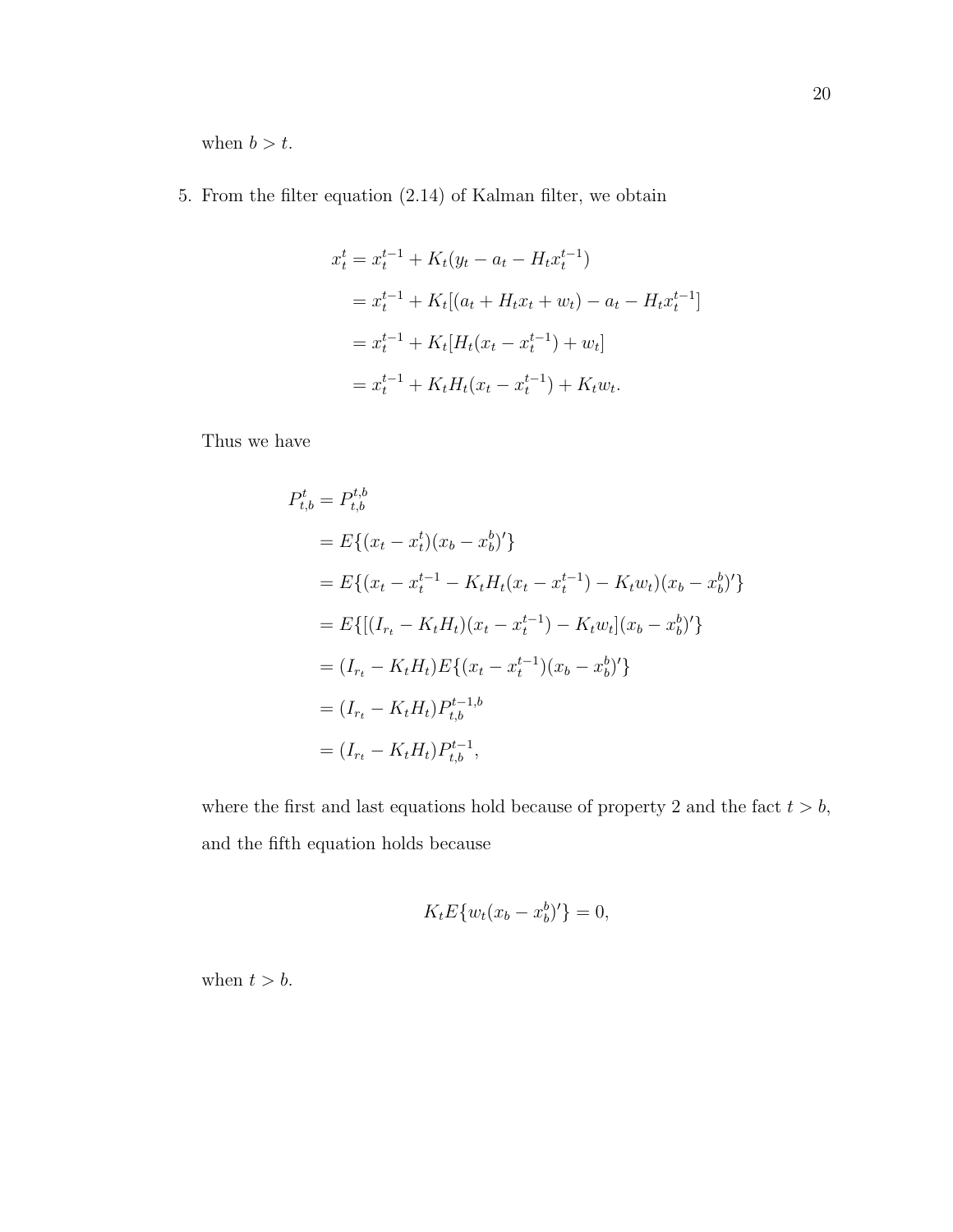6. From (2.18) of Kalman smoother, we have

$$
x_a^t = x_a^a + J_a(x_{a+1}^t - x_{a+1}^a),
$$

thus

$$
x_a - x_a^t = x_a - x_a^a - J_a(x_{a+1}^t - x_{a+1}^a),
$$

then

$$
x_a - x_a^t + J_a x_{a+1}^t = x_a - x_a^a + J_a x_{a+1}^a. \tag{3.2}
$$

Similarly, the following holds:

$$
x_b - x_b^t + J_b x_{b+1}^t = x_b - x_b^b + J_b x_{b+1}^b. \tag{3.3}
$$

Next, multiply the left side of (3.2) by the transpose of the left hand side of (3.3), and equate this to the corresponding result of the right hand sides of (3.2) and (3.3). Then taking expectation of both sides, we arrive to

$$
P_{a,b}^{t} + E\{(x_{a} - x_{a}^{t})(x_{b+1}^{t})'\}J_{b}' + J_{a}E\{x_{a+1}^{t}(x_{b} - x_{b}^{t})'\} + J_{a}E\{x_{a+1}^{t}(x_{b+1}^{t})'\}J_{b}'\}
$$
  

$$
= P_{a,b}^{a,b} + E\{(x_{a} - x_{a}^{a})(x_{b+1}^{b})'\}J_{b}' + J_{a}E\{x_{a+1}^{a}(x_{b} - x_{b}^{b})'\} + J_{a}E\{x_{a+1}^{a}(x_{b+1}^{b})'\}J_{b}'\}
$$
  
(3.4)

Here vectors  $x_{b+1}^t$  and  $x_{a+1}^t$  are  $\sigma(Y_t)$ -measurable, then

$$
E\{(x_a - x_a^t)(x_{b+1}^t)'\} = 0 \text{ and } E\{x_{a+1}^t(x_b - x_b^t)'\} = 0. \tag{3.5}
$$

Since  $b < a \Rightarrow \sigma(Y_b) \subseteq \sigma(Y_a)$  and  $x_{b+1}^b$  is  $\sigma(Y_b)$ -measurable,  $x_{b+1}^b$  should be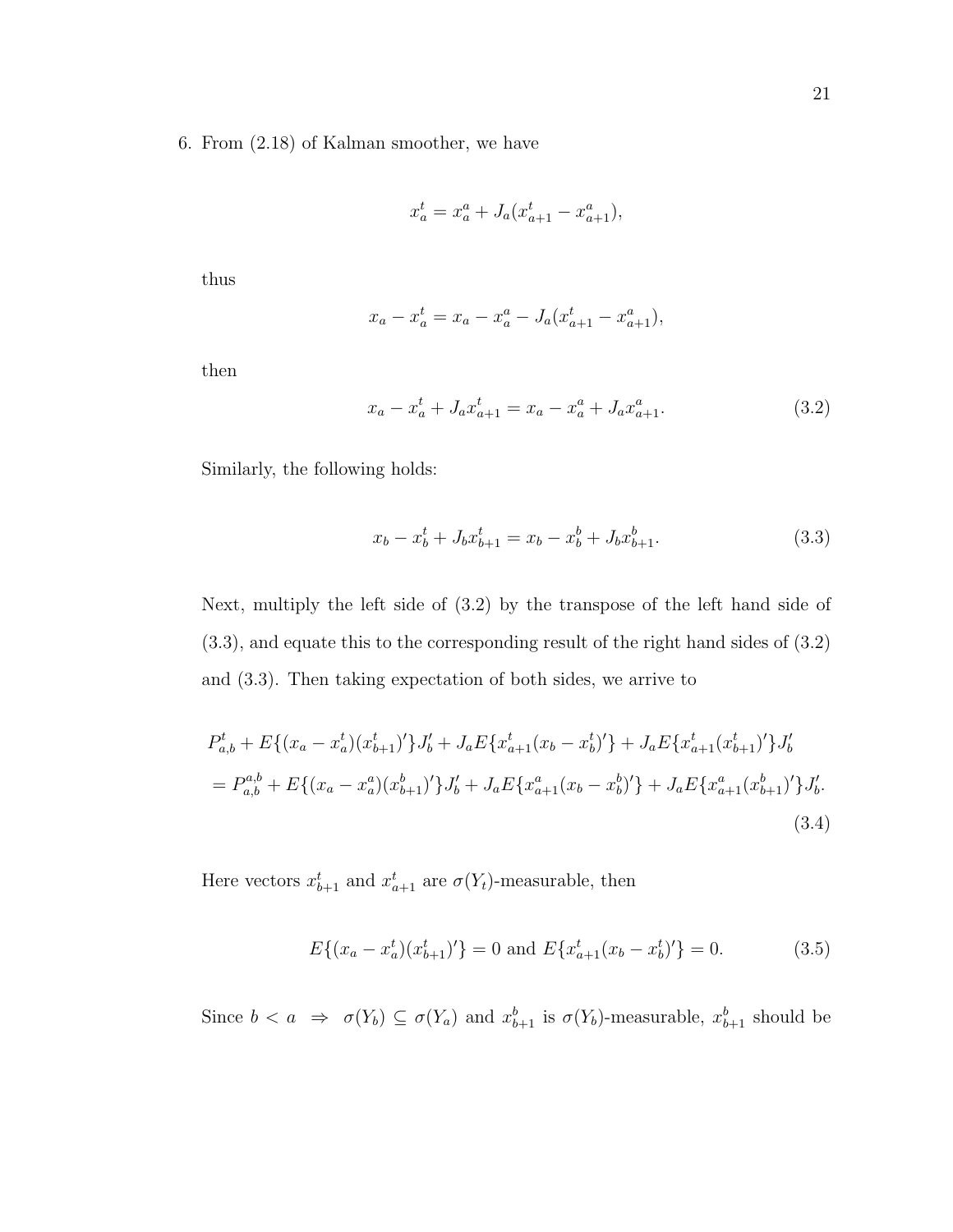$\sigma(Y_a)$  measurable, which implies

$$
E\{(x_a - x_a^a)(x_{b+1}^b)'\} = 0.
$$
\n(3.6)

We have

$$
P_{a+1,b+1}^{t} = E\{(x_{a+1} - x_{a+1}^{t})(x_{b+1} - x_{b+1}^{t})'\}
$$
  
\n
$$
= E(x_{a+1}x_{b+1}') - E\{E[x_{a+1}(x_{b+1}^{t})'|Y_{t}]\} - E\{E(x_{a+1}^{t}x_{b+1}'|Y_{t})\}
$$
  
\n
$$
+ E\{x_{a+1}^{t}(x_{b+1}^{t})'\}
$$
  
\n
$$
= E(x_{a+1}x_{b+1}') - E\{x_{a+1}^{t}(x_{b+1}^{t})'\},
$$

thus

$$
E\{x_{a+1}^t(x_{b+1}^t)'\} = E(x_{a+1}x_{b+1}') - P_{a+1,b+1}^t.
$$
\n(3.7)

Because  $b < a \Rightarrow \sigma(Y_b) \subseteq \sigma(Y_a)$ , we have

$$
E(x_{a+1}^a | Y_b) = E\{E(x_{a+1} | Y_a) | Y_b\}
$$

$$
= E(x_{a+1} | Y_b)
$$

$$
= x_{a+1}^b,
$$

therefore

$$
E\{x_{a+1}^a(x_{b+1}^b)'\} = E\{E(x_{a+1}^a(x_{b+1}^b)'\vert Y_b)\}
$$
  

$$
= E\{E(x_{a+1}^a\vert Y_b)(x_{b+1}^b)'\}
$$
  

$$
= E\{x_{a+1}^b(x_{b+1}^b)'\}
$$

Then, as in the proof of (3.7), we could establish

$$
E\{x_{a+1}^a(x_{b+1}^b)'\} = E(x_{a+1}x_{b+1}') - P_{a+1,b+1}^b.
$$
\n(3.8)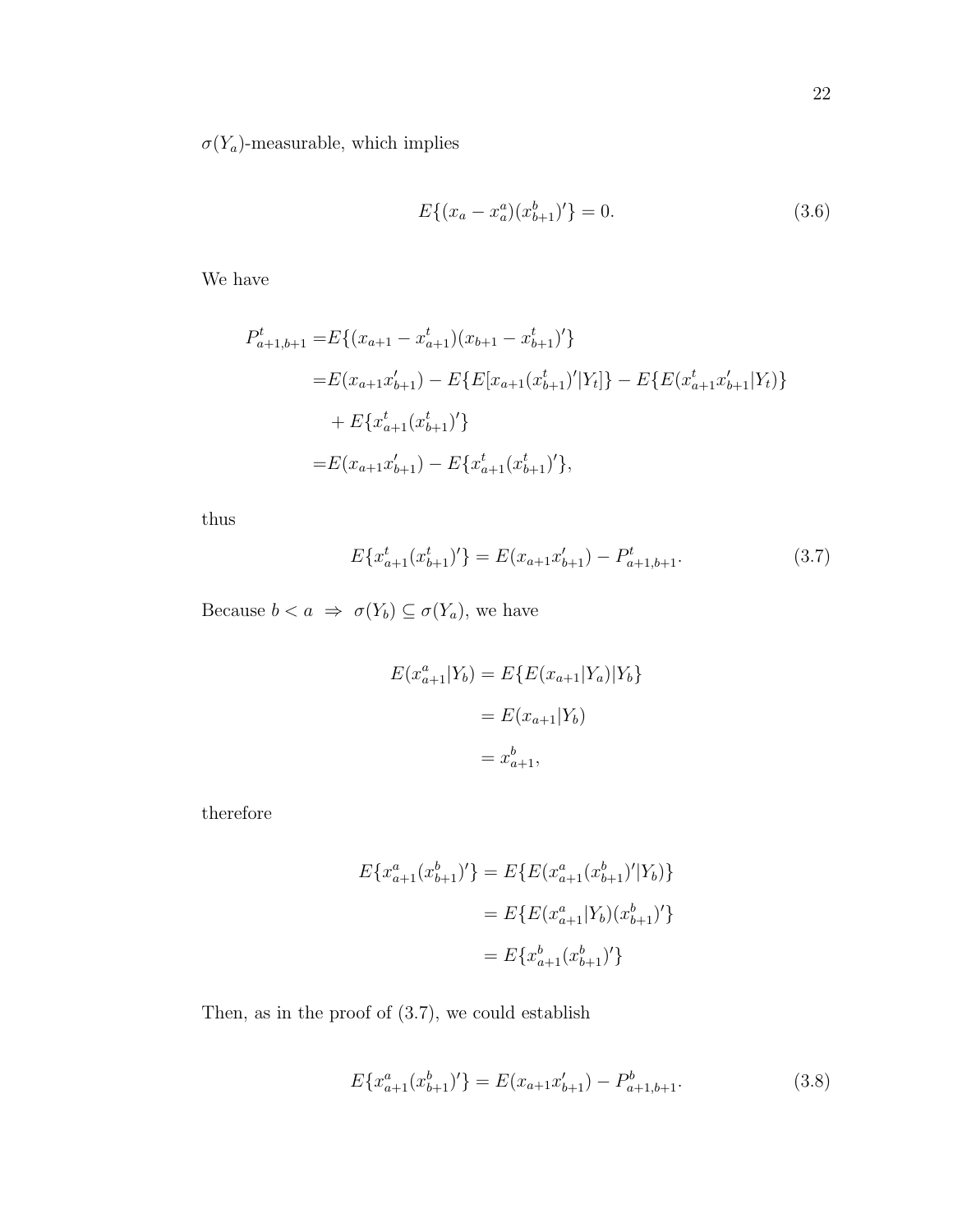We have

$$
E\{x_{a+1}^a(x_b-x_b^b)'\}=E\{x_{a+1}(x_b-x_b^b)'\}-E\{(x_{a+1}-x_{a+1}^a)(x_b-x_b^b)'\}.
$$

Here

$$
E\{(x_{a+1} - x_{a+1}^a)(x_b - x_b^b)'\} = P_{a+1,b}^{a,b} = P_{a+1,b}^a,
$$

where the last equation holds because of property 2 as well as  $b < a$ ; and

$$
E\{x_{a+1}(x_b - x_b^b)'\} = E\{(x_{a+1} - x_{a+1}^b)(x_b - x_b^b)'\} = P_{a+1,b}^b,
$$

where the first equation holds as  $x_{a+1}^b$  is  $\sigma(Y_b)$ -measurable, which implies that

$$
E\{x_{a+1}^b(x_b - x_b^b)'\} = 0.
$$

Therefore

$$
E\{x_{a+1}^a(x_b - x_b^b)'\} = P_{a+1,b}^b - P_{a+1,b}^a.
$$
\n(3.9)

From (3.5), (3.6), (3.7), (3.8), (3.9) and  $P_{a,b}^{a,b} = P_{a,b}^{a}$  (by property 2), (3.4) reduces to

$$
P_{a,b}^t = P_{a,b}^a + J_a(P_{a+1,b}^b - P_{a+1,b}^a) + J_a(P_{a+1,b+1}^t - P_{a+1,b+1}^b)J_b'.
$$

Up to this point, we have proven the lemma, then what we shall do next is to state the algorithm. This algorithm is in essence a recursive one like Kalman filter as well as Kalman smoother and it is established on the basis of these two algorithms. We could calculate any conditional covariance  $P_{a,b}^{s,t}$  by this algorithm in terms of the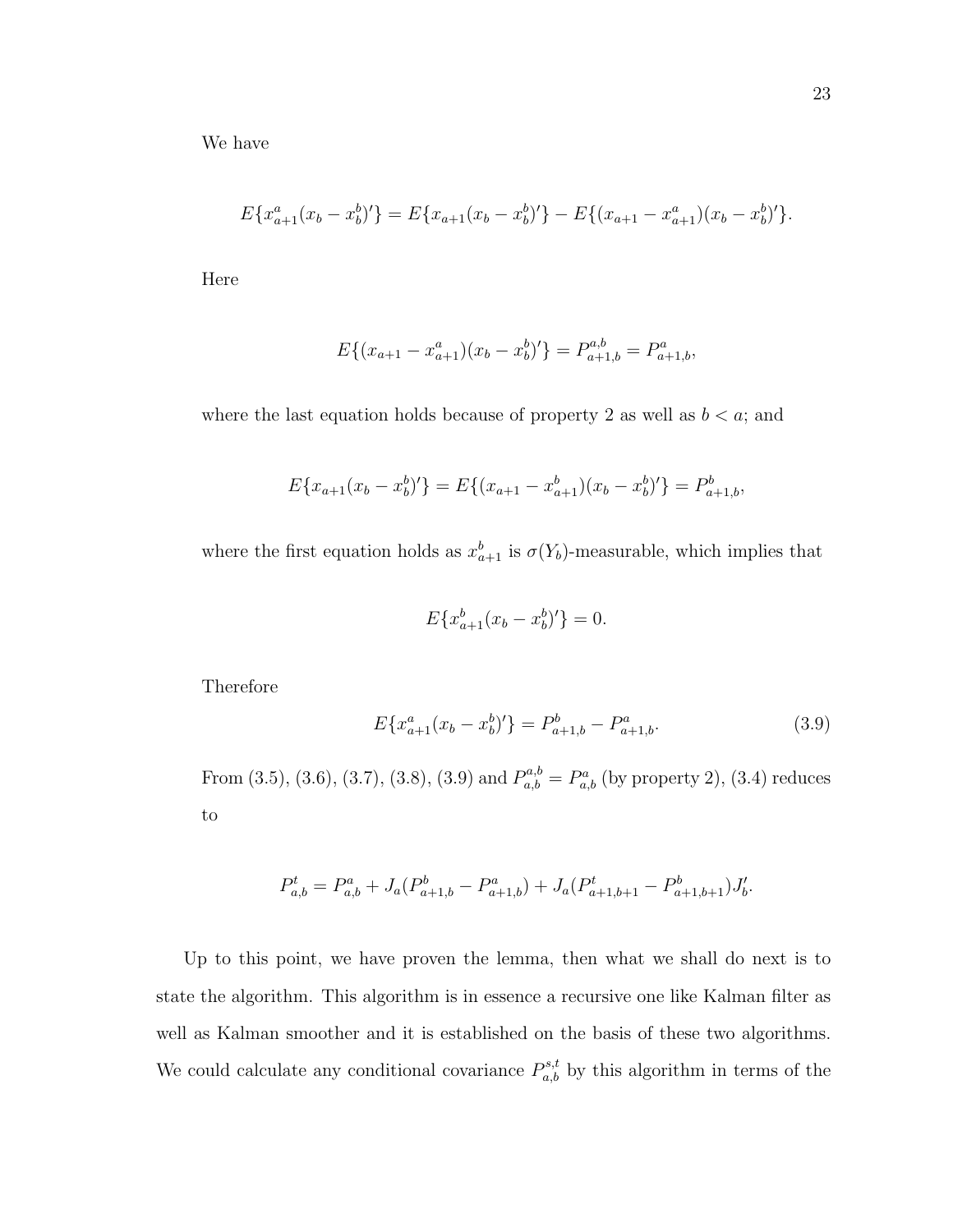model we introduced  $((2.10)$  and  $(2.11)$ ).

#### Algorithm.

step 1 For any conditional covariance  $P_{a,b}^{s,t}$  of the model consisting of (2.10) and (2.11), assume  $i$  is a variable, let

$$
\begin{cases}\nP_{a,b}^{s,t} = P_{a,b}^{s,t}, \ i = 1 & \text{if } a \ge b, \\
P_{a,b}^{s,t} = (P_{a,b}^{s,t})', \ i = 0 & \text{otherwise.} \n\end{cases}
$$

step 2 Due to the property 2, assume  $n = \max(s, t)$ , we have  $P_{a,b}^n = P_{a,b}^{s,t}$ .

step 3 Consider  $P_{a,b}^n$  in several conditions (note that  $a \geq b$  always holds due to step 1):

 go to step 4.1 if a > n, b = a, go to step 4.2 if a > n, b < a, b > n, go to step 4.3 if a > n, b = n, go to step 4.4 if a > n, b < n, go to step 4.5 if a = n, b = a go to step 4.6 if a = n, b < a, go to step 4.7 if a < n, b = a, go to step 4.8 if a < n, b < a.

step 4.1 In this condition,  $P_{a,b}^n = P_a^n$   $(a > n)$ , by property 4 of lemma, this can be calculated by iterating on

$$
P_a^n = F_a P_{a-1}^n F_a' + Q_a \quad (a > n)
$$
\n(3.10)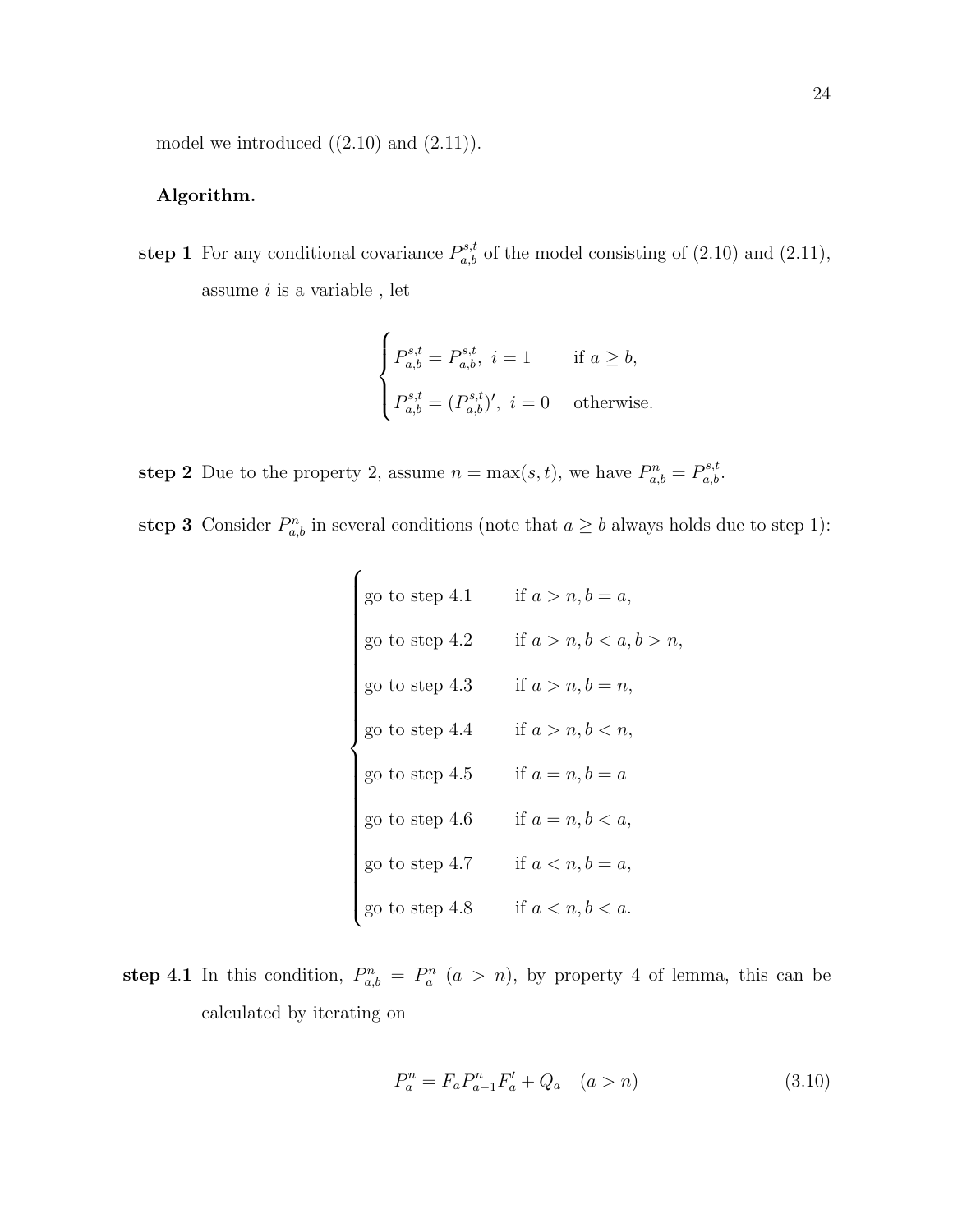until  $P_n^n$ , and  $P_n^n$  can be obtained by Kalman filter. After obtaining the value of  $P_{a,b}^n$ , go to step 5.

step 4.2 By property 3 of lemma,  $P_{a,b}^n$  can be calculated by iterating on

$$
P_{a,b}^{n} = F_a P_{a-1,b}^{n} \quad (a > \max(b, n))
$$
\n(3.11)

until  $P_b^n$  ( $b > n$ ) which can be calculated by iterating on (3.10) until  $P_n^n$ , then  $P_n^n$  can be obtained by Kalman filter. After obtaining the value of  $P_{a,b}^n$ , go to step 5.

- step 4.3 For this condition,  $P_{a,b}^n = P_{a,n}^n$   $(a > n)$ , and it can be calculated by iterating on equation (3.11) until  $P_n^n$ , then  $P_n^n$  can be obtained by Kalman filter. After obtaining the value of  $P_{a,b}^n$ , go to step 5.
- step 4.4 By property 3 and 5 of lemma,  $P_{a,b}^n$  can be calculated by iterating on (3.11) until  $P_{n,b}^n$ , and  $P_{n,b}^n$  can be calculated by iterating on

$$
P_{n,b}^{n} = (I_n - K_n H_n) P_{n,b}^{n-1} = (I_n - K_n H_n) F_n P_{n-1,b}^{n-1} \quad (n > b)
$$
 (3.12)

until  $P_b^b$  which can be obtained by Kalman filter. After obtaining the value of  $P_{a,b}^n$ , go to step 5.

- step 4.5 In this condition,  $P_{a,b}^n = P_n^n$ , it can be obtained by Kalman filter. After obtaining the value of  $P_{a,b}^n$ , go to step 5.
- step 4.6 Under this condition,  $P_{a,b}^n = P_{n,b}^n$   $(b < n)$ , it can be calculated by iterating on (3.12) until  $P_b^b$ , and  $P_b^b$  can be obtained by Kalman filter. After obtaining the value of  $P_{a,b}^n$ , go to step 5.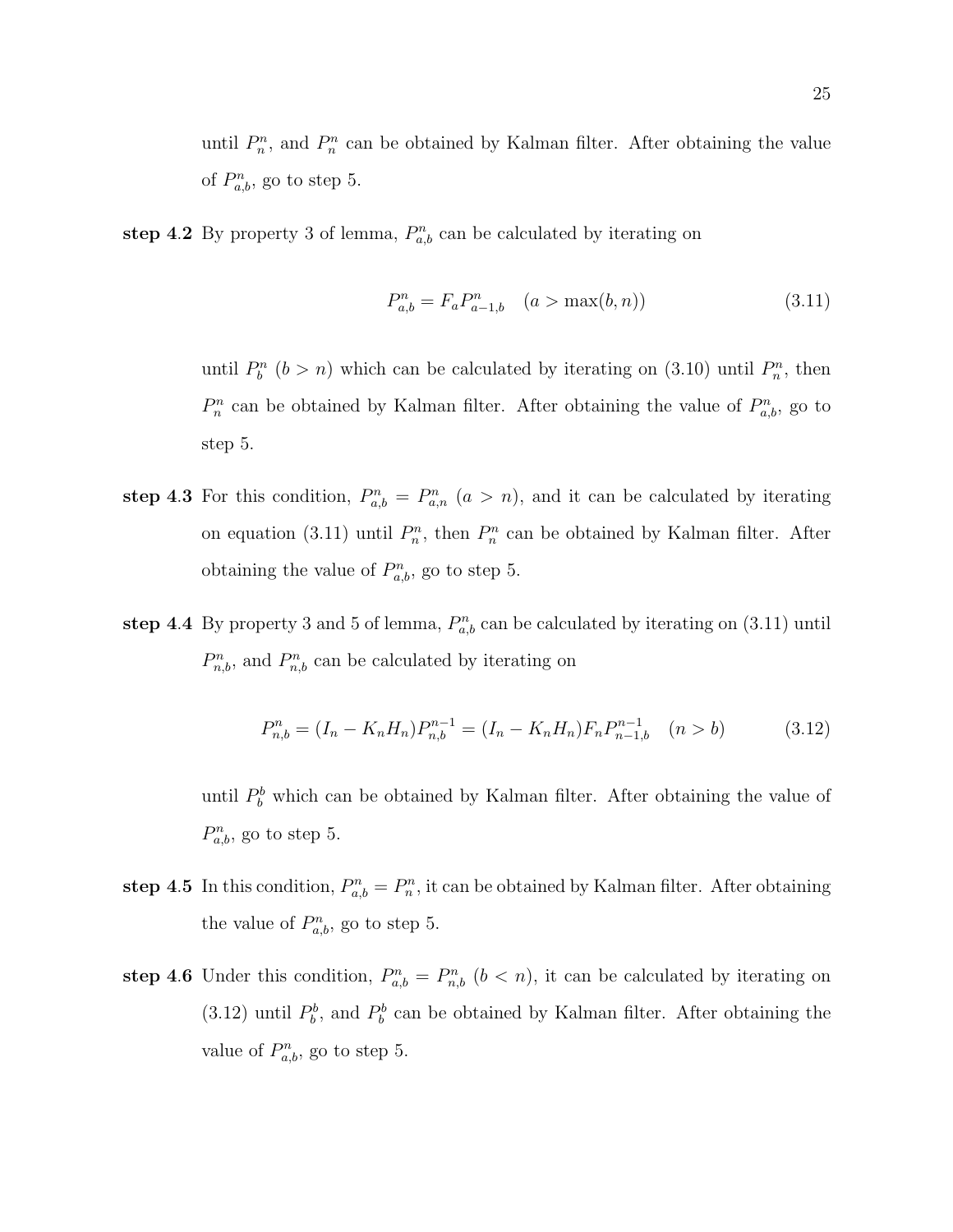step 4.7 For this condition,  $P_{a,b}^n = P_a^n$   $(a < n)$ , it can be obtained by Kalman smoother. After obtaining the value of  $P_{a,b}^n$ , go to step 5.

step 4.8 By property 6 of lemma,  $P_{a,b}^n$  can be calculated by iterating on

$$
P_{a,b}^n = P_{a,b}^a + J_a(P_{a+1,b}^b - P_{a+1,b}^a) + J_a(P_{a+1,b+1}^n - P_{a+1,b+1}^b)J_b' \quad (n > a > b)
$$

until  $P_{n,n-a+b}^n$ , where  $P_{a,b}^a$  can be calculated by the procedure of step 4.6,  $P_{a+1,b}^b$ can be calculated by the procedure of step 4.3,  $P_{a+1,b}^a$  can be calculated by the procedure of step 4.4 and  $P_{a+1,b+1}^b$  can be calculated by the procedure of step 4.2. As for  $P_{n,n-a+b}^n$ , since  $n-a+b < n$ , it could be calculated by the procedure of step 4.6. After obtaining the value of  $P_{a,b}^n$ , go to step 5.

step 5 Considering the procedure of step 1, by the property 1 of lemma, we have

$$
\begin{cases}\nP_{a,b}^{s,t} = P_{a,b}^n & \text{if } i = 1, \\
P_{a,b}^{s,t} = (P_{a,b}^n)' & \text{if } i = 0.\n\end{cases}
$$

Then the calculation of  $P_{a,b}^{s,t}$  is done.

By this algorithm, we could calculate any conditional covariance of the given statespace model  $((2.10)$  and  $(2.11)$ , which implies that we can compute the value of every parameter of matrix (3.1), thus the original problem has been solved.

To derive this algorithm, we have developed several properties for the model. The algorithm is established on the basis of Kalman filter and Kalman smoother, which are repeatedly called to carry on the calculation.

This method is easy to apply, and it is especially suitable when we are only interested in some specific elements of the covariance matrix (3.1), because the algorithm is oriented to calculate the single conditional covariance. Certainly, this algorithm can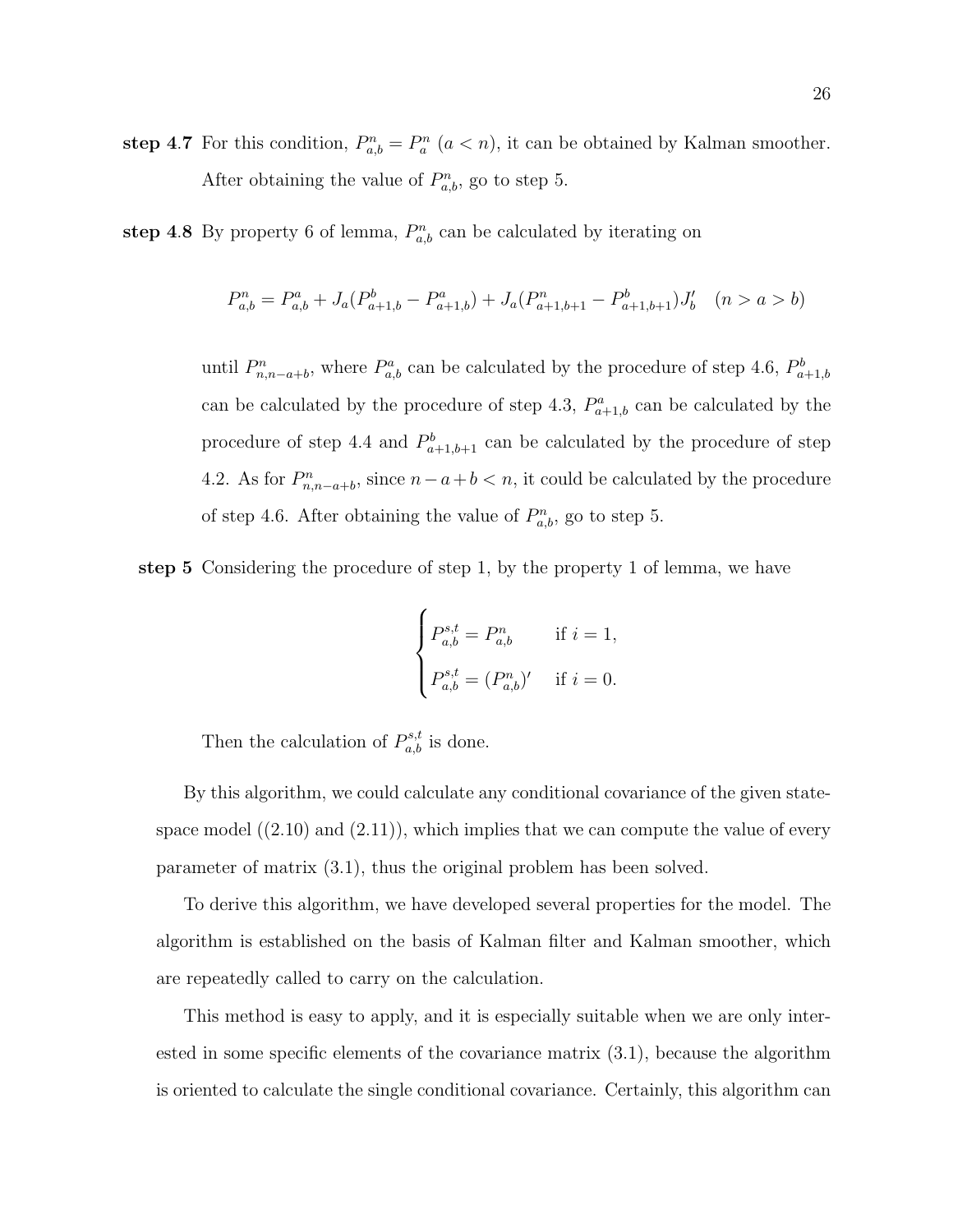be revised to make it more efficient if we were interested in values of almost all these parameters of matrix (3.1). However, for this situation, the method to be introduced in the next section would be more efficient. Therefore, the advantage of this method is to be able to calculate a single value.

### 3.2 Model reconstruction method

The key point of the model reconstruction method is to find an alternative expression of the original state-space model consisting of (2.10) and (2.11), then apply Kalman filter. With this process we can obtain enough information to calculate the related conditional covariances, thus solve the original problem.

At first, let us consider the state equation (2.3), for  $t = 2, 3, \dots$ , which can be written as

$$
\begin{bmatrix} x_t \\ x_{t-1} \\ x_{t-2} \\ \vdots \\ x_1 \end{bmatrix} = \begin{bmatrix} g_t \\ 0 \\ 0 \\ \vdots \\ 0 \end{bmatrix} + \begin{bmatrix} F_t & 0 & \cdots & 0 \\ I_{r_{t-1}} & 0 & \cdots & 0 \\ 0 & I_{r_{t-2}} & \cdots & 0 \\ \vdots & \vdots & \cdots & \vdots \\ 0 & 0 & \cdots & I_{r_1} \end{bmatrix} \begin{bmatrix} x_{t-1} \\ x_{t-2} \\ \vdots \\ x_1 \end{bmatrix} + \begin{bmatrix} v_t \\ 0 \\ 0 \\ \vdots \\ 0 \end{bmatrix}, \qquad (3.13)
$$

where  $I_{r_t}$  represents an  $(r_t \times r_t)$  identity matrix and, as we have mentioned before, 0 symbolizes a zero matrix fitted its position. The first  $r_t$  rows of (3.13) indicate the state equation and other rows simply state the identity.

By using the following notation:

$$
p_t \stackrel{\text{def}}{=} \begin{cases} r_t + r_{t-1} + \dots + r_1 & t = 1, 2, \dots \\ r_0 & t = 0, \end{cases}
$$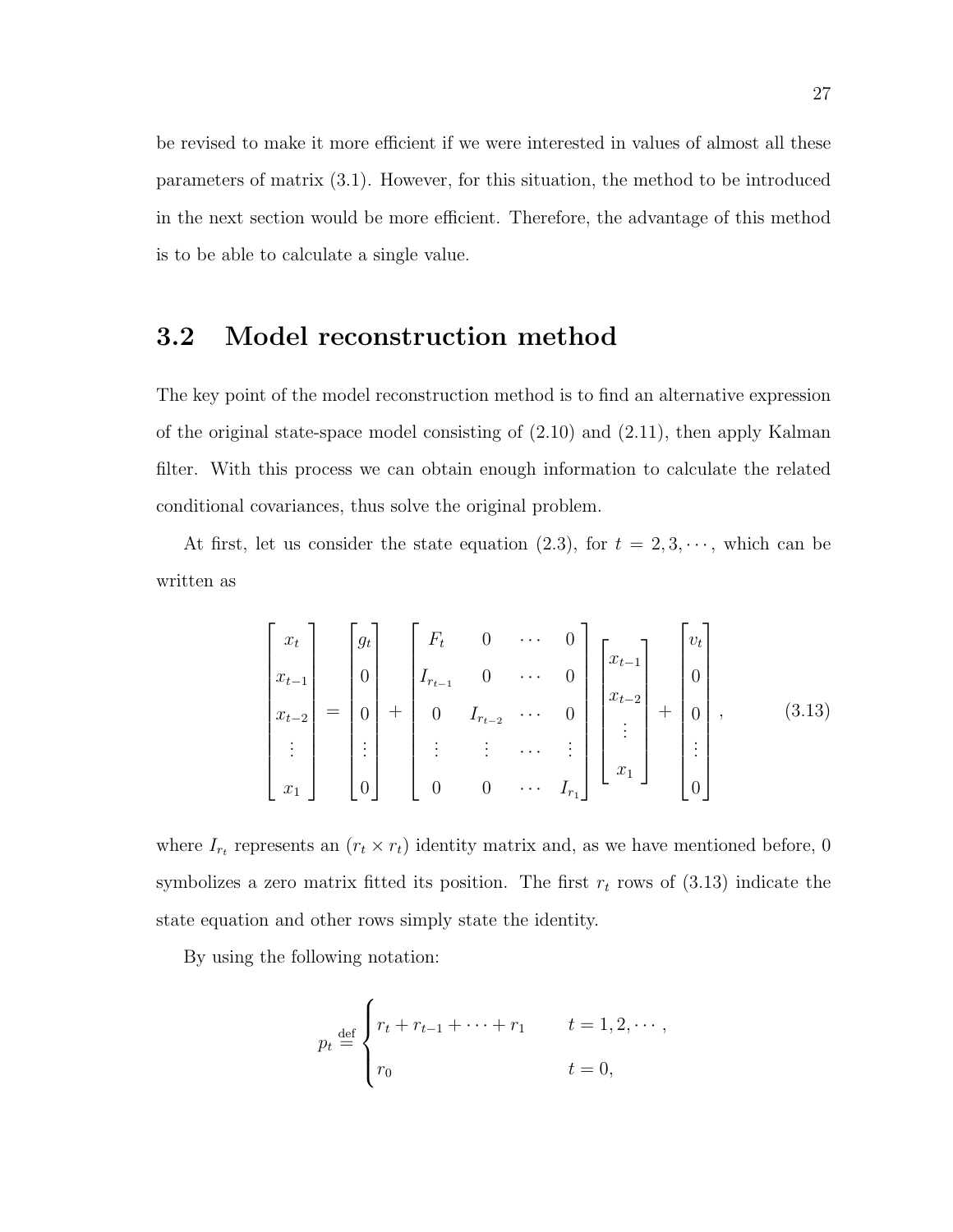$$
Z_{t} \stackrel{\text{def}}{=} \begin{bmatrix} x_{t} \\ x_{t-1} \\ \vdots \\ x_{1} \end{bmatrix}, \quad G_{t} \stackrel{\text{def}}{=} \begin{bmatrix} g_{t} \\ 0 \\ \vdots \\ g_{t} \end{bmatrix}, \quad V_{t} \stackrel{\text{def}}{=} \begin{bmatrix} v_{t} \\ 0 \\ \vdots \\ v_{t} \end{bmatrix},
$$

$$
W_{t} \stackrel{\text{def}}{=} \begin{bmatrix} v_{t} \\ 0 \\ \vdots \\ v_{t} \end{bmatrix},
$$

$$
W_{t} \stackrel{\text{def}}{=} \begin{bmatrix} v_{t} \\ 0 \\ \vdots \\ v_{t} \end{bmatrix},
$$

$$
W_{t} \stackrel{\text{def}}{=} \begin{bmatrix} v_{t} \\ 0 \\ \vdots \\ v_{t} \end{bmatrix},
$$

$$
W_{t} \stackrel{\text{def}}{=} \begin{bmatrix} v_{t} \\ 0 \\ \vdots \\ v_{t} \end{bmatrix},
$$

$$
W_{t} \stackrel{\text{def}}{=} \begin{bmatrix} v_{t} \\ 0 \\ \vdots \\ v_{t} \end{bmatrix},
$$

$$
W_{t} \stackrel{\text{def}}{=} \begin{bmatrix} v_{t} \\ 0 \\ \vdots \\ v_{t} \end{bmatrix},
$$

(3.13) can be written as

$$
Z_t = G_t + \Phi_t Z_{t-1} + V_t. \tag{3.14}
$$

We define

$$
Q_t^* = \begin{bmatrix} Q_t & 0 & \cdots & 0 \\ 0 & 0 & \cdots & 0 \\ \vdots & \vdots & \cdots & \vdots \\ 0 & 0 & \cdots & 0 \end{bmatrix},
$$

hence the vector  $V_t$  follows  $N(0, Q_t^*)$  and  $\{V_t\}_{t=1}^{\infty}$  is an independent sequence. We denote  $Z_0 \stackrel{\text{def}}{=} x_0$  and set  $Z_0$  as the initial value of sequence  $\{Z_t\}_{t=1}^{\infty}$ , obviously  $Z_0$  is independent of  ${V_t}_{t=1}^{\infty}$ . By the definition of  $Z_0$ , equation (3.14) holds from  $t = 1$ . Therefore, if we set  $Z_t$  as a state vector, (3.14) would be a state equation.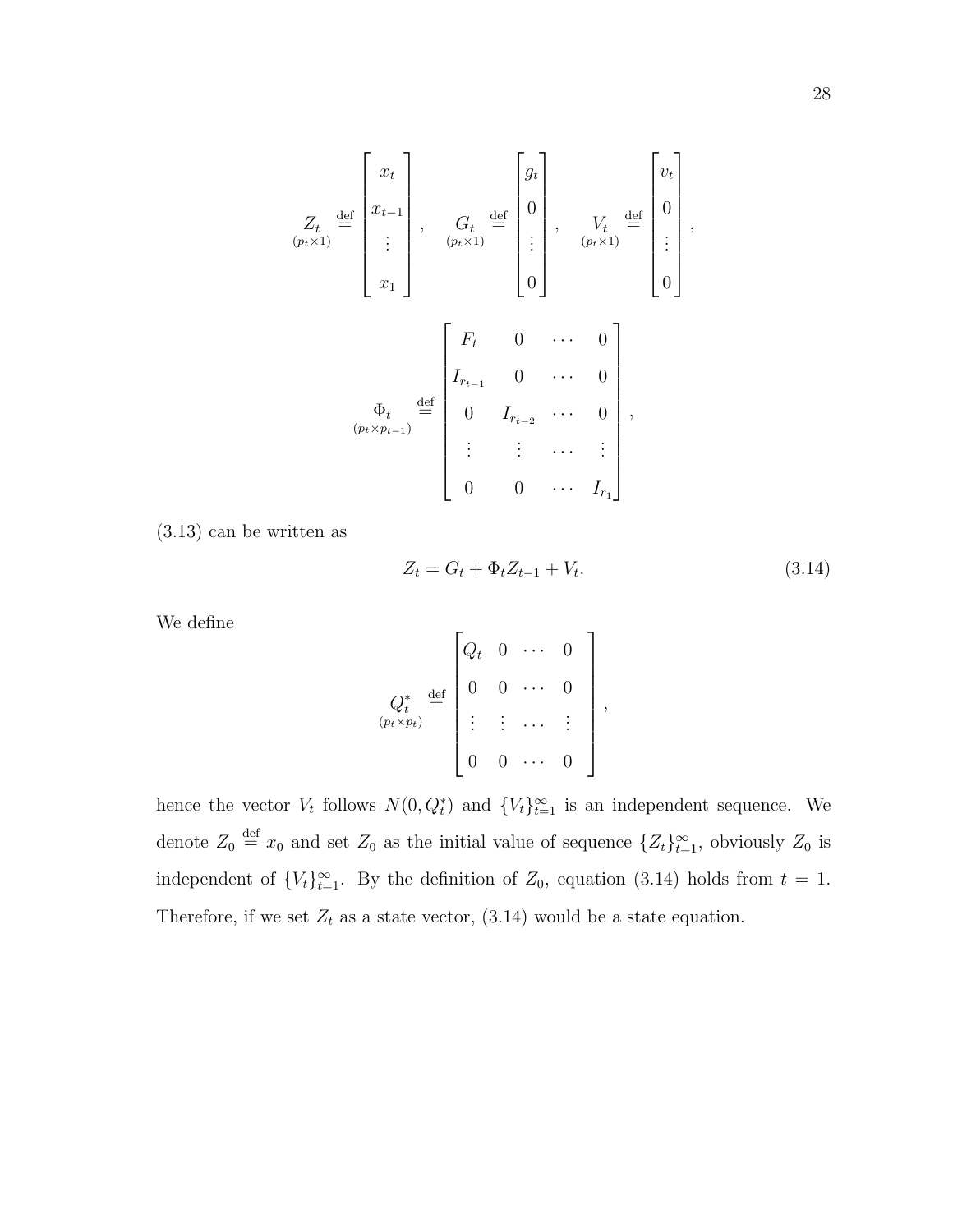Similarly, for observation equation (2.6), it can be written as

$$
y_{t} = a_{t} + \begin{bmatrix} H_{t} & 0 & \cdots & 0 \end{bmatrix} \begin{bmatrix} x_{t} \\ x_{t-1} \\ \vdots \\ x_{1} \end{bmatrix} + w_{t}.
$$
 (3.15)

By using the following notation:

$$
\Lambda_t \stackrel{\text{def}}{=} \left[ H_t \quad 0 \quad \cdots \quad 0 \right],
$$

(3.15) can be expressed as

$$
y_t = a_t + \Lambda_t Z_t + w_t. \tag{3.16}
$$

It is easy to notice that  $(3.16)$  can be seen as an observation equation of  $(3.14)$ , which means they can constitute an alternative representation for the original state-space model:

• state equation

$$
Z_t = G_t + \Phi_t Z_{t-1} + V_t
$$
  

$$
Z_0 \sim N(\gamma, O)
$$
  

$$
V_t \sim N(0, Q_t^*),
$$

• observation equation

$$
y_t = a_t + \Lambda_t Z_t + w_t
$$
  

$$
w_t \sim N(0, R_t),
$$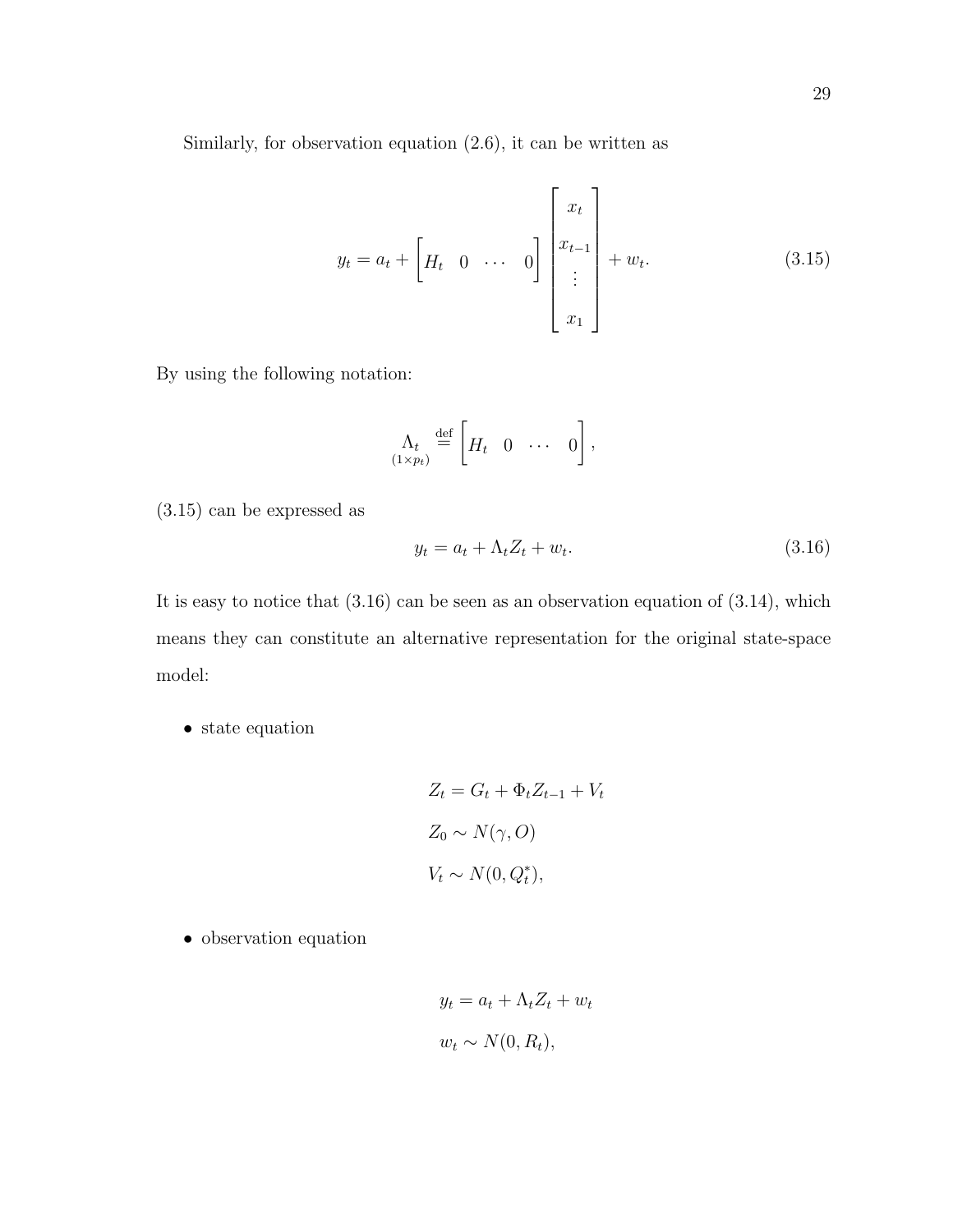for  $t = 1, 2, \cdots$ .

To distinguish from notations used for the original model, we adopt the following notations:

$$
Z_t^s \stackrel{\text{def}}{=} E(Z_t|Y_s),
$$
  

$$
C_{t_1,t_2}^{s_1,s_2} \stackrel{\text{def}}{=} E\{(Z_{t_1} - Z_{t_1}^{s_1})(Z_{t_2} - Z_{t_2}^{s_2})'\}
$$

and

$$
C_{t_1,t_2}^s \stackrel{\text{def}}{=} C_{t_1,t_2}^{s,s}, \quad C_t^{s_1,s_2} \stackrel{\text{def}}{=} C_{t,t}^{s_1,s_2}, \quad C_t^s \stackrel{\text{def}}{=} C_{t,t}^{s,s}.
$$

Now we apply Kalman filter to this model. First, the initial condition becomes

$$
Z_0^0 = \gamma, \quad C_0^0 = O,
$$

where  $\gamma$  and O are the mean and variance of the distribution of  $Z_0$ . Next step is to calculate the forecast of  $Z_t$  conditional on  $Y_{t-1}$ . By forecast equations (2.12) and  $(2.13)$ , we have

$$
Z_t^{t-1} = G_t + \Phi_t Z_{t-1}^{t-1},\tag{3.17}
$$

and

$$
C_t^{t-1} = \Phi_t C_{t-1}^{t-1} \Phi_t' + Q_t^*.
$$
\n(3.18)

The final step is to obtain the filter of  $Z_t$  conditional on  $Y_t$ . By filter equations (2.14) and  $(2.15)$ , we have

$$
Z_t^t = Z_t^{t-1} + K_t^*(y_t - a_t - \Lambda_t Z_t^{t-1}),
$$
\n(3.19)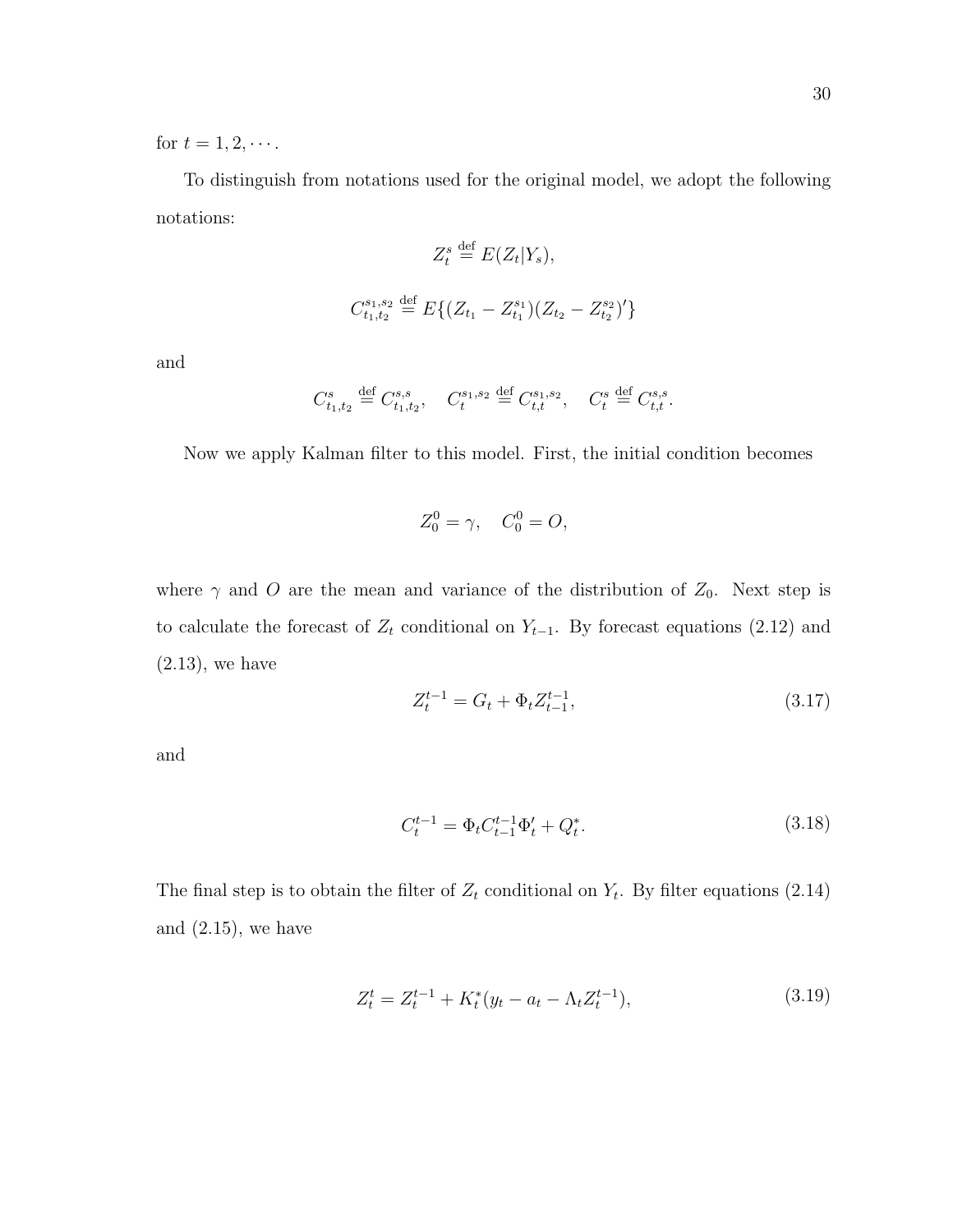where

$$
K_t^* \stackrel{\text{def}}{=} C_t^{t-1} \Lambda_t' (\Lambda_t C_t^{t-1} \Lambda_t' + R_t)^{-1}.
$$

 $C_t^t$  can be accomplished as

$$
C_t^t = (I_{p_t} - K_t^* \Lambda_t) C_t^{t-1}, \qquad (3.20)
$$

where  $I_{p_t}$  represents an  $(p_t \times p_t)$  identity matrix.

By the definition of  $Z_t^{t-1}$ ,  $Z_t^t$ ,  $C_t^{t-1}$  and  $C_t^t$ ,

$$
Z_{t}^{t-1} = \begin{bmatrix} x_{t}^{t-1} \\ x_{t-1}^{t-1} \\ \vdots \\ x_{t}^{t-1} \end{bmatrix}, \qquad Z_{t}^{t} = \begin{bmatrix} x_{t}^{t} \\ x_{t-1}^{t} \\ \vdots \\ x_{t}^{t} \end{bmatrix},
$$

$$
C_{t}^{t-1} = \begin{bmatrix} P_{t}^{t-1} & P_{t-1}^{t-1} & \cdots & P_{t-1}^{t-1} \\ P_{t-1,t}^{t-1} & P_{t-1}^{t-1} & \cdots & P_{t-1,1}^{t-1} \\ \vdots & \vdots & \cdots & \vdots \\ P_{1,t}^{t-1} & P_{1,t-1}^{t-1} & \cdots & P_{1}^{t-1} \end{bmatrix},
$$

$$
C_{t}^{t} = \begin{bmatrix} P_{t}^{t} & P_{t}^{t} & \cdots & P_{t}^{t} \\ P_{t-1,t}^{t} & P_{t-1}^{t} & \cdots & P_{t-1,1}^{t} \\ \vdots & \vdots & \cdots & \vdots \\ P_{1,t}^{t} & P_{1,t-1}^{t} & \cdots & P_{1}^{t} \end{bmatrix}.
$$

Note that  $C_T^T$  is the lower right part of the conditional covariance matrix (3.1) and, if we look back on the algorithm of recursive method, calculation of elements from  $C_T^T$  are most laborious, therefore  $C_T^T$  provides a partial but important solution to the original problem.  $C_T^T$  can be calculated through the Kalman filter for the rewritten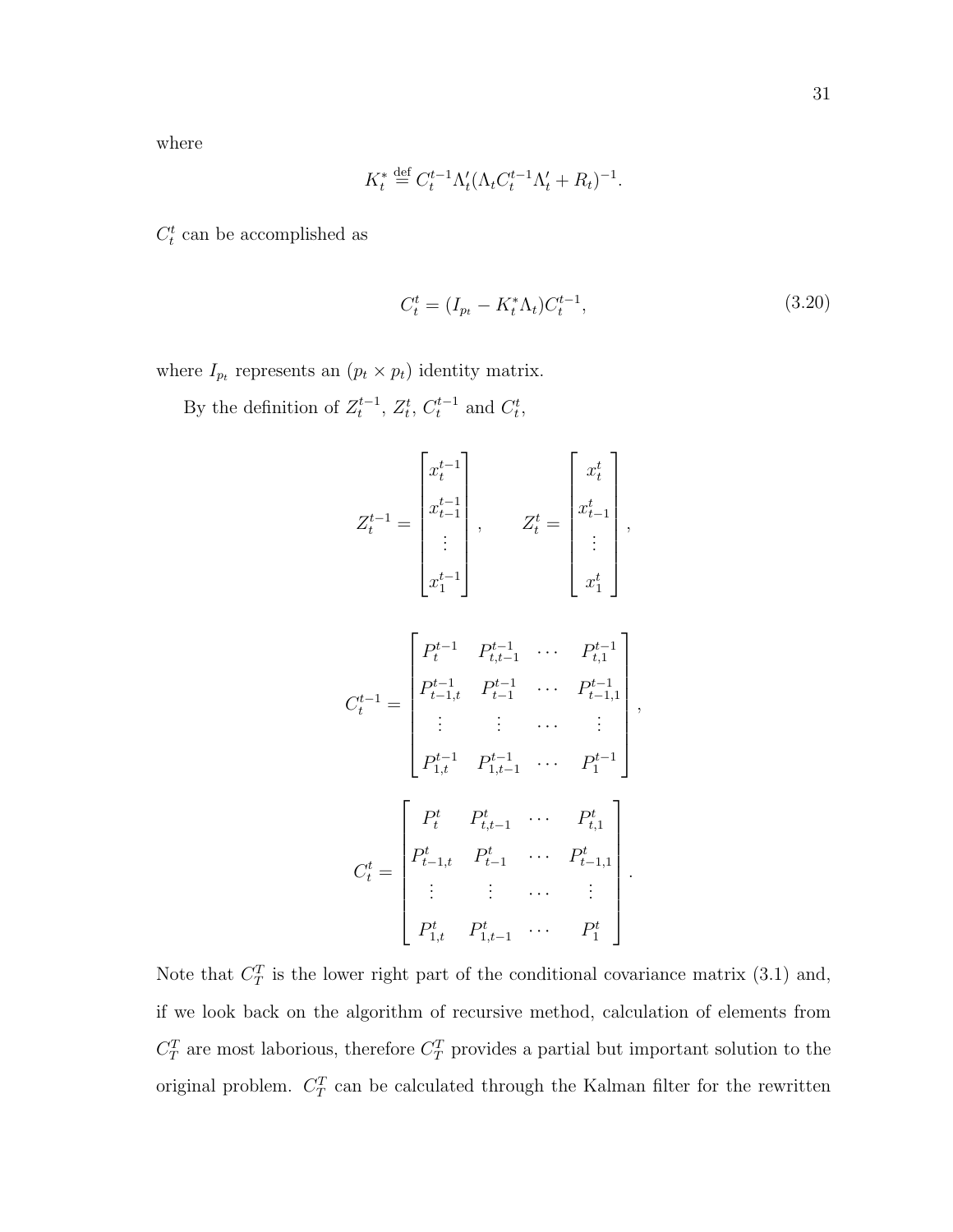model. The rest of the matrix (3.1) can be easily calculated as follows. Assume that we have already computed the value of  $C_T^T$ , then by the property 3 of lemma,

$$
P_{T+i,j}^T = F_{T+i} P_{T+i-1,j}^T
$$

holds for  $i = 1, 2, \dots, m$  and  $j = 1, 2, \dots, T$ . Therefore the upper right part of matrix (3.1)

| $P_{T+m,T}^{\mu}$ | $P_{T+m,1}^{\mu}$ |
|-------------------|-------------------|
|                   |                   |
| $P_{T+1,T}^{\mu}$ | $P_{T+1,1}^{\mu}$ |

can be obtained from  $C_T^T$ . In addition, by the property 4 of lemma,

$$
P_{T+i}^T = F_{T+i} P_{T+i-1}^T F'_{T+i} + Q_{T+i}
$$

holds for  $i = 1, 2, \dots, m$ . Thus, we can obtain all the values of elements on the main diagonal of matrix (3.1) from  $C_T^T$ . As for  $P_{T+i,T+j}^T$   $(i = 1, 2, \cdots, m, j = 1, 2, \cdots, m$ and  $i > j$ , by the property 3 of lemma, we have

$$
P_{T+i,T+j}^T = F_{T+i} P_{T+i-1,T+j}^T,
$$

which implies  $P_{T+i,T+j}^T$  can be obtained from the  $P_{T+j}^T$  on the main diagonal. Thus, by this procedure, all the values from the upper triangular part of matrix (3.1) can be computed. Since the covariance matrix is symmetric, we can compute the whole covariance matrix (3.1) accordingly.

In summary, to compute matrix (3.1), we start by calculation  $C_T^T$  via Kalman filter. Then obtain the values of the upper triangular part from  $C_T^T$  by some easy procedures, thus the whole matrix by symmetry.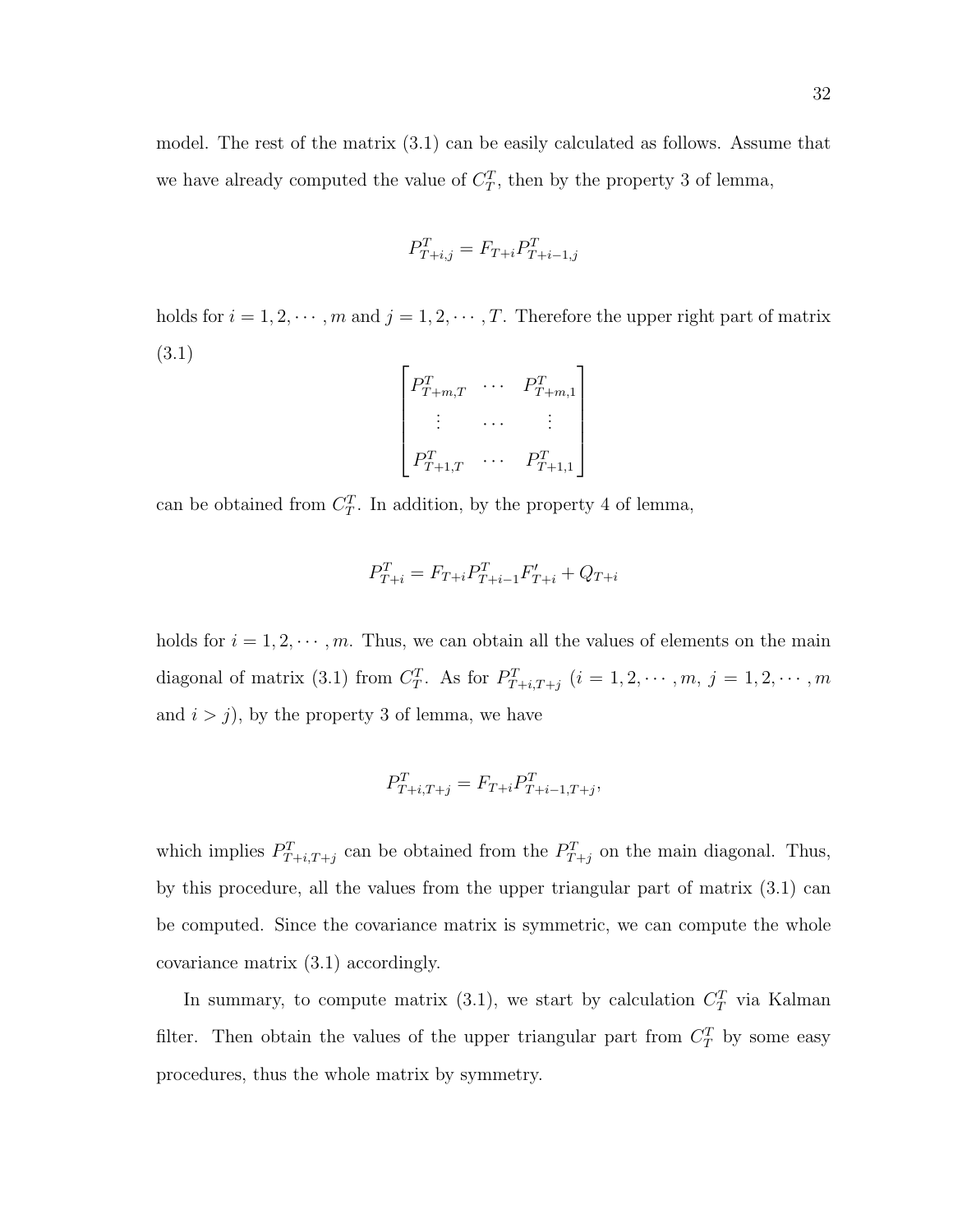Although we have solved the original problem, a close look into (3.17), (3.18),  $(3.19)$  and  $(3.20)$  reveals more information.  $(3.17)$  and  $(3.18)$  can be written as

$$
\begin{bmatrix} x_t^{t-1} \\ x_{t-1}^{t-1} \\ x_{t-2}^{t-1} \\ \vdots \\ x_1^{t-1} \end{bmatrix} = \begin{bmatrix} g_t \\ 0 \\ 0 \\ \vdots \\ 0 \end{bmatrix} + \begin{bmatrix} F_t & 0 & \cdots & 0 \\ I_{r_{t-1}} & 0 & \cdots & 0 \\ 0 & I_{r_{t-2}} & \cdots & 0 \\ \vdots & \vdots & \cdots & \vdots \\ 0 & 0 & \cdots & I_{r_1} \end{bmatrix} \begin{bmatrix} x_{t-1}^{t-1} \\ x_{t-2}^{t-1} \\ \vdots \\ x_1^{t-1} \end{bmatrix}
$$
(3.21)

and

$$
\begin{bmatrix}\nP_t^{t-1} & P_{t,t-1}^{t-1} & \cdots & P_{t,1}^{t-1} \\
P_{t-1,t}^{t-1} & P_{t-1}^{t-1} & \cdots & P_{t-1,1}^{t-1} \\
\vdots & \vdots & \cdots & \vdots \\
P_{1,t}^{t-1} & P_{1,t-1}^{t-1} & \cdots & P_1^{t-1} \\
P_{t-1,t}^{t-1} & P_{t-1,t-2}^{t-1} & \cdots & P_{t-1,1}^{t-1} \\
P_{t-2,t-1}^{t-1} & P_{t-2}^{t-1} & \cdots & P_{t-2,1}^{t-1} \\
\vdots & \vdots & \cdots & \vdots \\
P_{1,t-1}^{t-1} & P_{1,t-2}^{t-1} & \cdots & P_1^{t-1} \\
P_{t-1,t-1}^{t-1} & P_{1,t-2}^{t-1} & \cdots & P_1^{t-1} \\
\vdots & \vdots & \cdots & \vdots \\
P_{t-1}^{t-1} & P_{t-1}^{t-1} & \cdots & P_{t-1,1}^{t-1} \\
P_{t-1}^{t-1} & P_{t-1}^{t-1} & \cdots & P_{t-1,1}^{t-1} \\
P_{1,t-1}^{t-1} & P_{1,t-1}^{t-1} & \cdots & P_1^{t-1} \\
\vdots & \vdots & \cdots & \vdots \\
P_{1,t-1}^{t-1} & P_{t}^{t-1} & \cdots & P_1^{t-1}\n\end{bmatrix}.
$$
\n(3.22)

The  $r_t$  rows from the top of  $(3.21)$  state

$$
x_t^{t-1} = g_t + F_t x_{t-1}^{t-1},
$$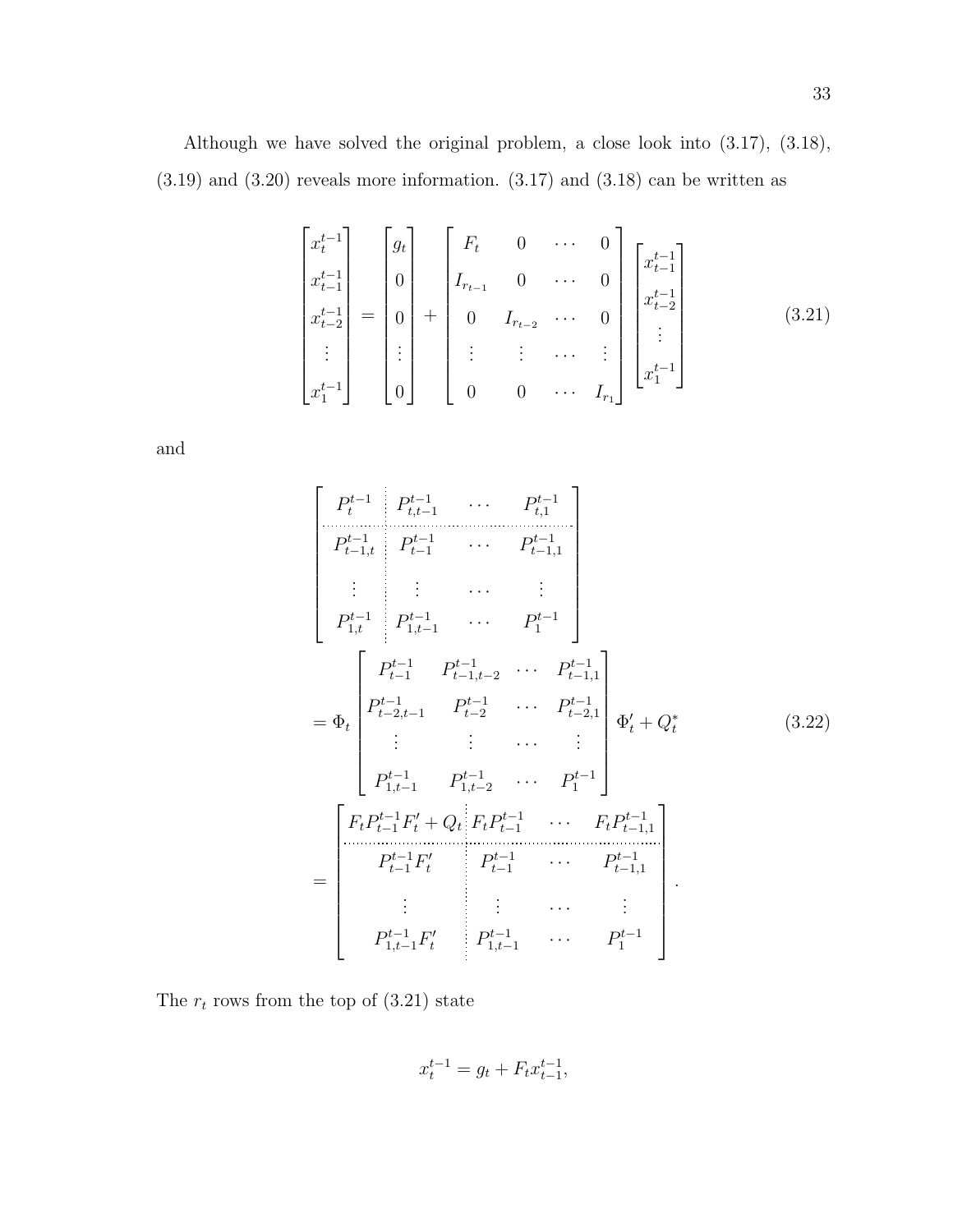which is the forecast equation  $(2.12)$  of original model. Considering the equation  $(3.22)$ , we have

$$
P_t^{t-1} = F_t P_{t-1}^{t-1} F_t' + Q_t,
$$

which is the forecast error (2.13), and we also have

$$
P_{t,i}^{t-1} = F_t P_{t-1,i}^{t-1},
$$

for  $i = 1, 2, \dots, t - 1$ , it is just a instance of property 3 of lemma.

Then consider (3.19), which could be written as

$$
\begin{bmatrix}\nx_t^t \\
x_{t-1}^t \\
\vdots \\
x_1^t\n\end{bmatrix} = \begin{bmatrix}\nx_t^{t-1} \\
x_{t-1}^{t-1} \\
\vdots \\
x_1^{t-1}\n\end{bmatrix} + C_t^{t-1} \Lambda_t' (\Lambda_t C_t^{t-1} \Lambda_t' + R_t)^{-1} (y_t - a_t - \Lambda_t Z_t^{t-1})
$$
\n
$$
= \begin{bmatrix}\nx_t^{t-1} \\
x_t^{t-1} \\
\vdots \\
x_1^{t-1}\n\end{bmatrix} + C_t^{t-1} \begin{bmatrix}\nH_t' \\
0 \\
\vdots \\
0\n\end{bmatrix} (\begin{bmatrix}\nH_t & \hat{0} & \cdots & \hat{0}\n\end{bmatrix} C_t^{t-1} \begin{bmatrix}\nH_t' \\
0 \\
\vdots \\
0\n\end{bmatrix} + R_t)^{-1} (y_t - a_t - H_t x_t^{t-1})
$$
\n
$$
= \begin{bmatrix}\nx_t^{t-1} \\
x_{t-1}^{t-1} \\
\vdots \\
x_1^{t-1}\n\end{bmatrix} + \begin{bmatrix}\nP_t^{t-1} H_t' \\
P_{t-1,t}^t H_t' \\
\vdots \\
P_{1,t}^{t-1} H_t'\n\end{bmatrix} (H_t P_t^{t-1} H_t' + R_t)^{-1} (y_t - a_t - H_t x_t^{t-1}).
$$
\n(3.23)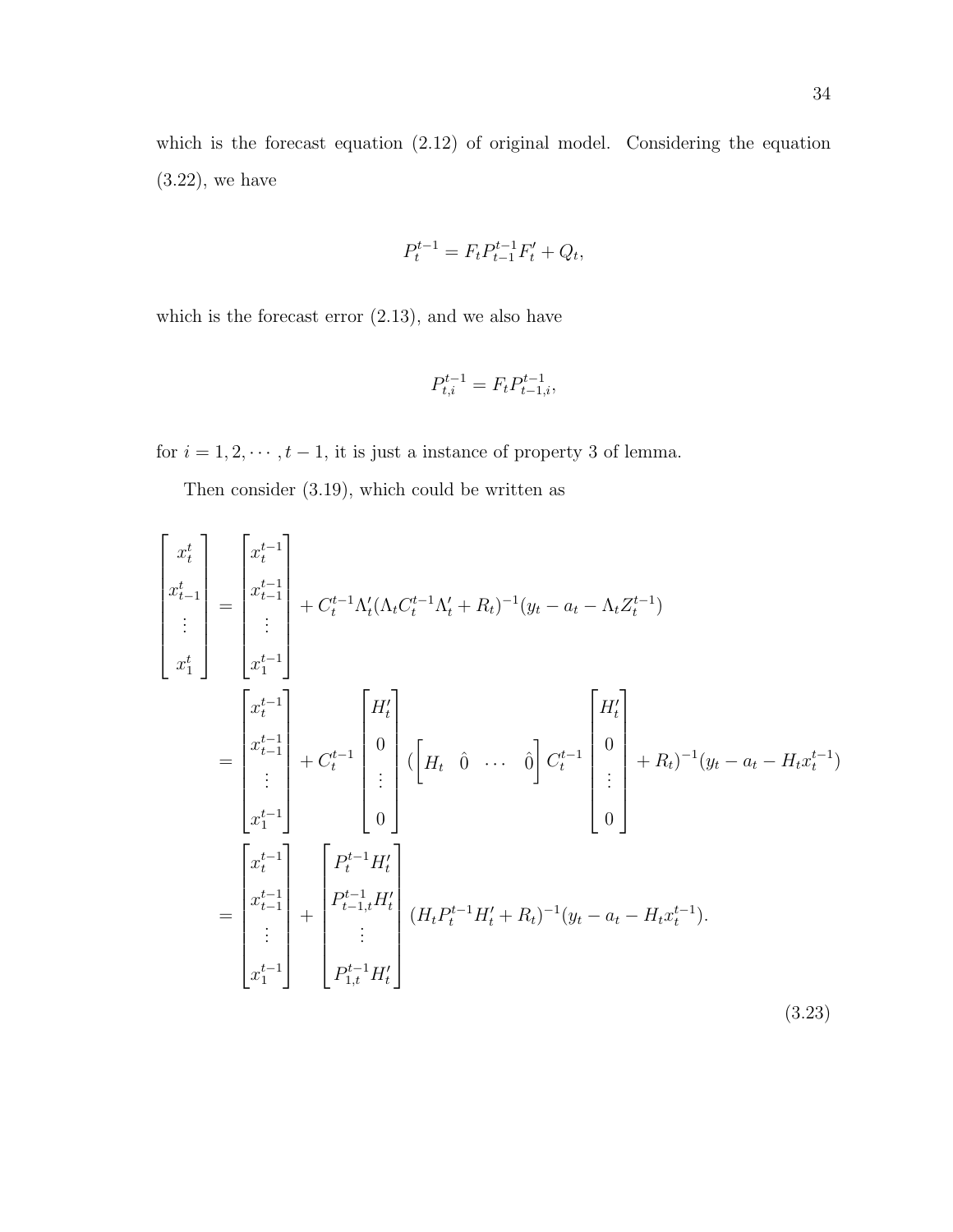By  $(3.23)$ , we have

$$
x_i^t = x_i^{t-1} + P_{i,t}^{t-1} H_t' (H_t P_t^{t-1} H_t' + R_t)^{-1} (y_t - a_t - H_t x_t^{t-1}), \tag{3.24}
$$

for  $i = 1, 2, \dots, t$ . Particularly, when  $i = t$ , (3.24) becomes

$$
x_t^t = x_t^{t-1} + P_t^{t-1} H_t'(H_t P_t^{t-1} H_t' + R_t)^{-1} (y_t - a_t - H_t x_t^{t-1}), \tag{3.25}
$$

which is the filter equation  $(2.14)$ . In addition, if we consider  $(3.24)$  together with (3.25), the following holds:

$$
x_i^t = x_i^{t-1} + P_{i,t}^{t-1} (P_t^{t-1})^{-1} (x_t^t - x_t^{t-1})
$$
  
=  $x_i^{t-1} + P_{i,t-1}^{t-1} F_t' (P_t^{t-1})^{-1} (x_t^t - x_t^{t-1}),$  (3.26)

for  $i = 1, 2, \dots, t - 1$ . We should notice that (3.26) also provides another way to calculate smoothed estimators  $x_i^t$   $(i < t)$ . Assume we already know the values of sequence  $\{P_{a,b}^s\}$   $(a,b \leq s \leq t)$  and have run Kalman filter, then we can obtain  $x_i^t$  $(i < t)$  from  $x_i^i$  by iterating on (3.26). As for the calculation of  $P_{a,b}^s$   $(a, b \le s \le t)$ , this can be accomplished as follows.

Let us consider (3.20), that can be written as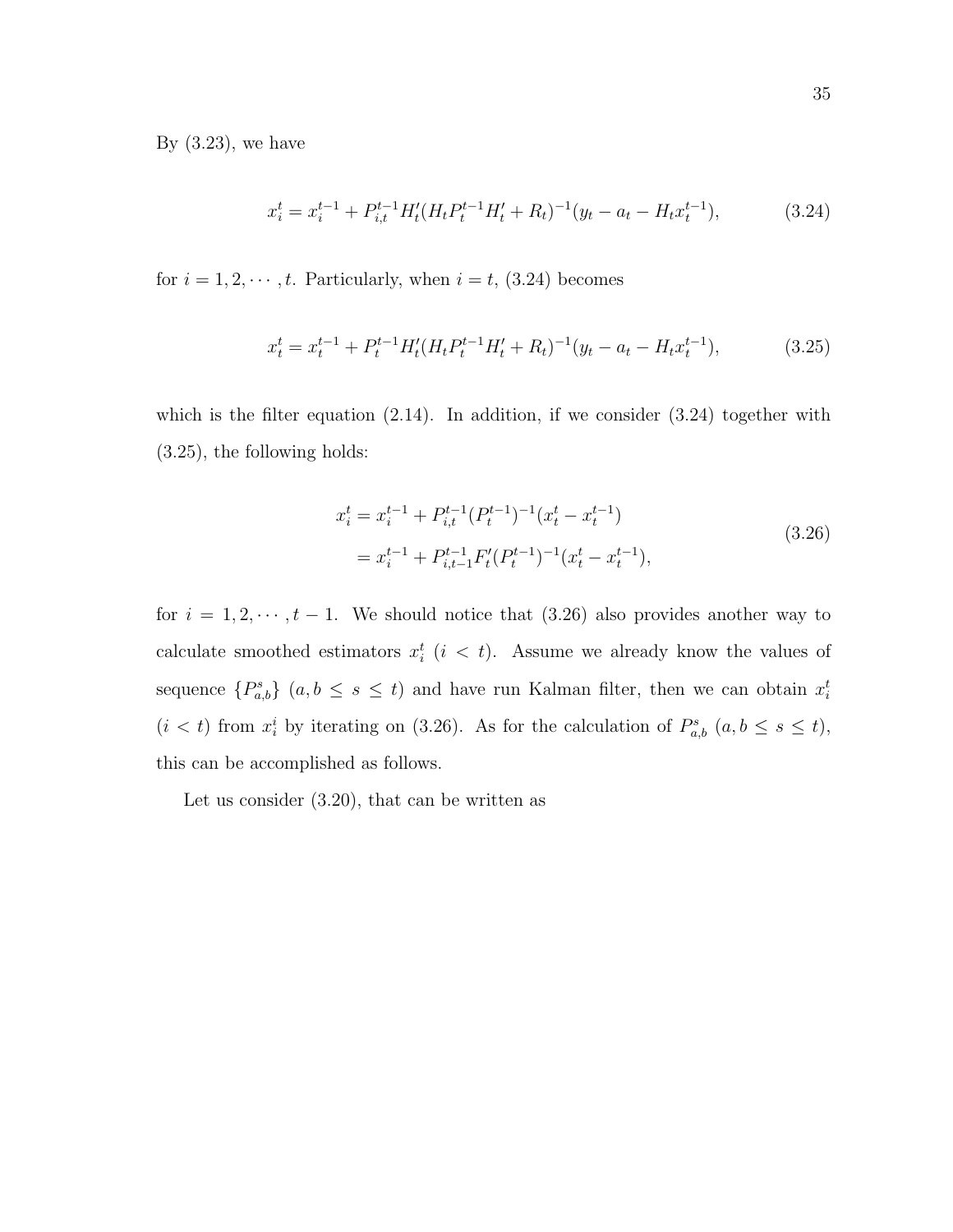$$
\begin{bmatrix}\nP_t^t & P_{t,t-1}^t & \cdots & P_{t,1}^t \\
P_{t-1,t}^t & P_{t-1}^t & \cdots & P_{t-1,1}^t \\
\vdots & \vdots & \cdots & \vdots \\
P_{1,t}^t & P_{1,t-1}^t & \cdots & P_1^t\n\end{bmatrix}
$$
\n
$$
= C_t^{t-1} - C_t^{t-1} \Lambda_t' (\Lambda_t C_t^{t-1} \Lambda_t' + R_t)^{-1} \Lambda_t C_t^{t-1}
$$
\n
$$
= \begin{bmatrix}\nP_t^{t-1} & P_{t,t-1}^{t-1} & \cdots & P_{t,1}^{t-1} \\
P_{t-1,t}^t & P_{t-1}^{t-1} & \cdots & P_{t-1,1}^{t-1} \\
\vdots & \vdots & \cdots & \vdots \\
P_{1,t}^{t-1} & P_{1,t-1}^{t-1} & \cdots & P_1^{t-1}\n\end{bmatrix} - \begin{bmatrix}\nP_t^{t-1} H_t' \\
P_{t-1,t}^t H_t' \\
\vdots \\
P_{1,t}^{t-1} H_t' \\
\vdots \\
P_{1,t}^{t-1} H_t'\n\end{bmatrix} (H_t P_t^{t-1} H_t' + R_t)^{-1} \begin{bmatrix}\nP_t^{t-1} H_t' \\
P_{t-1,t}^t H_t' \\
\vdots \\
P_{1,t}^{t-1} H_t'\n\end{bmatrix} .
$$
\n(3.27)

(3.27) indicates that

$$
P_{i,j}^{t} = P_{i,j}^{t-1} - P_{i,t}^{t-1} H_t'(H_t P_t^{t-1} H_t' + R_t)^{-1} H_t P_{t,j}^{t-1},
$$
\n(3.28)

for  $i = 1, 2, \dots, t$  and  $j = 1, 2, \dots, t$ . When  $i = j = t$ , equation (3.28) becomes the error of filter (2.15). Like (3.26), equation (3.28) also gives an alternative approach to calculate the covariance of smoother of original model  $P_{i,j}^{t}$   $(i, j < t)$ . Equation (3.28) can be written as

$$
P_{i,j}^{t} = \begin{cases} P_{t}^{t} & i = j = t, \\ F_{t}P_{t-1,j}^{t-1} - P_{t}^{t-1}H_{t}'(H_{t}P_{t}^{t-1}H_{t}' + R_{t})^{-1}H_{t}F_{t}P_{t-1,j}^{t-1} & i = t, j < t, \\ P_{i,t-1}^{t-1}F_{t}' - P_{i,t-1}^{t-1}F_{t}'H_{t}'(H_{t}P_{t}^{t-1}H_{t}' + R_{t})^{-1}H_{t}P_{t}^{t-1} & i < t, j = t, \\ P_{i,j}^{t-1} - P_{i,t-1}^{t-1}F_{t}'H_{t}'(H_{t}P_{t}^{t-1}H_{t}' + R_{t})^{-1}H_{t}F_{t}P_{t-1,j}^{t-1} & i < t, j < t. \end{cases}
$$
(3.29)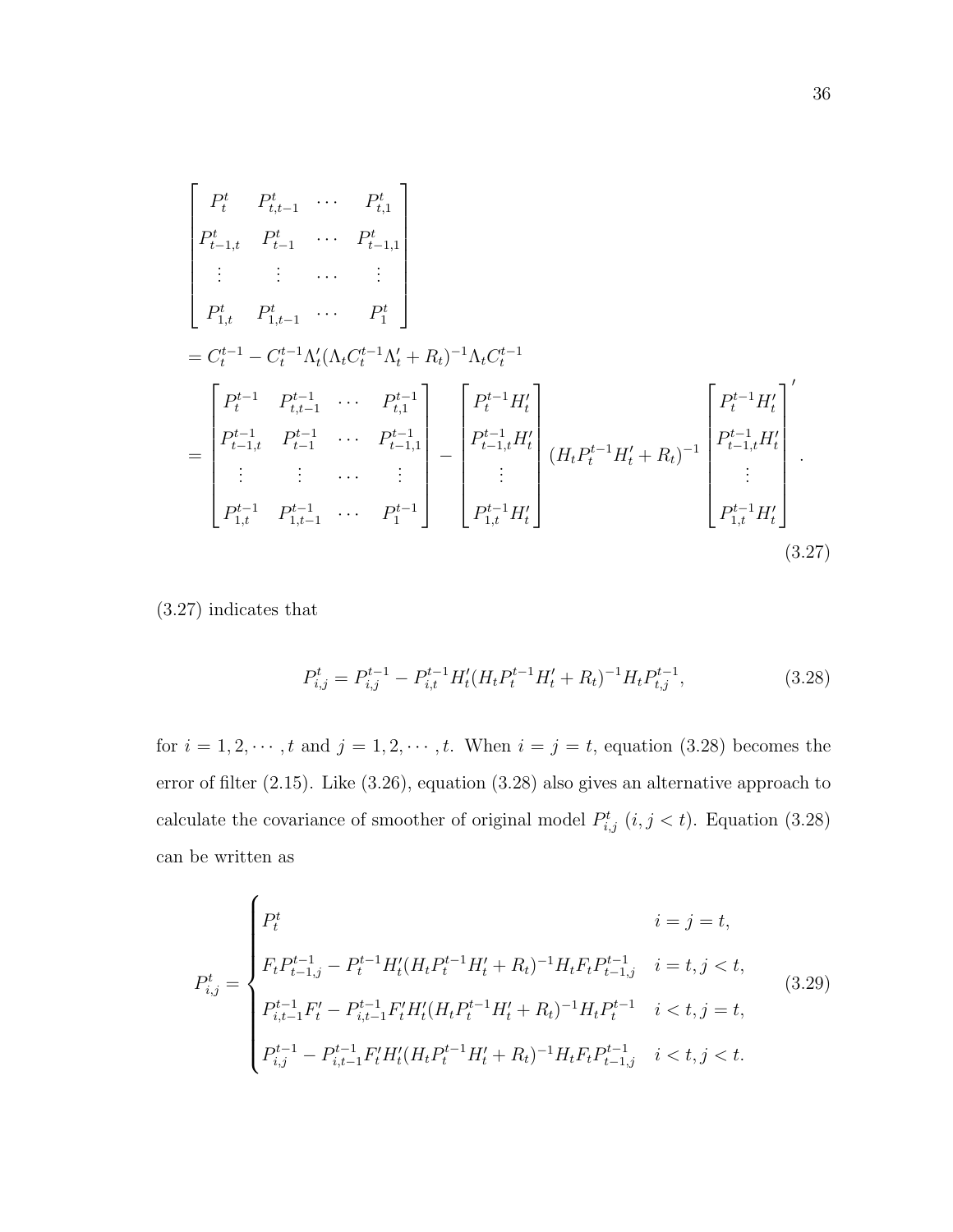Therefore if we have run Kalman filter, by (3.29), the value of  $P_{i,j}^{t}$   $(i, j \leq t)$  could be obtained by iterating on equation  $(3.28)$ . Since t could be any positive integer, based on Kalman filter, we have already developed a method to calculate  $P_{a,b}^s$   $(a, b \le s \le t)$ . Since equation (3.28) can also be used to calculate the conditional covariances of smoothers like the property 6 of lemma, it could substitute for the property 6 in the recursive method. It is easy to notice that equations (3.26) and (3.28) could constitute an alternative method to calculate the smoothed estimators and their covariance. The calculation through this procedure is not as simple as for the Kalman smoother, however it could provide a way to obtain covariances for smoothers, not only variances.

### 3.3 Extension of the state-space model

The state-space model we adopted  $((2.10)$  and  $(2.11))$  actually is a rather general one, we can clearly notice that parameters of this model can vary with time and the state or observation dimension can vary over time too. However we can still extend our state-space model to make it more versatile.

Consider a new model:

• state equation

$$
x_{t} = \begin{cases} g_{t} + F_{t,t-1}x_{t-1} + \dots + F_{t,1}x_{1} + v_{t} & t = 2, 3, \dots \\ g_{1} + F_{1,0}x_{0} + v_{1} & t = 1 \end{cases}
$$
  
\n
$$
x_{0} \sim N(\gamma, O)
$$
  
\n
$$
v_{t} \sim N(0, Q_{t}),
$$
  
\n(3.30)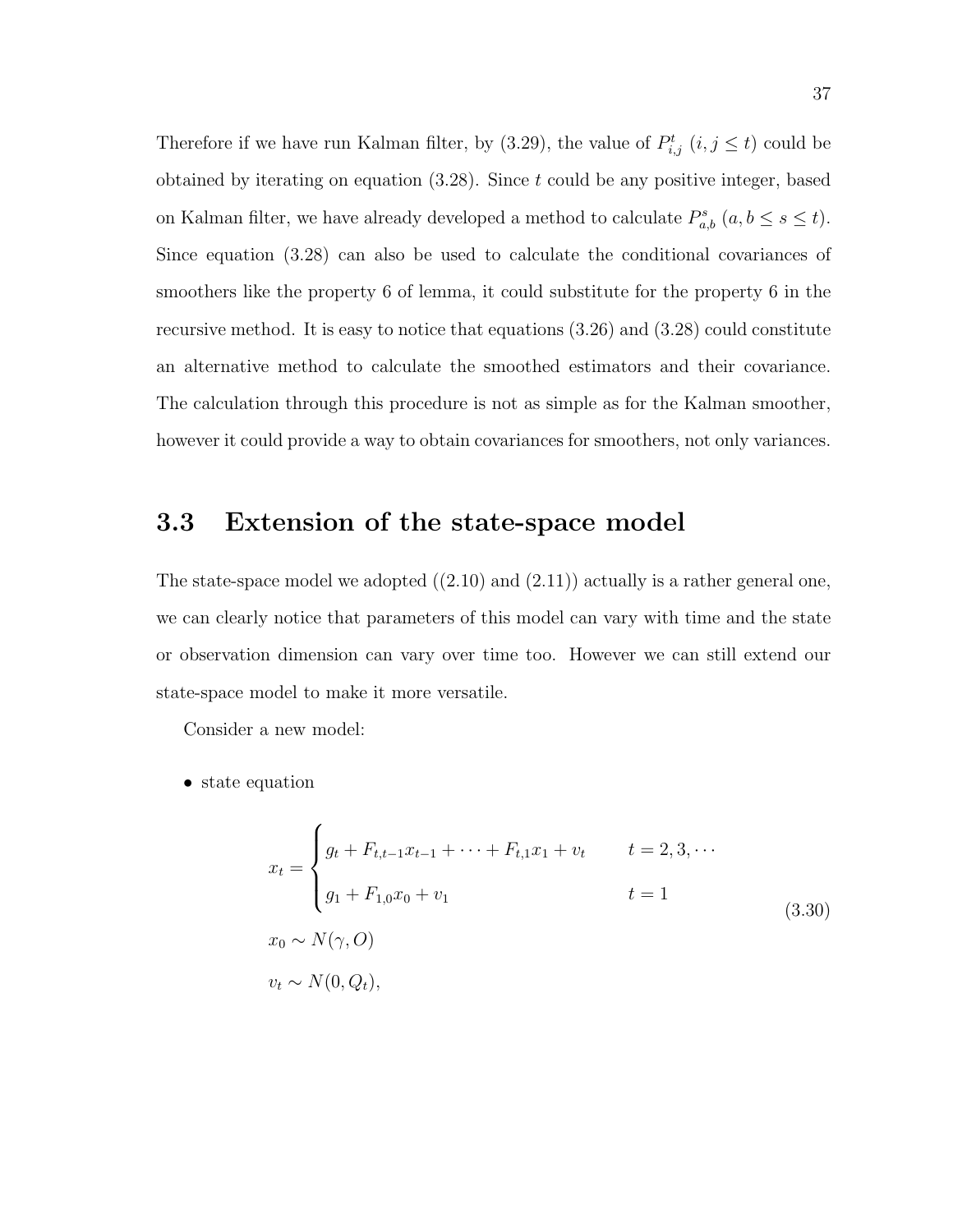#### • observation equation

$$
y_t = a_t + H_{t,t}x_t + \dots + H_{t,1}x_1 + w_t \quad (t = 1, 2, \dots)
$$
  

$$
w_t \sim N(0, R_t), \tag{3.31}
$$

Like before, assume all the elements of  $g_t$ ,  $a_t$ ,  $F_{t,i}$   $(0 \lt i \lt t)$ ,  $H_{t,j}$   $(0 \lt j \le t)$ ,  $\gamma$ , O,  $Q_t$  and  $R_t$  are known with certainty, and  $\{v_t\}$ ,  $\{w_t\}$  as well as  $x_0$  are mutually independent. For convenience, we call the new model G-model and the original one N-model.

Compared to N-model, the present observation and state of G-model may depend on some or all state vectors in the past. In fact, lagged variables in the observation equation (3.31) are useful, the article of Qian [2014] gives us several cases for the applications of this. However allowing more than one lagged state vector in the state equation (3.30) is rarely seen in the literature, since it would make state vectors lose Markov property. In practice, we usually set  $F_{t,t-2} = \cdots = F_{t,1} = 0$ , for now we assume they are given functions. These changes in model can broaden the scope of application of model, however they also make it more difficult to obtain forecasts, filters and smoothers. The original Kalman filter and smoother become inapplicable for this model, furthermore it is hard to propose a new edition of Kalman filter and smoother for G-model based on the original idea invovled in the proof for N-model. Fortunately it is straightforward to calculate these estimators for G-model through the model reconstruction procedure introduced in last section. Next, we would illustrate these results.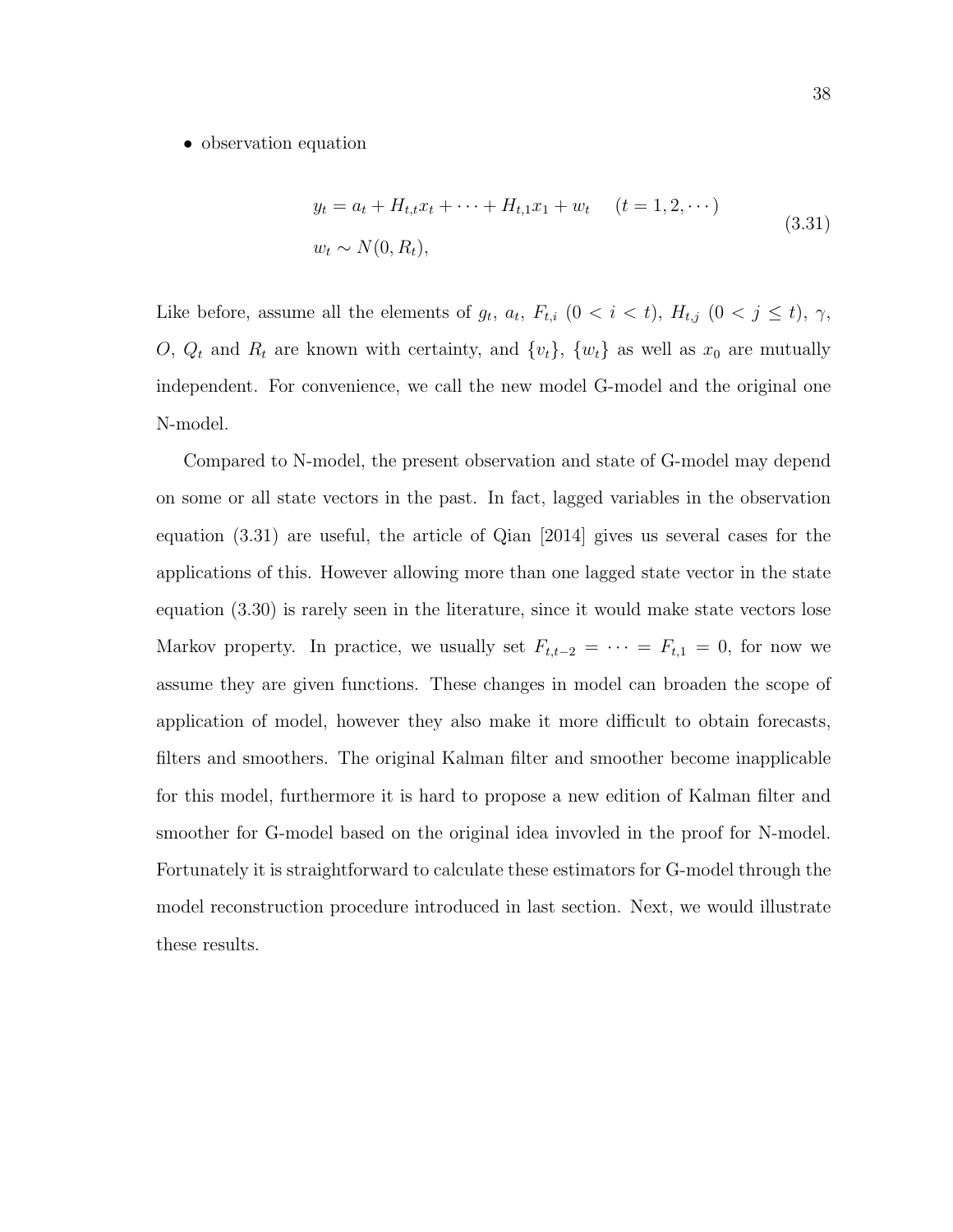We denote

$$
\Phi_t^{\bullet} \stackrel{\text{def}}{=} \begin{bmatrix} F_{t,t-1} & F_{t,t-2} & \cdots & F_{t,1} \\ I_{r_{t-1}} & 0 & \cdots & 0 \\ 0 & I_{r_{t-2}} & \cdots & 0 \\ \vdots & \vdots & \cdots & \vdots \\ 0 & 0 & \cdots & I_{r_1} \end{bmatrix}
$$

and

$$
\Lambda_t^{\bullet} \stackrel{\text{def}}{=} \left[ H_{t,t} \quad H_{t,t-1} \quad \cdots \quad H_{t,1} \right].
$$

By using notations  $Z_t$ ,  $G_t$ ,  $V_t$  in the last section, the state equation (3.30) can be written as

$$
Z_t = G_t + \Phi_t^{\bullet} Z_{t-1} + V_t, \qquad (3.32)
$$

which holds from  $t = 1$ . Similarly, the observation equation (3.31) can be written as

$$
y_t = a_t + \Lambda_t^{\bullet} Z_t + w_t. \tag{3.33}
$$

If we treat  $Z_t$  as a state vector, (3.32) can be seen as the state equation for  $Z_t$  and (3.33) can be the corresponding observation equation. Therefore the equations (3.32) and (3.33) constitute a N-model for state  $Z_t$ . Considering the relationship between  $x_t$ of the G-model and  $Z_t$  of the N-model, we should expect to obtain forecasts, filters and smoothers for G-model by applying Kalman filter to N-model ((3.32) and (3.33)).

Now we apply Kalman filter. At first, we set the initial condition:

$$
Z_0^0 = \gamma, \quad C_0^0 = O.
$$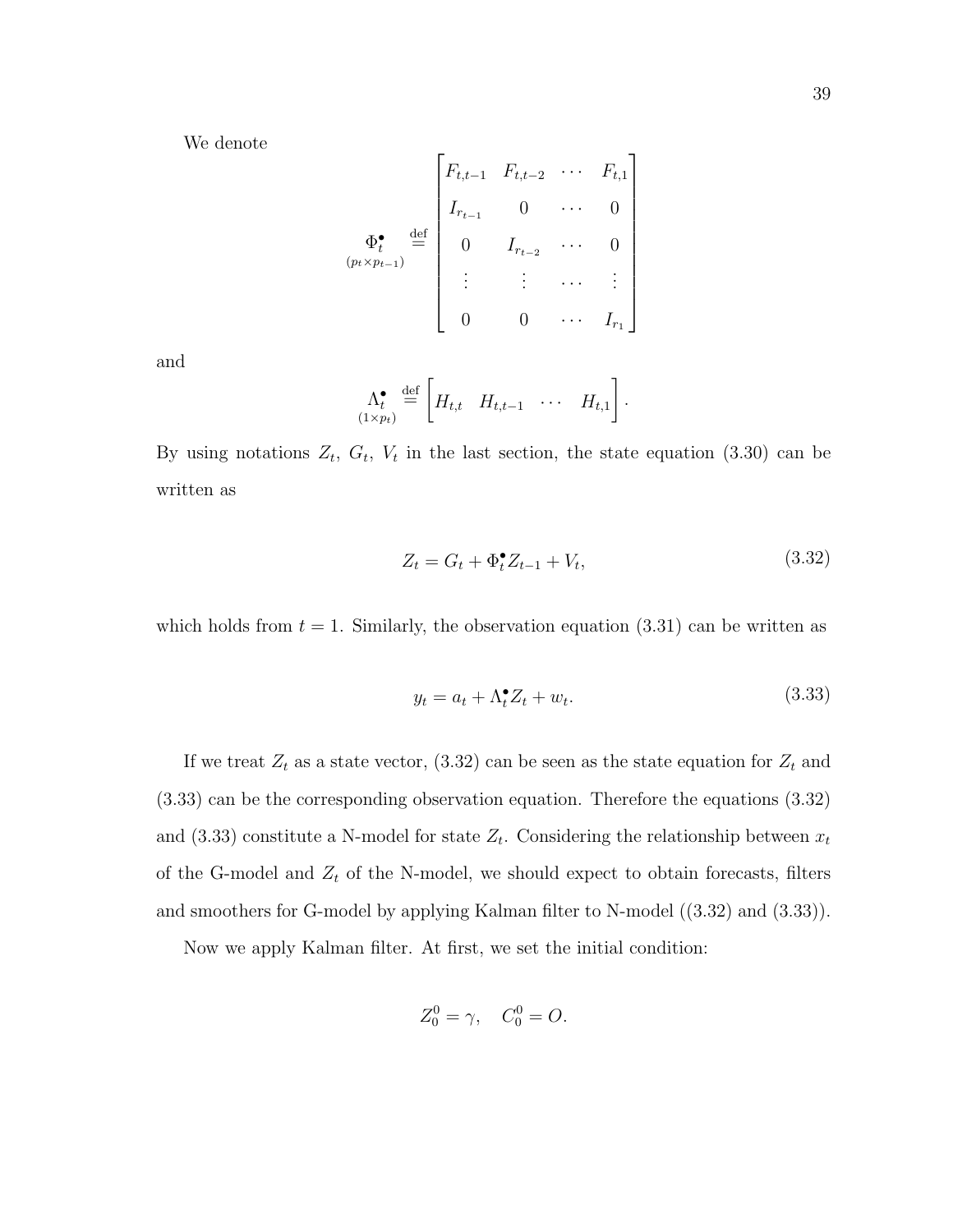By the forecast equation  $(2.12)$  and  $(2.13)$ , we have

$$
Z_t^{t-1} = G_t + \Phi_t^{\bullet} Z_{t-1}^{t-1}
$$
\n(3.34)

and

$$
C_t^{t-1} = \Phi_t^{\bullet} C_{t-1}^{t-1} (\Phi_t^{\bullet})' + Q_t^*.
$$
\n(3.35)

By the filter equation  $(2.14)$  and  $(2.15)$ , we have

$$
Z_t^t = Z_t^{t-1} + C_t^{t-1} (\Lambda_t^{\bullet})' (\Lambda_t^{\bullet} C_t^{t-1} (\Lambda_t^{\bullet})' + R_t)^{-1} (y_t - a_t - \Lambda_t^{\bullet} Z_t^{t-1})
$$
(3.36)

and

$$
C_t^t = C_t^{t-1} - C_t^{t-1} (\Lambda_t^{\bullet})' (\Lambda_t^{\bullet} C_t^{t-1} (\Lambda_t^{\bullet})' + R_t)^{-1} \Lambda_t^{\bullet} C_t^{t-1}.
$$
 (3.37)

Due to the complex structure of  $\Phi_t^{\bullet}$  and  $\Lambda_t^{\bullet}$ , it is difficult to derive good results such as  $(3.26)$  or  $(3.28)$  from equation  $(3.34)$  to  $(3.37)$ . For example, even if only one element of  $C_t^t$  is needed, we still have to compute all the elements of  $C_t^{t-1}$ . Hence we prefer to calculate these data by using (3.34) to (3.37) directly. Since

$$
Z_t^t = \begin{bmatrix} x_t^t \\ x_{t-1}^t \\ \vdots \\ x_1^t \end{bmatrix},
$$

we can obtain the filters and smoothers of G-model from the filters of corresponding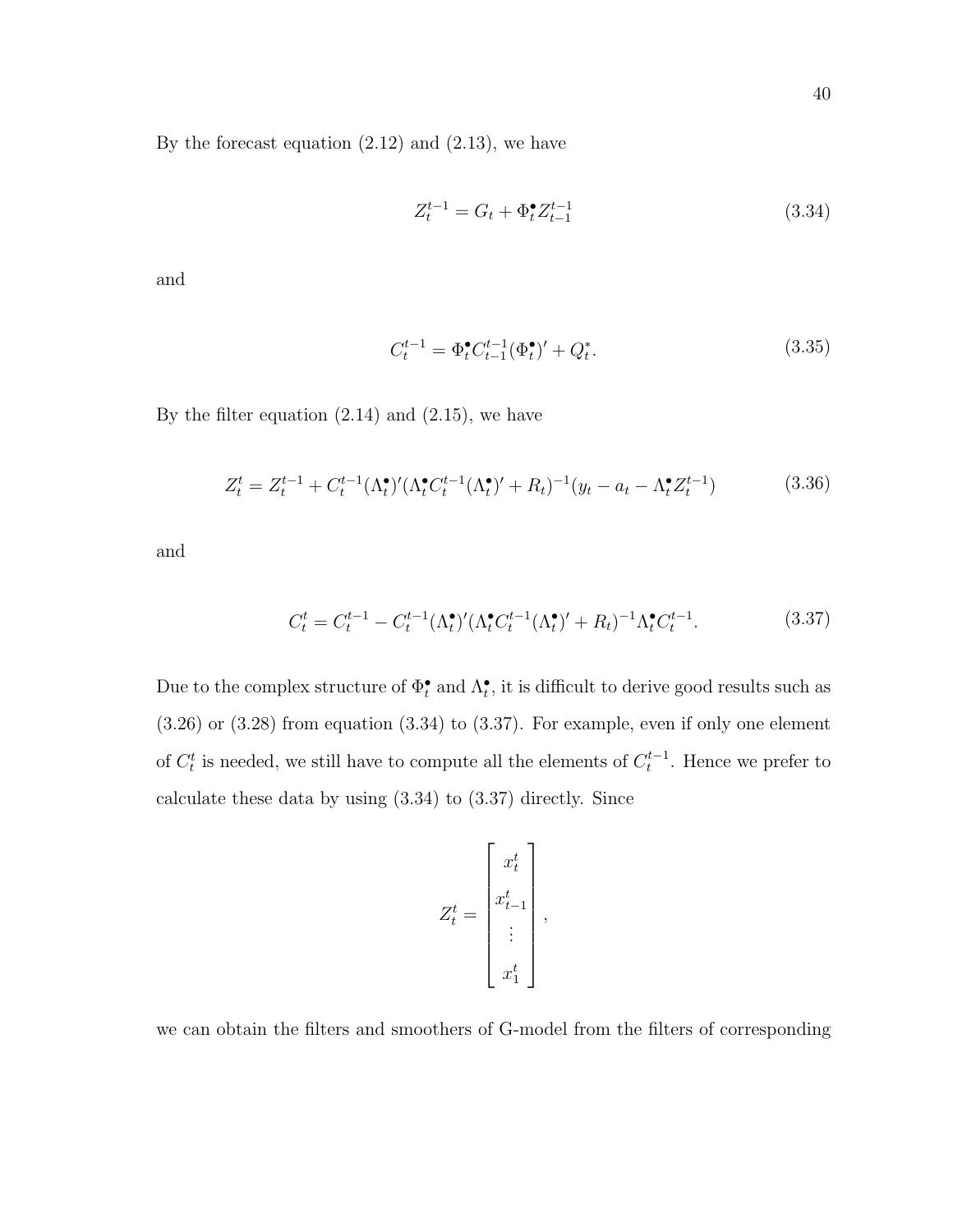N-model. Based on the state equation (3.30),

$$
x_{T+m}^T = g_{T+m} + F_{T+m,T+m-1}x_{T+m-1}^T + \dots + F_{T+m,T}x_T^T + \dots + F_{T+m,1}x_1^T
$$
 (3.38)

hold for  $m = 1, 2, \cdots$  and  $T = 1, 2, \cdots$ . As we already know the filters and smoothers, the forecast  $x_{T+m}^T$  can be obtained by iterating on equation (3.38). Therefore, by the procedure introduced in last section, we can get forecasts, filters and smoothers of the new model.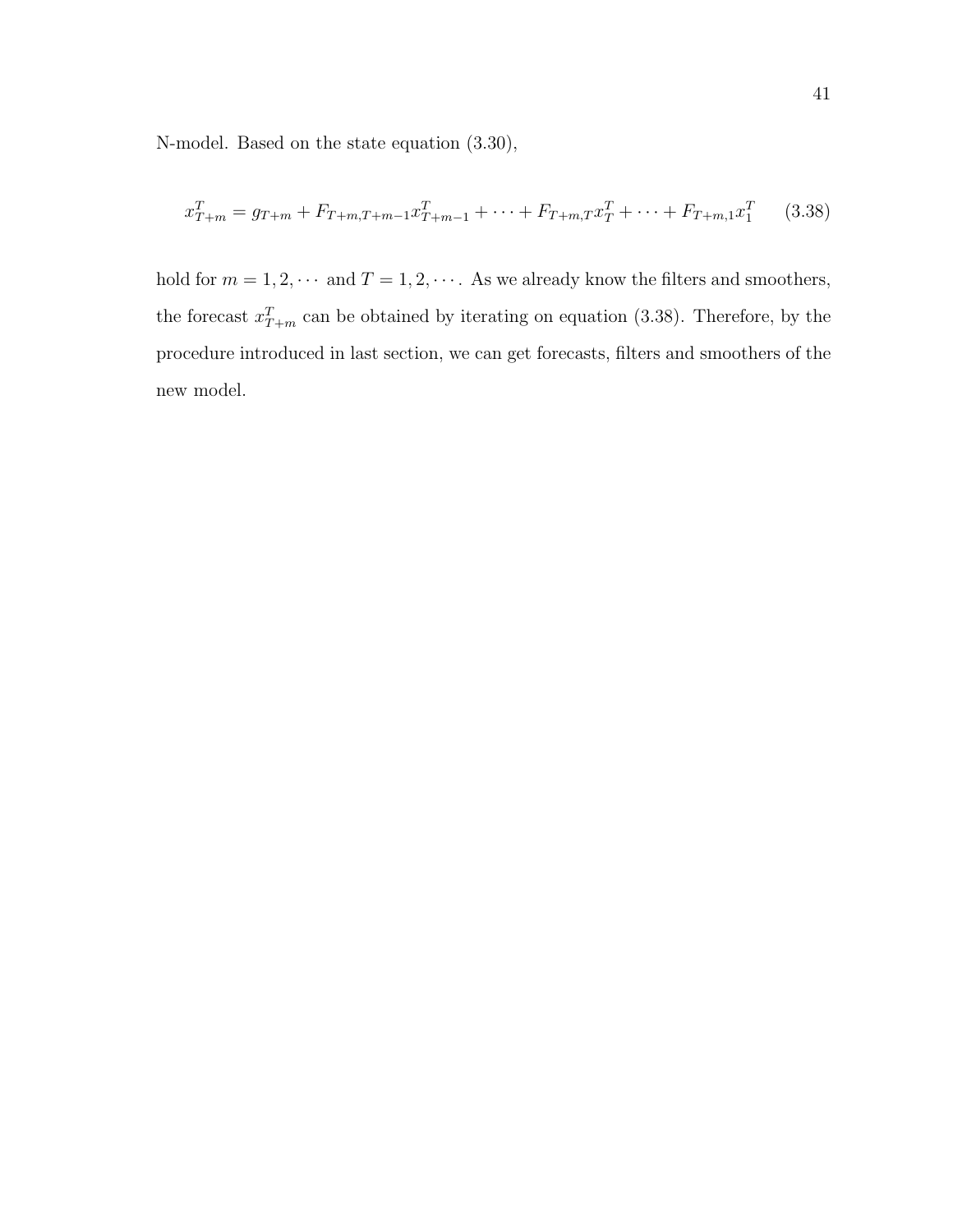## Chapter 4

## Summary and future work

The calculation of estimators of the underlying unobserved states on the basis of observations is a classic and important problem of state-space models. This has been accomplished by Kalman filter and Kalman smoother. Even though we can also have errors of these estimators through Kalman filter and smoother, the statistical relationships between these estimators can not be accordingly obtained. Several articles, reports or books have given lag-one covariances for smoothers, enlightened by this, at first we propose an algorithm to calculate any covariance for these estimators, which provides a good solution to the problem. In fact, based on the same observation, these estimators follow a normal distribution. All the parameters of the distribution can be calculated by our new algorithm and Kalman filter and smoother. In addition, we also try another method to solve this problem. We reconstruct the model and apply Kalman filter to the new model. Then we can obtain a partial solution, by which the complete solution could be achieved through some easy procedures. We continue to explore the result and derive some interesting properties, which provide another view to establish the algorithm for the calculation of covariances. In the end, we extend the definition of our state-space model, and obtain a more general new model. By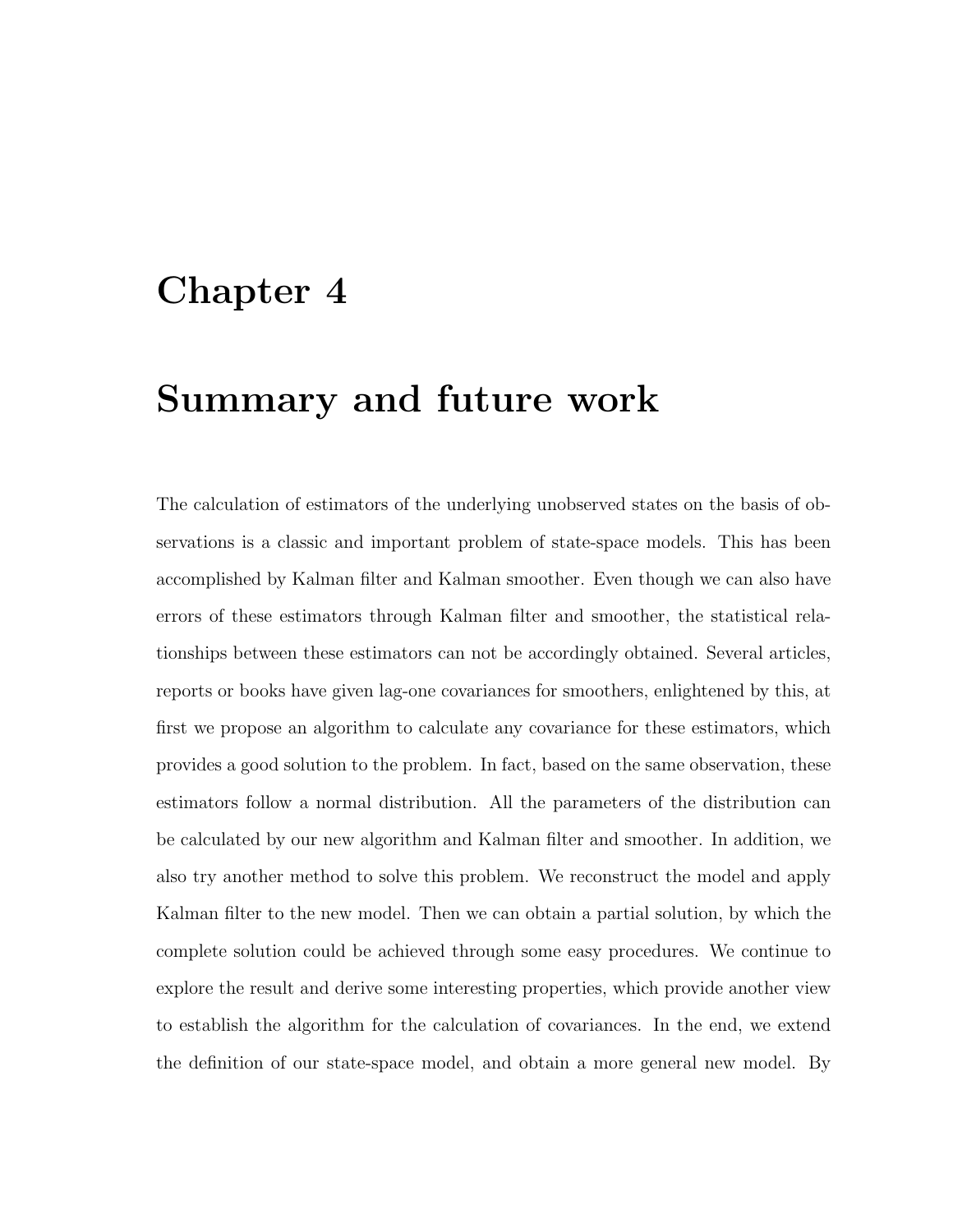the model reconstruction method, we can obtain an approach to calculating those estimators as well.

There are still some problems for further research. The algorithm established in the first section of chapter 3 is designed for the calculation of single specific conditional covariance, which means the output of this algorithm is just one covariance. If we want large numbers of covariances, we have to fulfil the algorithm several times, there must be large redundancies in the process. It persuades us to reconstruct the algorithm for those cases, although this work should be easy. Another problem is that we want an easier and clearer way to get estimators like forecasts, filters and smoothers for the new model in third section of chapter 3, even though the application of model reconstruction method could get them successfully. The structure of the new model is so complicated that we could not expect an easy algorithm like Kalman filter or Kalman smoother, however we do hope to get an easy algorithm like what we have established in this article, at least for some special cases of the new model. These problems provide the aim for our future work.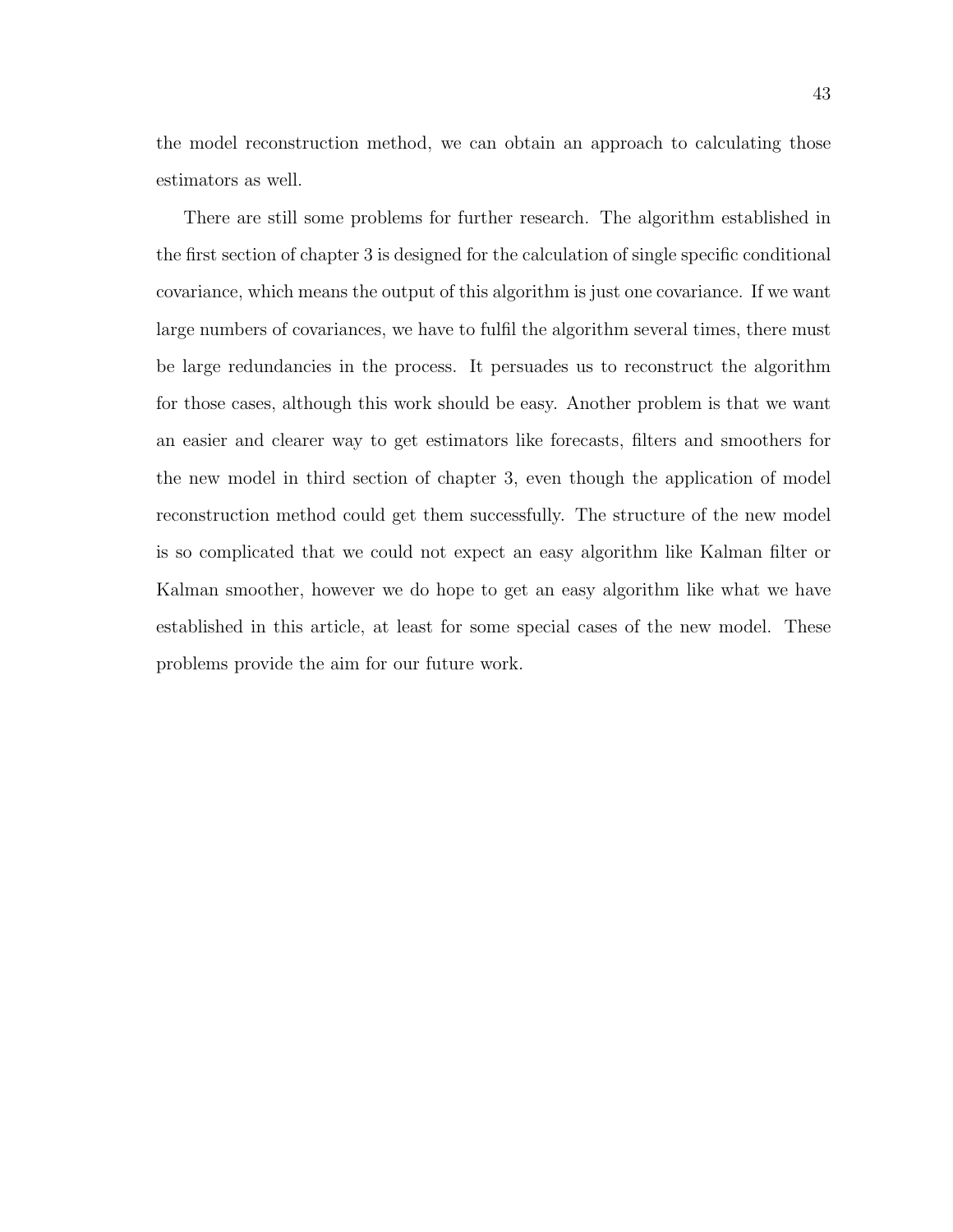# Bibliography

- Brian DO Anderson and John B Moore. Optimal filtering. Courier Corporation, 2012.
- Olivier Basdevant. On applications of state-space modelling in macroeconomics. Reserve Bank of New Zealand Discussion Paper No. DP2003/02, 2003.
- Peter J Brockwell and Richard A Davis. Time series: theory and methods. Springer Science & Business Media, 2013.
- James Durbin and Siem Jan Koopman. Time series analysis by state space methods. Number 38. Oxford University Press, 2012.
- James Douglas Hamilton. Time series analysis, volume 2. Princeton university press Princeton, 1994.
- Andrew C Harvey. Forecasting, structural time series models and the Kalman filter. Cambridge university press, 1990.
- Andrew C Harvey and Richard G Pierse. Estimating missing observations in economic time series. Journal of the American Statistical Association, 79(385):125–131, 1984.
- Richard H Jones. Maximum likelihood fitting of arma models to time series with missing observations. Technometrics, 22(3):389–395, 1980.